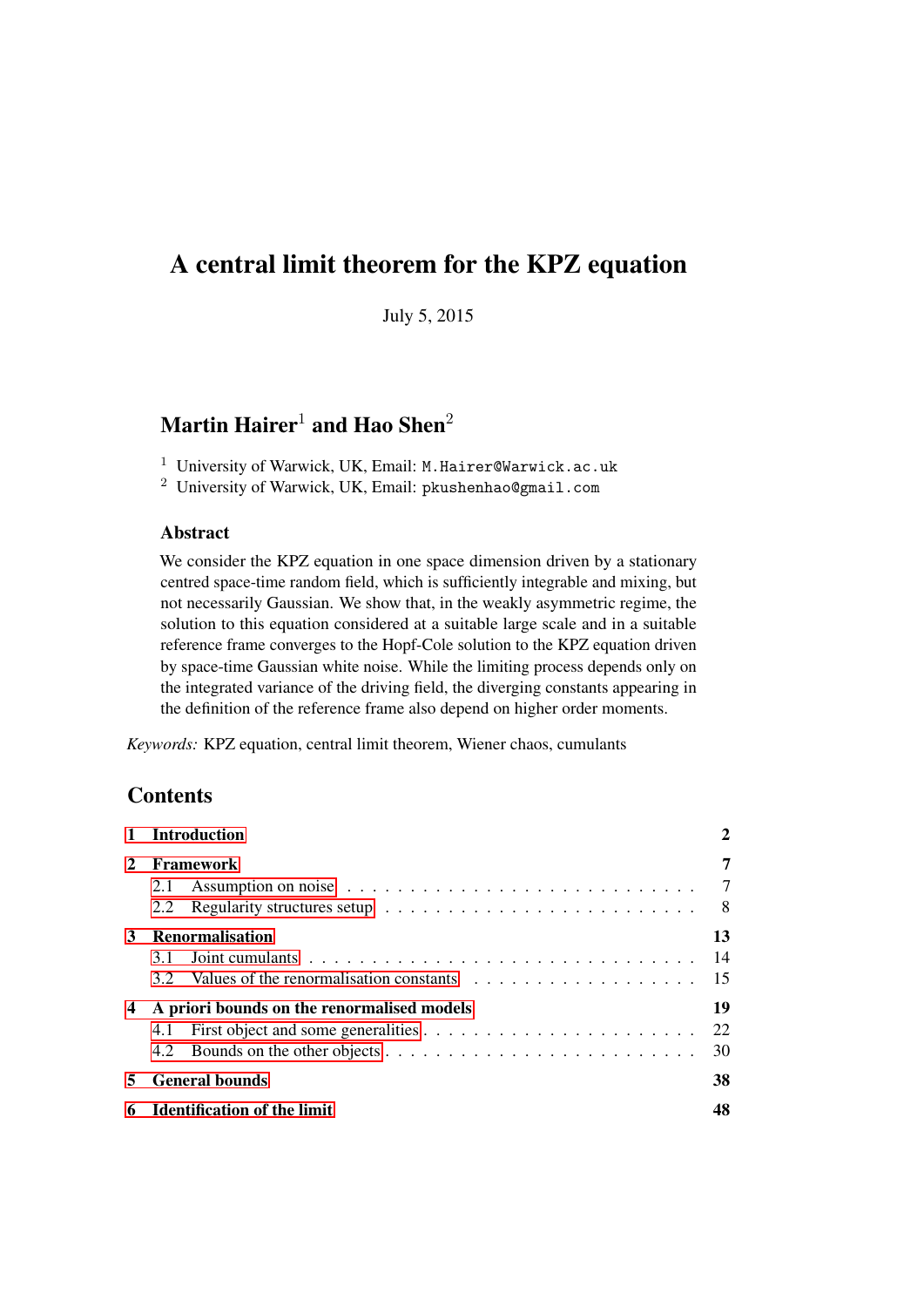# <span id="page-1-0"></span>1 Introduction

Over the past fifteen years or so, there has been a great deal of interest in reaching a mathematical understanding of the "KPZ fixed point", a conjectured self-similar stochastic process describing the large-scale behaviour of one-dimensional interface growth models [\[KPZ86\]](#page-54-0). While substantial progress has been achieved for microscopic models presenting some form of "integrable structure" (see [\[BDJ99,](#page-53-0) [OY02,](#page-54-1) [SS10,](#page-55-0) [BQS11,](#page-53-1) [ACQ11,](#page-52-0) [BC14\]](#page-53-2) and references therein for some of the major milestones), the underlying mechanisms leading to the universality of the KPZ fixed point in general are still very poorly understood.

A related question is that of the universality of the "crossover regime" in weakly asymmetric interface fluctuation models. Recall that the large-scale behaviour of perfectly symmetric models is expected to be governed by the Edwards-Wilkinson model [\[EW82\]](#page-53-3), i.e. the additive stochastic heat equation. Weakly asymmetric models are thus expected to exhibit a crossover regime where they transition from a behaviour described by the Edwards-Wilkinson model to one described by the KPZ fixed point. It is conjectured that this behaviour is also universal and is described by the KPZ equation [\[KPZ86\]](#page-54-0), a nonlinear stochastic PDE formally given by

<span id="page-1-1"></span>
$$
\partial_t h = \partial_x^2 h + \lambda (\partial_x h)^2 + \xi \,. \tag{1.1}
$$

Here,  $\xi$  denotes space-time Gaussian white noise,  $\lambda \in \mathbf{R}$ , and the spatial variable x takes values in the circle  $S<sup>1</sup>$ . One then recovers the Edwards-Wilkinson model for  $\lambda = 0$ , while the KPZ fixed point corresponds to  $\lambda = \infty$  (modulo rescaling).

Mathematically rigorous evidence for this was first given in [\[BG97\]](#page-53-4), where the authors show that the height function of the weakly asymmetric simple exclusion process converges to [\(1.1\)](#page-1-1) (interpreted in a suitable sense). More recently, this result was extended to several other discrete models in [\[AKQ10,](#page-52-1) [GJ14,](#page-54-2) [DT13,](#page-53-5) [CT15\]](#page-53-6). One difficulty arising is that it is not clear *a priori* what [\(1.1\)](#page-1-1) even means: solutions are not differentiable, so that  $(\partial_x h)^2$  does not exist in the classical sense. The trick used in [\[BG97\]](#page-53-4) to circumvent this is that the authors consider the so-called "Hopf-Cole solution" which, *by definition*, is given by  $h = \lambda^{-1} \log(Z)$ , where Z solves  $dZ = \partial_x^2 Z dt + \lambda Z dW$  in the Itô sense, see [\[DPZ14\]](#page-53-7).

A more direct interpretation of [\(1.1\)](#page-1-1) was recently given in [\[Hai13\]](#page-54-3) using the theory of rough paths, where it was also shown that this interpretation generalises the Hopf-Cole solution. (In the sense that the solution theory relies on more input data than just a realisation of the driving noise  $\xi$ , but there is a canonical choice for this additional data for which the solution then coincides with the Hopf-Cole solution.) A somewhat different approach leading to the same result is given by the theory of regularity structures developed in [\[Hai14\]](#page-54-4) (see also [\[Hai15\]](#page-54-5) for an introduction to the theory). Its application to the KPZ equation is explained for example in [\[FH14\]](#page-54-6), but was already implicit in [\[Hai14,](#page-54-4) [HP14\]](#page-54-7).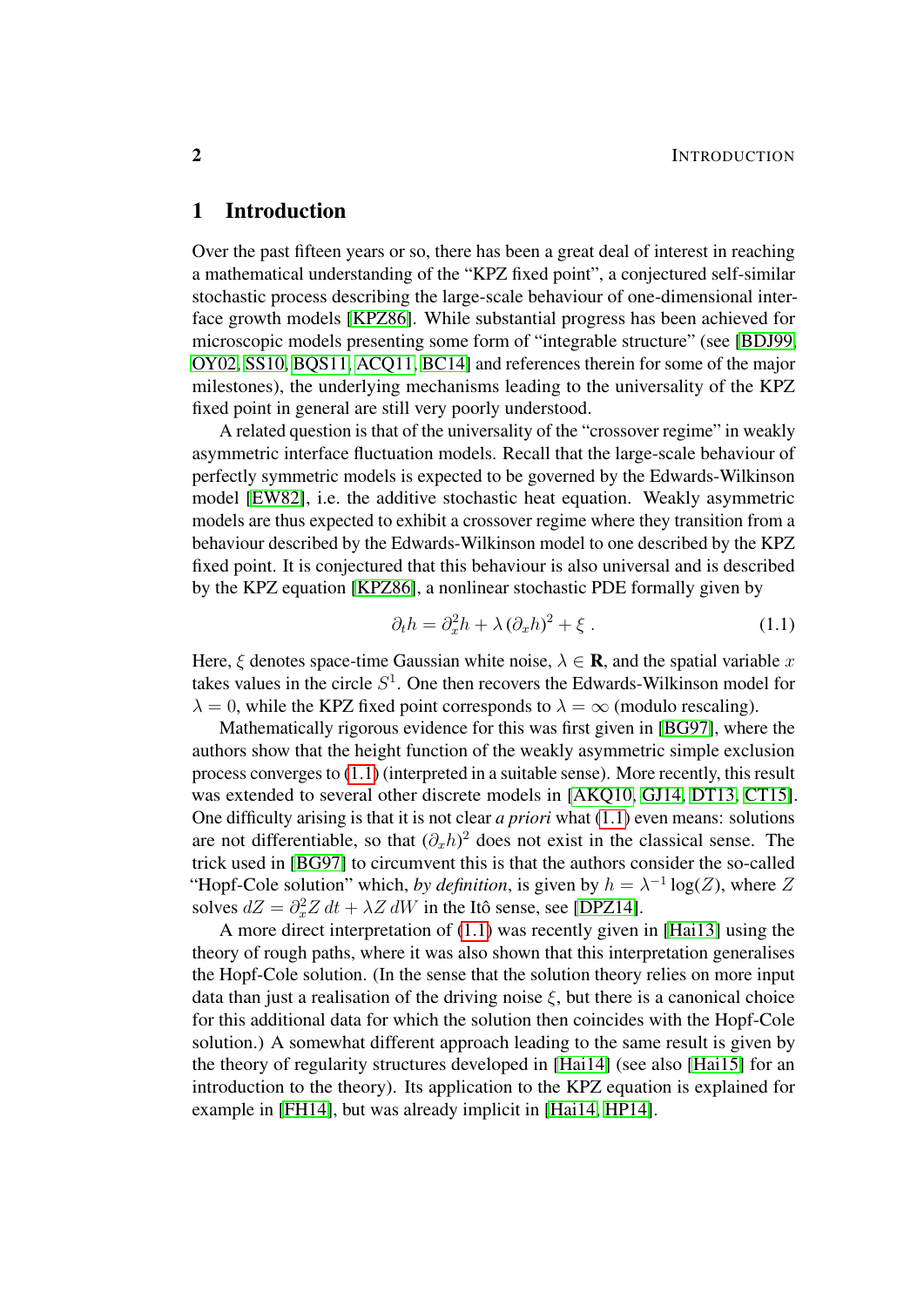#### INTRODUCTION 3

In [\[HQ15\]](#page-54-8), the authors exploit this theory to show that a rather large class of continuous weakly asymmetric interface fluctuation models is indeed described by the KPZ equation in the crossover regime. These models are of the type

$$
\partial_t h = \partial_x^2 h + \sqrt{\varepsilon} P(\partial_x h) + \zeta ,
$$

for  $\zeta$  a smooth space-time Gaussian field with finite range correlations and P an even polynomial. In that article, the Gaussianity assumption on the noise is used in an essential way to show convergence of an associated "model" (in the sense of the theory of regularity structures) to the limiting model used in [\[Hai13,](#page-54-3) [FH14\]](#page-54-6).

The purpose of the present article is to remove the Gaussianity assumption of [\[HQ15\]](#page-54-8). Since we focus on dealing with the non-Gaussian character of our model, we only consider the case of quadratic nonlinearities, but we expect that a result analogous to that of [\[HQ15\]](#page-54-8) also holds in our context. We assume that the driving noise is given by a stationary and centred space-time random field  $\zeta$  with suitable regularity, integrability, and mixing conditions given below. It is important to note that we do *not* assume that  $\zeta$  is white in time, so martingale-based techniques as used for example in [\[BG97\]](#page-53-4) and more recently in [\[MW14\]](#page-54-9) do not apply here.

Given a non-Gaussian random field  $\zeta$  as above, we consider the equation

$$
\partial_t h = \partial_x^2 h + \sqrt{\varepsilon} \lambda \left(\partial_x h\right)^2 + \zeta.
$$

Rescaling it by setting  $\tilde{h}_{\varepsilon}(t,x) = \varepsilon^{\frac{1}{2}} h(\varepsilon^{-2}t, \varepsilon^{-1}x)$  yields

<span id="page-2-1"></span>
$$
\partial_t \tilde{h}_{\varepsilon} = \partial_x^2 \tilde{h}_{\varepsilon} + \lambda (\partial_x \tilde{h}_{\varepsilon})^2 + \tilde{\zeta}_{\varepsilon} , \qquad (1.2)
$$

where  $\tilde{\zeta}_{\varepsilon} = \varepsilon^{-3/2} \zeta (\varepsilon^{-2} t, \varepsilon^{-1} x)$ . Our main result, Theorem [1.3](#page-3-0) below, then states that there exists a suitable choice of inertial reference frame such that, in this frame,  $\tilde{h}_{\varepsilon}$  converges as  $\varepsilon \to 0$  to the Hopf-Cole solution of the KPZ equation. One interesting fact is that the "vertical speed"  $C_{\varepsilon}$  of this reference frame differs by a term of order  $\varepsilon^{-1/2}$  from what it would be if  $\zeta$  were replaced by a centred Gaussian field with the same covariance. This difference depends to leading order on the third cumulants of  $\zeta$  and to order 1 on its fourth cumulants. The limiting solution however depends only on the covariance of  $\zeta$ , which is why we call our result a "Central Limit Theorem". We will also see that unless the covariance of  $\zeta$  is invariant under spatial inversion  $x \mapsto -x$ , the frame in which convergence takes place also has a "horizontal speed" of order one. (This is also the case when the driving noise is Gaussian, but it didn't arise in [\[HQ15,](#page-54-8) [HP14\]](#page-54-7) since symmetry under spatial inversion was assumed there.)

<span id="page-2-0"></span>Our assumptions on the space-time random field  $\zeta$  are twofold. First, we need translation invariance and sufficient regularity / integrability.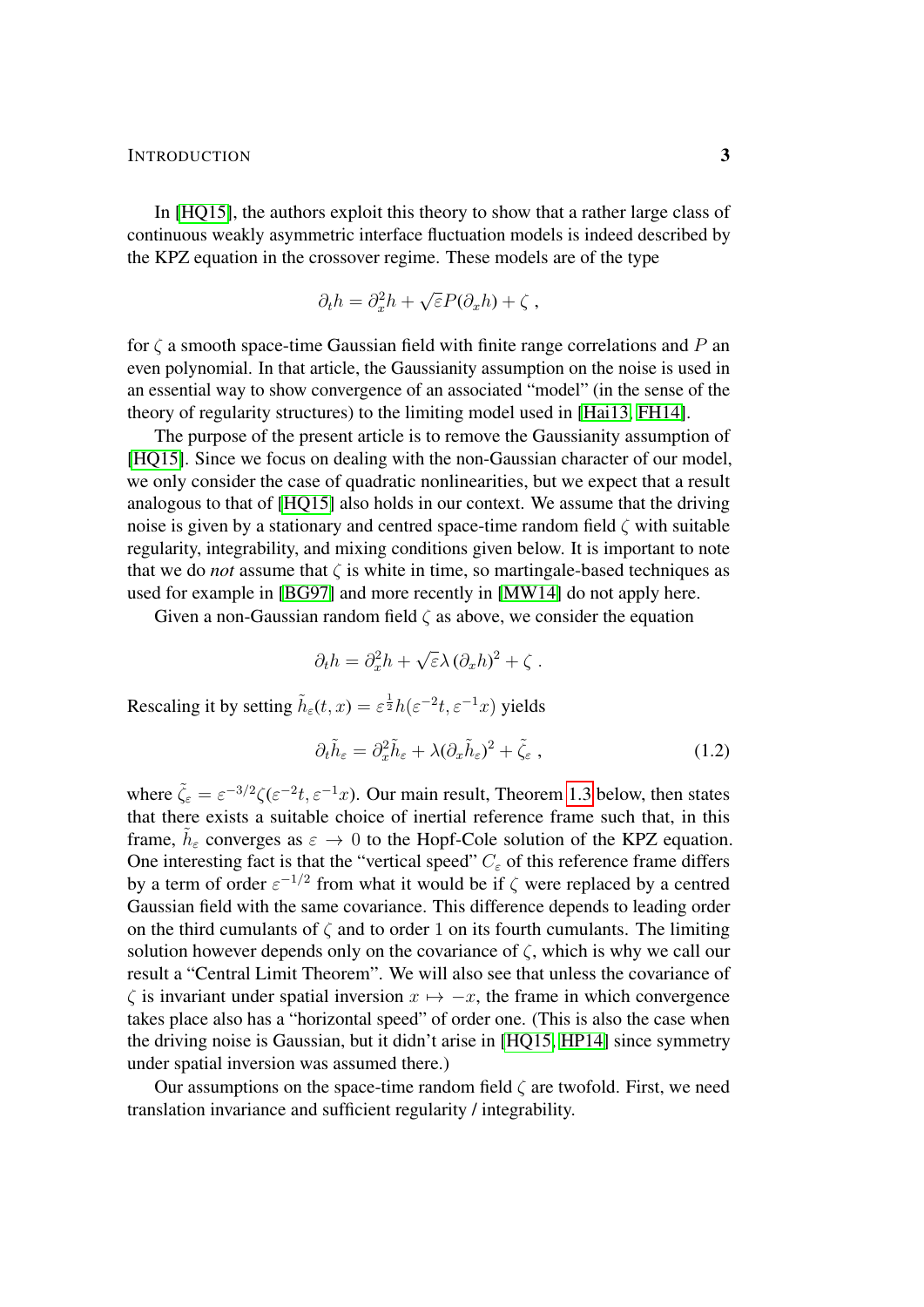Assumption 1.1 *The random field* ζ *is stationary, centred and Lipschitz continuous.* Furthermore,  $\mathbf{E}(|\zeta(z)|^p + |\nabla \zeta(z)|^p) < \infty$  for every  $p > 0$ , and  $\zeta$  is *normalised so that*  $\mathbf{E}(\zeta(0)\zeta(z))$  *integrates to* 1*.* 

Our second assumption is that there is enough independence. In order to formulate it, given  $K \subset \mathbf{R}^2$ , we denote by  $\mathcal{F}_K$  the  $\sigma$ -algebra generated by the point evaluations  $\{\zeta(z) : z \in K\}.$ 

<span id="page-3-1"></span>**Assumption 1.2** For any two compact sets  $K_1, K_2 \subset \mathbf{R}^2$  such that  $\inf_{z_i \in K_i} |z_1 - z_2|$  $|z_2| \geq 1$ ,  $\mathcal{F}_{K_1}$  and  $\mathcal{F}_{K_2}$  are independent.

One typical example of a random field  $\zeta$  satisfying these assumptions is as follows. Let  $\mu$  be a finite positive measure on  $C_0^1(\mathbf{R}^2)$  which is supported on the set of functions with support in the centred ball of radius  $1/2$ , and such that  $\int ||\varphi||_c^p$  $_{\mathcal{C}^1}^p \mu(d\varphi) < \infty$  for every p. Denote by  $\hat{\mu}$  a realisation of the Poisson point process on  $C_0^1(\mathbf{R}^2) \times \mathbf{R}^2$  with intensity  $\mu \otimes dz$  and set

$$
\zeta(z) = \int \varphi(z-z') \, \hat{\mu}(d\varphi \otimes dz') - \int \int \varphi(z) \, dz \mu(d\varphi) \, .
$$

Then it is immediate that  $\zeta$  satisfies Assumptions [1.1](#page-2-0) and [1.2.](#page-3-1) Furthermore, nonlinear combinations  $F(\zeta_1, \ldots, \zeta_k)$  of fields of this type still satisfy these assumptions provided that  $F$  grows at most polynomially at infinity.

Given this setting, we state the main result of this article as the following theorem. Note that since we consider periodic boundary conditions, we need to replace the field  $\zeta$  by a suitable "periodisation", which is formulated in Assumption [2.1](#page-6-2) below. For simplicity of notation we still denote by  $\tilde{\zeta}_{\varepsilon}$  the noise obtained from rescaling the "periodised" random field.

<span id="page-3-0"></span>**Theorem 1.3** Let  $\zeta$  be a random field satisfying Assumptions [1.1](#page-2-0) and [1.2.](#page-3-1) Let  $h_0^{(\varepsilon)}$ 0 be a sequence of smooth functions on  $S^1$  that converge in  $\mathcal{C}^{\beta}$  as  $\varepsilon \to 0$  to a limit  $h_0 \in C^{\tilde{\beta}}$  with  $\beta \in (0,1)$ . Let  $\tilde{h}_{\varepsilon}$  be the solution to  $(1.2)$  on  $S^1$  with initial condition  $h_0^{(\varepsilon)}$  and with  $\tilde{\zeta}_{\varepsilon}$  as in [\(2.2\)](#page-6-3) below satisfying Assumption [2.1.](#page-6-2) Then there exist  $\mathit{velocities}\ v_x$  and  $v_y^{(\varepsilon)}$  such that, for every  $T>0,$  the family of random functions  $\tilde{h}_{\varepsilon}(t, x - v_x t) - v_y^{(\varepsilon)}t$  converges in law as  $\varepsilon \to 0$  to the Hopf-Cole solution of *the KPZ equation* [\(1.1\)](#page-1-1) *with initial data*  $h_0$  *in the space*  $C^{\eta}([0, T] \times S^1)$ *, for any*  $\eta \in (0, \frac{1}{2})$  $\frac{1}{2} \wedge \beta$ ).

*Furthermore, one has*

<span id="page-3-2"></span>
$$
v_y^{(\varepsilon)} = \lambda \varepsilon^{-1} C_0 + 2\lambda^2 \varepsilon^{-1/2} C_1 + \lambda^3 c \,, \quad v_x = 4\lambda^2 \hat{c} \,, \tag{1.3}
$$

*where*  $C_0$  *and*  $\hat{c}$  *only depend on the second moment of the random field*  $\zeta$ *, while*  $C_1$ *depends on its third moment and* c *depends on the second and fourth moments. If*  $\mathbf{E}(\zeta(0,0)\zeta(t,x))$  *is even as a function of x, then*  $\hat{c} = 0$ *.*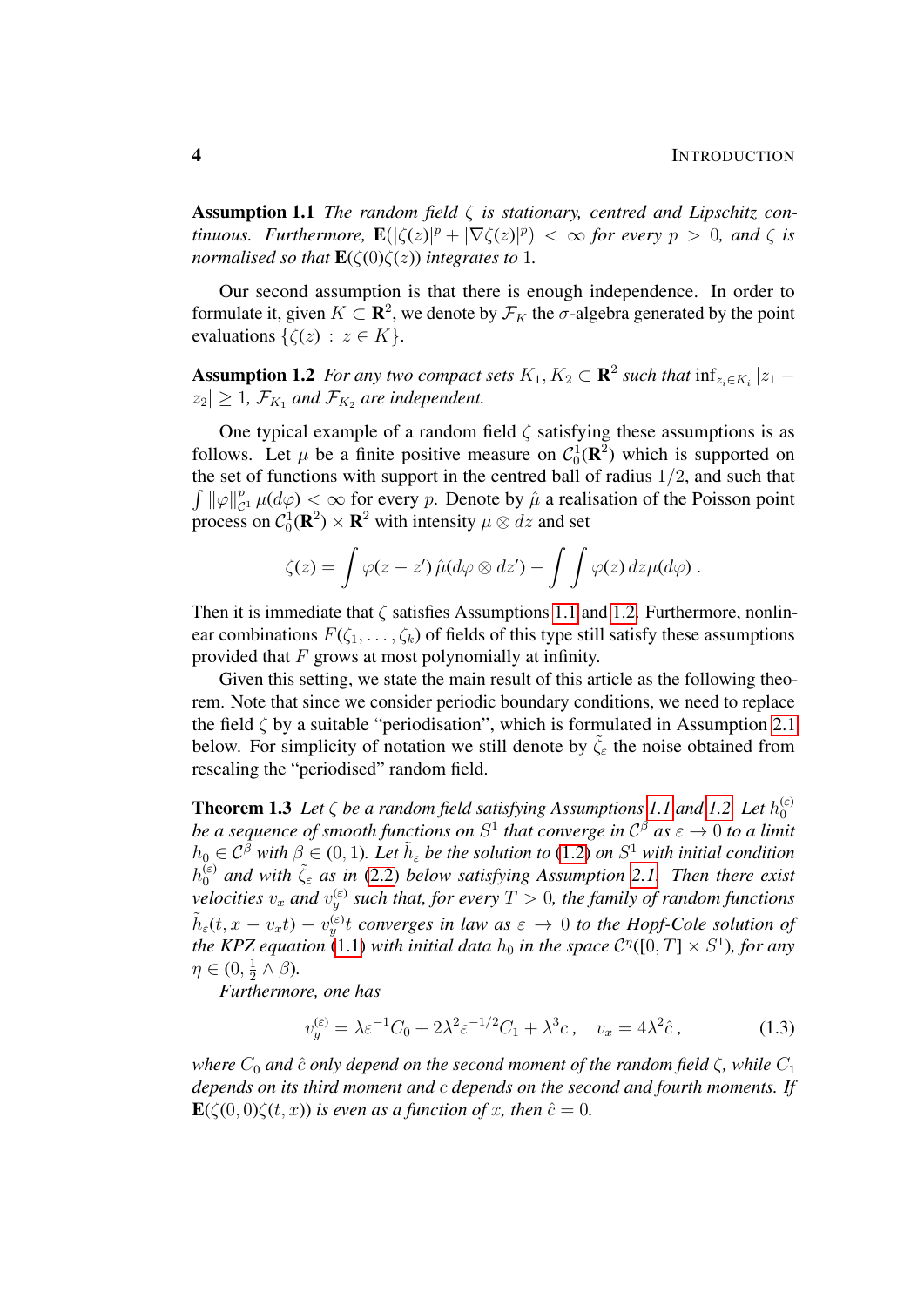INTRODUCTION 5

Here  $\mathcal{C}^{\alpha}$  is the Hölder space of functions or distributions with regularity  $\alpha$  as in [\[Hai14\]](#page-54-4). (This coincides with the parabolic Besov space  $B^{\alpha}_{\infty,\infty,\text{loc}}$ .)

**Remark 1.4** The constant  $C_0$  is the one given by the "naïve" Wick ordering and can be explicitly expressed as

$$
C_0 = \int_{\mathbf{R}^4} P'(z) P'(\bar{z}) \kappa_2(z - \bar{z}) dz d\bar{z} , \qquad (1.4)
$$

where P denotes the heat kernel, P' is its space derivative, and  $\kappa_2(z - \bar{z}) =$  $\mathbf{E}(\zeta(z)\zeta(\bar{z}))$ . (For comparison we should identify  $\kappa_2$  here with  $\rho * \rho$  where  $\rho$  is the mollifier function in [\[HQ15\]](#page-54-8).)

Remark 1.5 At first sight, the result may appear somewhat trivial since, by the classical central limit theorem,  $\tilde{\zeta}_{\varepsilon} \to \xi$  weakly so that it may not be surprising that solutions to [\(1.2\)](#page-2-1) converge to solutions to [\(1.1\)](#page-1-1). The problem of course is that the solution map to  $(1.1)$  is not continuous in any of the usual topologies in which this weak convergence takes place. This is apparent in the fact that, in order to obtain the right limit, we need to perform a non-trivial change of reference frame with divergent velocities that depend on higher order cumulants of  $\zeta$ .

*Proof of Theorem [1.3.](#page-3-0)* Let  $h_{\varepsilon}(t, x) \stackrel{\text{def}}{=} \tilde{h}_{\varepsilon}(t, x - v_x t) - v_y^{(\varepsilon)}t$ . Then it is immediate to check that  $h_{\varepsilon}$  satisfies the equation

<span id="page-4-1"></span>
$$
\partial_t h_{\varepsilon} = \partial_x^2 h_{\varepsilon} + \lambda (\partial_x h_{\varepsilon})^2 - v_x \partial_x h_{\varepsilon} - v_y^{(\varepsilon)} + \zeta_{\varepsilon} , \qquad (1.5)
$$

where  $\zeta_{\varepsilon}$  is defined in [\(2.2\)](#page-6-3) below. To prove the convergence of  $h_{\varepsilon}$  as stated in the theorem, we apply the theory of regularity structures. The theory is briefly reviewed in Section [2.2,](#page-7-0) where the regularity structure  $\mathscr T$  suitable for the study of equation [\(1.1\)](#page-1-1) is defined. The proof of Theorem [1.3](#page-3-0) then follows in the following way.

We consider the (local) solution map to the abstract fixed point problem for functions  $H$  taking values in a suitable regularity structure (see  $(2.12)$  below)

<span id="page-4-0"></span>
$$
H = \mathcal{P} \mathbf{1}_{t>0} (\lambda(\mathcal{D}H)^2 + \Xi) + Ph_0 , \qquad (1.6)
$$

where  $P$  is a suitable operator representing space-time convolution with the heat kernel and  $\Xi$  is an element in the regularity structure representing the noise term. It is then known from [\[Hai13,](#page-54-3) [Hai14,](#page-54-4) [FH14,](#page-54-6) [HP14,](#page-54-7) [HQ15\]](#page-54-8) that there exists a natural model  $\hat{Z} = (\hat{\Pi}, \hat{\Gamma})$  for  $\hat{\mathcal{I}}$  such that if H solves [\(1.6\)](#page-4-0) for  $\hat{Z}$ , then  $\hat{\mathcal{R}}$ H coincides with the Hopf-Cole solution to the KPZ equation. Furthermore, the model in question is obtained as a limit of renormalised lifts of smooth Gaussian approximations to space-time white noise.

As a next step, we define a family of renormalised models  $\hat{Z}_\varepsilon$  (see Section [3\)](#page-12-0) and show that they obey the following two crucial properties: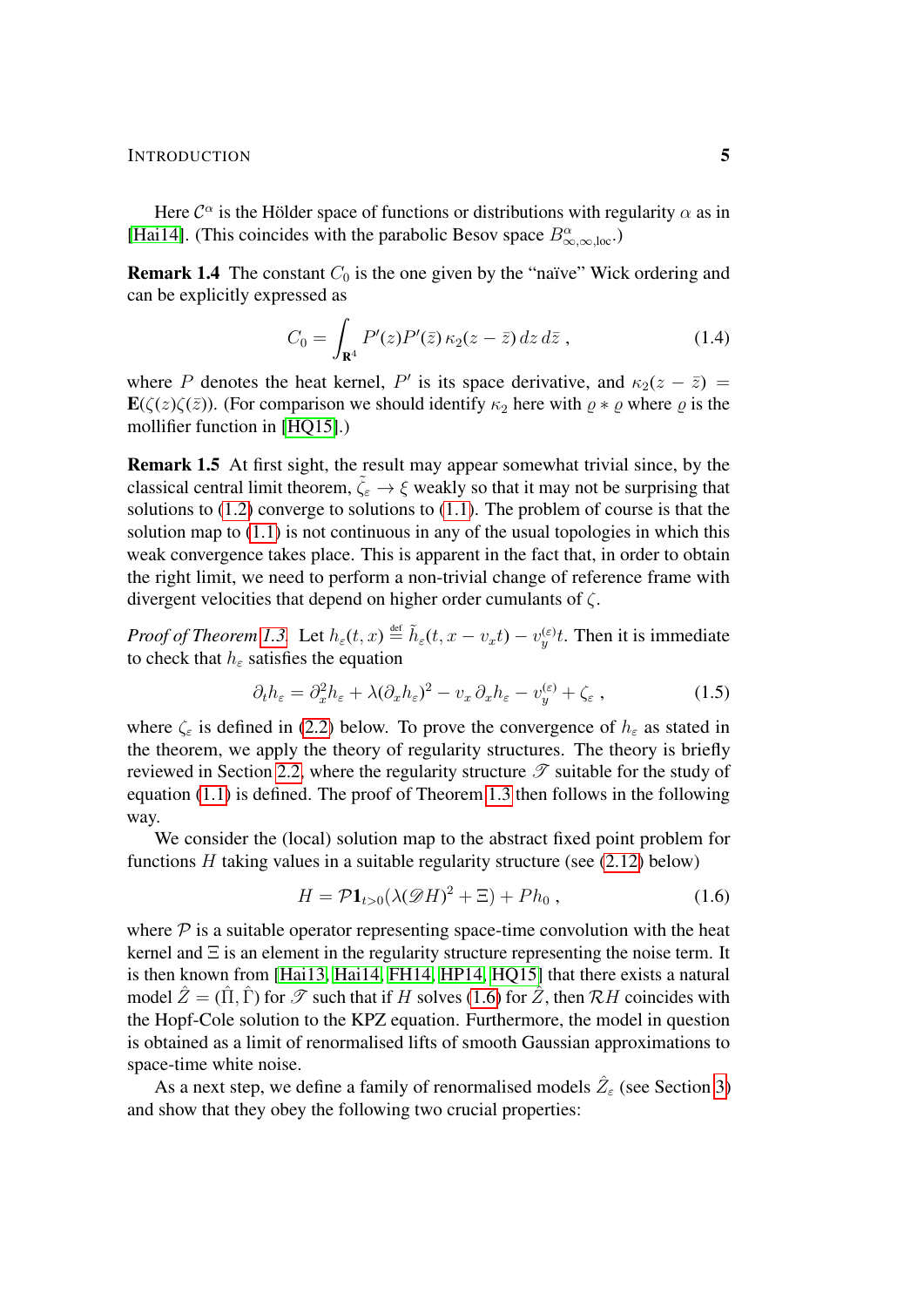- By appropriately choosing the values of the renormalisation constants, we can ensure that  $\hat{Z}_{\varepsilon}$  converges in distribution as  $\varepsilon \to 0$  to  $\hat{Z}$ . This is the content of Theorem [6.5](#page-50-0) below.
- By appropriately choosing  $v_x$  and  $v_y^{(\varepsilon)}$ , we can ensure that if  $H_{\varepsilon}$  solves [\(1.6\)](#page-4-0) for  $\hat{Z}_{\varepsilon}$ , then  $\mathcal{R}H_{\varepsilon}$  coincides with the solution  $h_{\varepsilon}$  to [\(1.5\)](#page-4-1). See [\(3.3\)](#page-13-1), combined with the fact that the correct choice of renormalisation constants for the first step is given by [\(3.9\)](#page-17-0). In particular  $v_x$  and  $v_y^{(\varepsilon)}$  indeed have the forms claimed in [\(1.3\)](#page-3-2).

As a consequence of [\[Hai14,](#page-54-4) Thm 7.8], these two properties immediately yield the existence of a random time  $\tau$  such that  $h_{\varepsilon}$ , when restricted to the interval [0,  $\tau$ ], converges in law to the solution to the Hopf-Cole solution to the KPZ equation in  $\mathcal{C}^{\eta}([0,T] \times S^1)$ , for every  $\eta \in (0, \frac{1}{2})$  $\frac{1}{2} \wedge \beta$ , see also the discussion at the end of Section [2.2.](#page-7-0)

The extension of the convergence result to any finite deterministic time interval follows from [\[Hai14,](#page-54-4) Prop. 7.11] and the a priori knowledge that Hopf-Cole solutions to the KPZ equation are global and  $\alpha$ -Hölder continuous for every  $\alpha$  < 1/2.  $\Box$ 

## Structure of the article

The article is organised as follows. We start with the basic setup of our problem in Section [2,](#page-6-0) which includes some more discussions about the assumptions on the noise, followed by a brief introduction to the theory of regularity structures as the framework for our proof. In Section [3,](#page-12-0) we then define a collection of renormalisation constants which, through the action of the renormalisation group, determines a family of renormalised models in the sense of [\[Hai14\]](#page-54-4). In Section [4,](#page-18-0) we then obtain bounds on arbitrary moments of these renormalised models, uniformly in the small parameter  $\varepsilon$ . This is the most technical step: because our models are built from a non-Gaussian random field, their moments are not automatically bounded by their variance, unlike in the Gaussian case where equivalence of moments holds. The proof of these moment bounds depends on some general technical tools developed in Section [5.](#page-37-0) The main result of that section is Corollary [5.14,](#page-46-0) which provides conditions that can be straightforwardly checked and yield the desired moment estimates. In the last section, Section [6,](#page-47-0) we show Theorem [6.5](#page-50-0) which identifies the limiting model as the "KPZ model", and therefore implies that in a suitable reference frame the limiting solution does indeed coincide with the Hopf-Cole solution to the KPZ equation driven by Gaussian white noise.

#### Acknowledgements

We are indebted to Hendrik Weber and Jeremy Quastel for several interesting discussions on this topic. MH gratefully acknowledges financial support from the Philip Leverhulme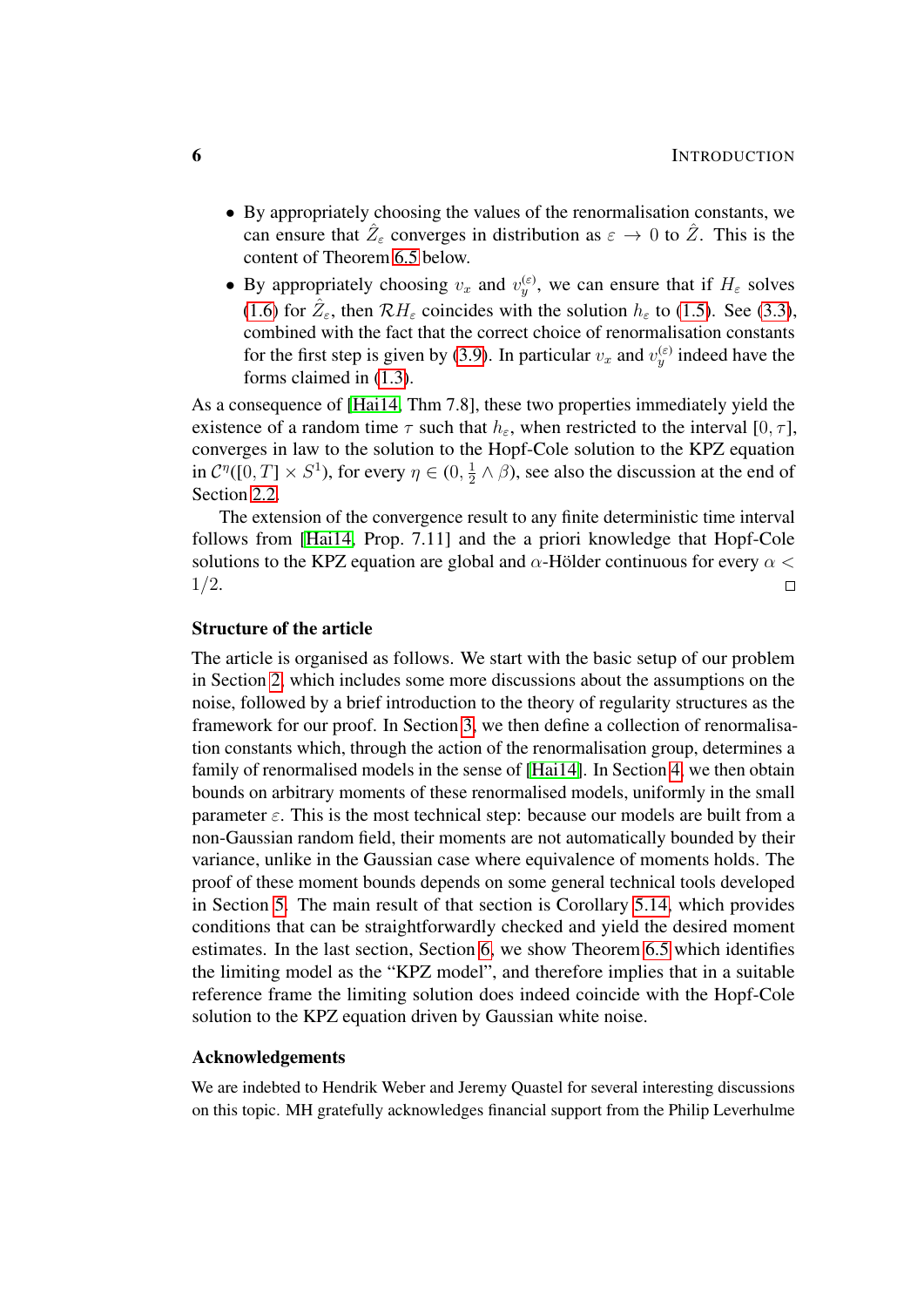## FRAMEWORK 7

Trust and the European Research Council.

## <span id="page-6-0"></span>2 Framework

#### <span id="page-6-1"></span>2.1 Assumption on noise

We assume that  $\zeta$  satisfies Assumption [1.1](#page-2-0) and [1.2.](#page-3-1) Let then  $\{\zeta^{(\varepsilon)}\}_{\varepsilon \in (0,1]}$  be a family of random fields with the following properties.

<span id="page-6-2"></span>**Assumption 2.1** The fields  $\zeta^{(\varepsilon)}$  are stationary, almost surely periodic in space with *period*  $1/\varepsilon$ *, and satisfy*  $\sup_{\varepsilon \in (0,1]} \mathbf{E} |\zeta^{(\varepsilon)}(0)|^p < \infty$  for every  $p \ge 1$ .

*Furthermore, for any two sets*  $K_1$ ,  $K_2 \subset \mathbf{R}^2$  that are periodic in space with *period*  $1/\varepsilon$  *and such that*  $\inf_{z_i \in K_i} |z_1 - z_2| \geq 1$ ,  $\mathcal{F}_{K_1}^{(\varepsilon)}$  $f_{K_1}^{(\varepsilon)}$  and  $\mathcal{F}_{K_2}^{(\varepsilon)}$  $K_{K_2}^{(\varepsilon)}$  are independent, *where*  $\mathcal{F}_K^{(\varepsilon)}$  *is the*  $\sigma$ -algebra generated by  $\{\zeta^{(\varepsilon)}(z) : z \in K\}$ .

*Finally, for every*  $\varepsilon > 0$ , there is a coupling of  $\zeta$  and  $\zeta^{(\varepsilon)}$  such that, for every  $T > 0$  *and every*  $\delta > 0$ ,

<span id="page-6-4"></span><span id="page-6-3"></span>
$$
\sup_{|t| \le T\varepsilon^{-2}} \sup_{|x| \le (1-\delta)/(2\varepsilon)} \lim_{\varepsilon \to 0} \varepsilon^{-3} \mathbf{E} |\zeta(t,x) - \zeta^{(\varepsilon)}(t,x)|^2 = 0.
$$
 (2.1)

Remark 2.2 We could have replaced [\(2.1\)](#page-6-4) by a slightly weaker condition, but the one given here has the advantage of being easy to state. It is also easy to verify in the examples we have in mind, see Example [2.3](#page-6-5) below.

We then set

$$
\tilde{\zeta}_{\varepsilon}(t,x) = \varepsilon^{-3/2} \zeta^{(\varepsilon)}(t/\varepsilon^2, x/\varepsilon) , \qquad \zeta_{\varepsilon}(t,x) = \varepsilon^{-3/2} \zeta^{(\varepsilon)}(t/\varepsilon^2, (x-v_x t)/\varepsilon) , \tag{2.2}
$$

where  $v_x$  will be specified in Subsection [3.2.](#page-14-0) Note that both  $\zeta_\varepsilon$  and  $\tilde{\zeta}_\varepsilon$  are periodic in space with period 1.

<span id="page-6-5"></span>Example 2.3 *To show that Assumption [2.1](#page-6-2) is not unreasonable, consider the* following example. Let  $\mu$  be a Poisson point process on  ${\bf R}^2 \times [0,1]$  with uniform *intensity measure, let*  $\varphi(t, x, a)$  *be a smooth compactly supported function (say with support in the ball of radius* 1*), and set*

<span id="page-6-6"></span>
$$
\zeta(t,x) = \int_{\mathbf{R}^2 \times [0,1]} \varphi(t-s,x-y,a)\mu(ds,dy,da) . \tag{2.3}
$$

Let  $\mu^{(\varepsilon)}$  be the periodic extension to  $\mathbf{R}^2\times[0,1]$  of a Poisson point process on  $\mathbf{R} \times [-1/(2\varepsilon), 1/(2\varepsilon)] \times [0,1]$  *with uniform intensity measure and let*  $\zeta^{(\varepsilon)}$  *be as in* [\(2.3\)](#page-6-6), with  $\mu$  *replaced by*  $\mu^{(\varepsilon)}$ . Then it is immediate to verify that [\(2.1\)](#page-6-4) is *satisfied, since the natural coupling between*  $\zeta$  *and*  $\zeta^{(\varepsilon)}$  *is such that*  $\zeta = \zeta^{(\varepsilon)}$  *on*  $\mathbf{R} \times [K - 1/(2\varepsilon), 1/(2\varepsilon) - K]$ *, for some fixed* K.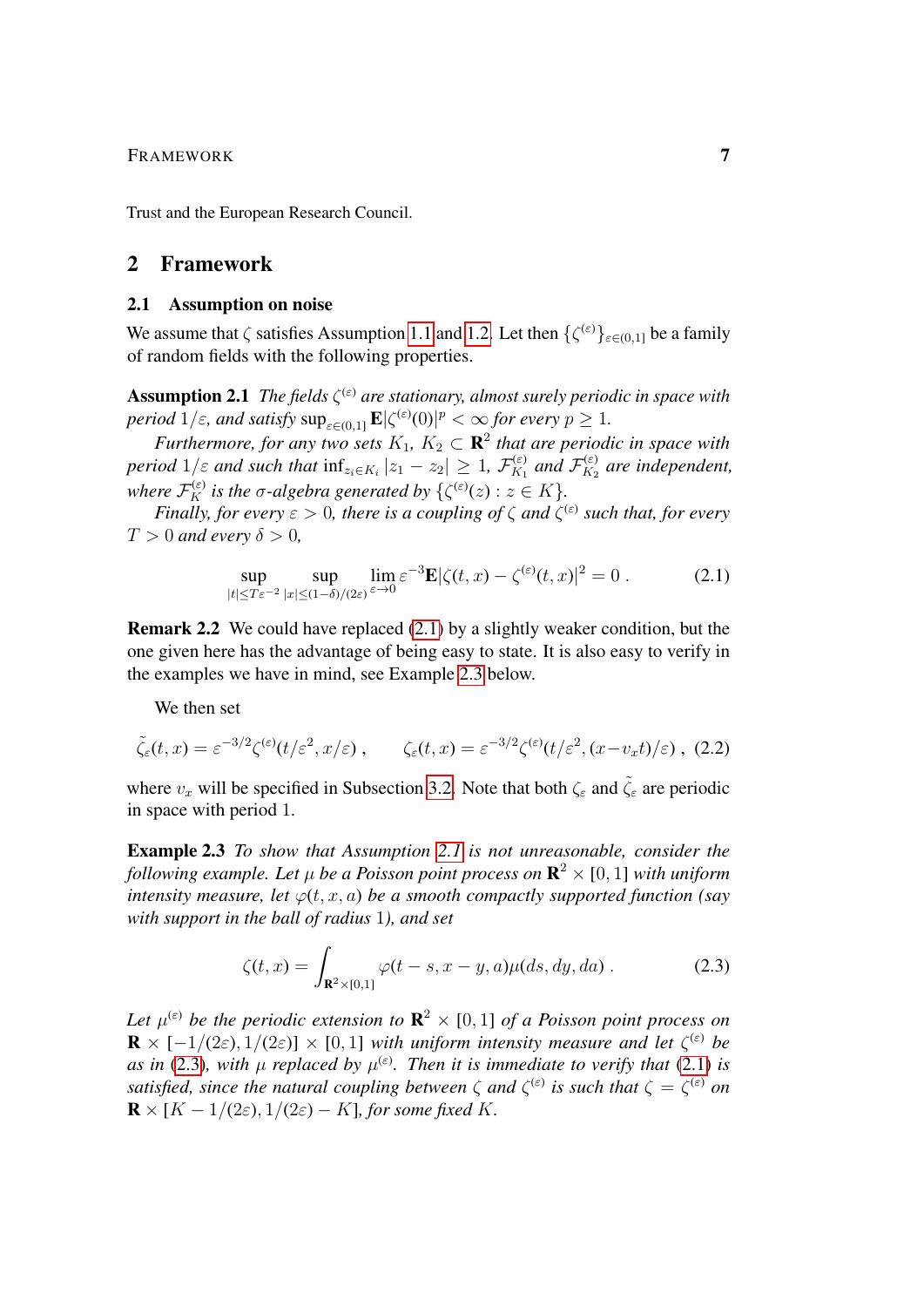## <span id="page-7-0"></span>2.2 Regularity structures setup

In order to prove the convergence result stated in Theorem [1.3,](#page-3-0) we will make use of the theory of regularity structures developed in [\[Hai14\]](#page-54-4). Before delving into the technical details, we give a short summary of the main concepts of the theory, as applied to the problem at hand, in this subsection. One can find a more concise exposition of the theory in the lecture notes [\[Hai15\]](#page-54-5).

Recall that a *regularity structure* consists of two pieces of data. First, a graded vector space  $\mathcal{T}=\bigoplus_{\alpha\in A}\mathcal{T}_\alpha$ , where the index set A, called the set of homogeneities, is a subset of R which is locally finite and bounded from below. In our case, each  $\mathcal{T}_{\alpha}$  is furthermore finite-dimensional. Second, a "structure group"  $\mathcal{G}$  of continuous linear transformations of T such that, for every  $\Gamma \in \mathcal{G}$ , every  $\alpha \in A$ , and every  $\tau \in \mathcal{T}_{\alpha}$ , one has

$$
\Gamma \tau - \tau \in \mathcal{T}_{<\alpha} \quad \text{with} \quad \mathcal{T}_{<\alpha} \stackrel{\text{def}}{=} \bigoplus_{\beta < \alpha} \mathcal{T}_{\beta} \,. \tag{2.4}
$$

A canonical example is the space of polynomials in  $d$  indeterminates, with index set  $A = \mathbf{N}$ ,  $\mathcal{T}_n$  consisting of homogeneous polynomials of  $\mathfrak{s}$ -scaled degree n, and G consisting of translations. We recall here a scaling  $\mathfrak{s} \in \mathbb{N}^d$  is simply a vector  $(\mathfrak{s}_1, \ldots, \mathfrak{s}_d)$  of positive relatively prime integers, and the s-scaled degree of a monomial  $X^k \stackrel{\text{def}}{=} \prod_{i=1}^d X_i^{k_i}$ , where  $k = (k_1, \ldots, k_d)$  is a multi-index, is defined as  $|k| \stackrel{\text{def}}{=} \sum_{i=1}^d \mathfrak{s}_i k_i$ .

In general, [\[Hai15,](#page-54-5) Sec. 8] gives a recipe to build a regularity structure from any given family of (subcritical in an appropriate sense) semi-linear stochastic PDEs. In our case, the natural scaling to choose is the parabolic scaling  $\mathfrak{s} = (2, 1)$ , and thus the scaling dimension of space-time is  $|\mathfrak{s}| = 3$ . This scaling defines a distance  $||x - y||_{\mathfrak{s}}$  on  $\mathbb{R}^2$  by

$$
||x||_{\mathfrak{s}}^4 \stackrel{\text{def}}{=} |x_0|^2 + |x_1|^4 ,
$$

where  $x_0$  and  $x_1$  are time and space coordinates respectively. To simplify the notation, in the sequel we will often just write  $|x| = ||x||_p$  for a space-time point x.

The regularity structure relevant for the analysis of [\(1.1\)](#page-1-1) is then built in the following way. We write  $U$  for a collection of formal expressions that will be useful to describe the solution  $h, \mathcal{U}'$  for a collection of formal expressions useful to describe its spatial distributional derivative  $\partial_x h$ , and V for a collection of formal expressions useful to describe the right hand side of the KPZ equation [\(1.1\)](#page-1-1). We decree that  $U$  and  $U'$  contain at least the polynomials of two indeterminates  $X_0, X_1$ , denoting the time and space directions respectively. We then introduce three additional symbols,  $\Xi$ ,  $\mathcal I$  and  $\mathcal I'$ , where  $\Xi$  will be interpreted as an abstract representation of the driving noise  $\zeta$  (or rather  $\zeta_{\varepsilon}$ ), and  $\mathcal I$  and  $\mathcal I'$  will be interpreted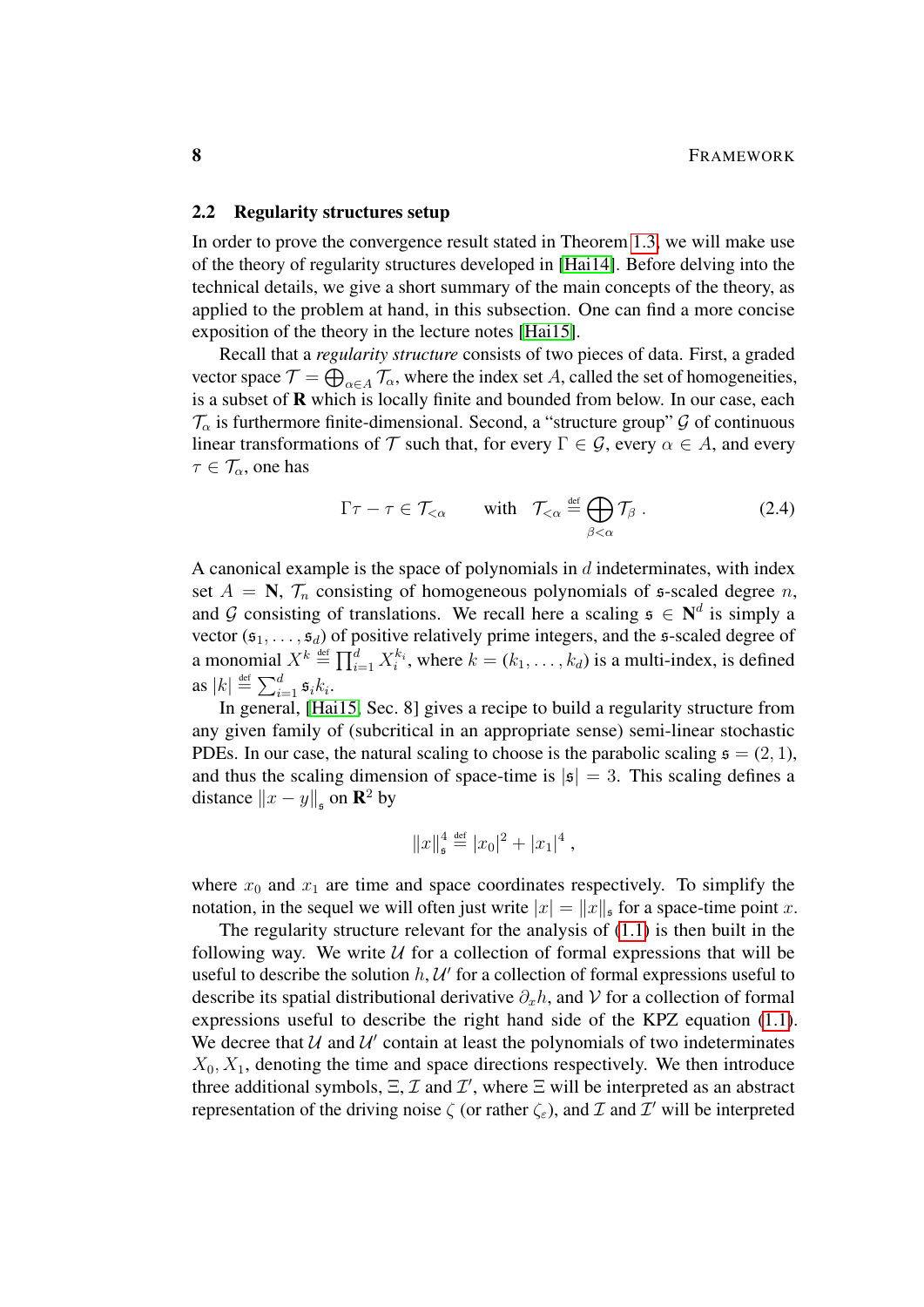as the operation of convolving with a truncation of the heat kernel and its spatial derivative respectively. In view of the structure of the equation [\(1.1\)](#page-1-1), to have a regularity structure that is rich enough to describe the fixed point problem we should also decree that

$$
\tau, \bar{\tau} \in \mathcal{U}' \Rightarrow \tau \bar{\tau} \in \mathcal{V}, \tau \in \mathcal{V} \Rightarrow \mathcal{I}(\tau) \in \mathcal{U}, \quad \mathcal{I}'(\tau) \in \mathcal{U}'.
$$
\n(2.5)

The sets  $U, U'$  and V are then defined as the smallest collection of formal expressions such that  $\Xi \in \mathcal{V}, X^k \in \mathcal{U}, X^k \in \mathcal{U}$ , and [\(2.5\)](#page-8-0) holds. Following [\[Hai14\]](#page-54-4), we furthermore decree that  $\tau \bar{\tau} = \bar{\tau} \tau$  and  $\mathcal{I}(X^k) = \mathcal{I}'(X^k) = 0$ . We then define

<span id="page-8-0"></span>
$$
\mathcal{W} \stackrel{\text{\tiny def}}{=} \mathcal{U} \cup \mathcal{U}' \cup \mathcal{V} .
$$

For each formal expression  $\tau$ , the homogeneity  $|\tau| \in \mathbf{R}$  is assigned in the following way. First of all, for a multi-index  $k = (k_0, k_1)$ , we set  $|X^k| = |k| =$  $2k_0 + k_1$ , which is consistent with the parabolic scaling  $\epsilon$  chosen above. We then set

$$
|\Xi| = -\frac{3}{2} - \bar{\kappa}
$$

where  $\bar{\kappa} > 0$  is a fixed small number, and we define the homogeneity for every formal expression by

$$
|\tau \bar{\tau}| = |\tau| + |\bar{\tau}|
$$
,  $|Z(\tau)| = |\tau| + 2$ ,  $|Z'(\tau)| = |\tau| + 1$ .

The linear space  $\tau$  is then defined as the linear span of W, and  $\tau_{\alpha}$  is the subspace spanned by  $\{\tau : |\tau| = \alpha\}$ . By a simple power-counting argument, one finds that as long as  $\bar{\kappa}$  < 1/2, the sets  $\{\tau \in \mathcal{W} : |\tau| < \gamma\}$  are finite for every  $\gamma \in \mathbf{R}$ , reflecting the fact that the KPZ equation [\(1.1\)](#page-1-1) in one space dimension is subcritical.

As in [\[Hai13\]](#page-54-3), we use a graphical shorthand for the formal expressions in  $W$ . We use dots to represent the expression  $\Xi$ , and lines to represent the operator  $\mathcal{I}'$ . Joining of formal expressions by their roots denotes their product. For example, one has  $\mathfrak{f} = \mathcal{I}'(\Xi)$ . Writing  $\Psi = \mathcal{I}'(\Xi)$  as a shorthand, one also has  $\mathfrak{v} = \Psi^2$  and  $= \Psi \mathcal{I}'(\Psi^2)$ , etc. With this notation, the formal expressions in W with negative homogeneities other than  $\Xi$  are given by

<span id="page-8-1"></span>
$$
|\mathbf{v}| = -1 - 2\bar{\kappa}, \qquad |\mathbf{v}| = -\frac{1}{2} - 3\bar{\kappa}, \qquad |\mathbf{1}| = -\frac{1}{2} - \bar{\kappa},
$$
  

$$
|\mathbf{v}| = |\mathbf{v}| = -4\bar{\kappa}, \qquad |\mathbf{v}| = |\mathbf{Y}| = -2\bar{\kappa},
$$
 (2.6)

provided that  $\bar{\kappa} > 0$  is sufficiently small. We will denote by  $W_-\$  the above formal expressions with negative homogeneities. In fact, we will never need to consider the full space  $\mathcal{T}$ , but it will be sufficient to consider the subspace generated by all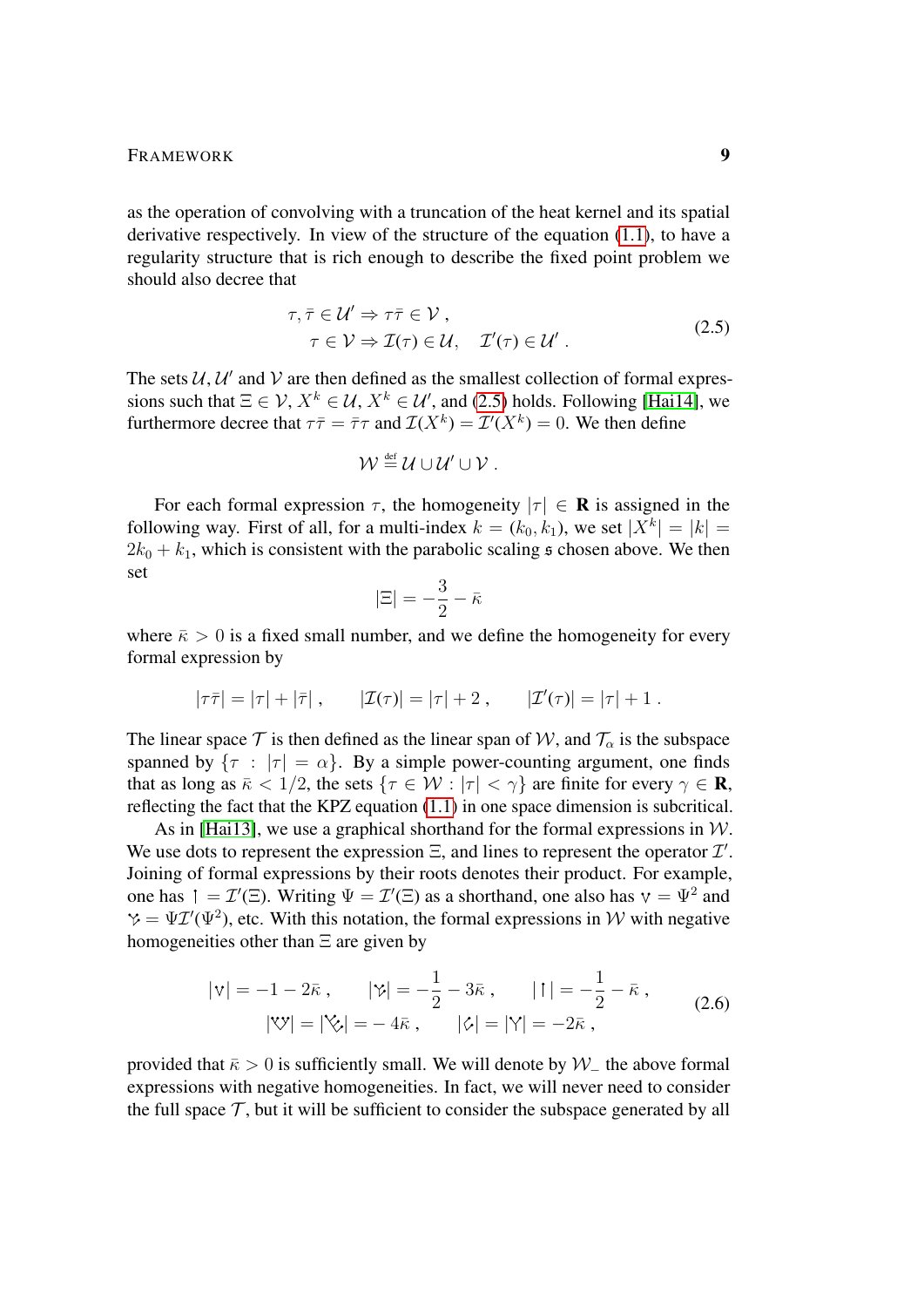elements of homogeneity less than some large enough number  $\sigma$ . In practice, it actually turns out to be sufficient to choose any  $\sigma > \frac{3}{2} + \bar{\kappa}$ .

The last ingredient of the regularity structure, namely the structure group  $\mathcal{G}$ , can also be described explicitly. However, its precise description of  $G$  does not matter in the present paper, so we refrain from giving it. The interested reader is referred to [\[Hai14,](#page-54-4) Sec. 8] as well as [\[HQ15,](#page-54-8) Sec. 3] for the more general case in which the nonlinearity of the equation also contains powers of higher order. The regularity structure  $(\mathcal{T}, \mathcal{G})$  defined here is the same as in [\[FH14,](#page-54-6) Chapter 15].

Given the regularity structure, a crucial concept is that of a *model* for it, which associates to each formal expression in the regularity structure a "concrete" function or distribution on  $\mathbf{R}^d$ . It consists of a pair  $(\Pi, \Gamma)$  of functions

$$
\Pi: \mathbf{R}^{d} \to \mathcal{L}(\mathcal{T}, \mathcal{S}') \qquad \Gamma: \mathbf{R}^{d} \times \mathbf{R}^{d} \to \mathcal{G}
$$
\n
$$
x \mapsto \Pi_{x} \qquad (x, y) \mapsto \Gamma_{xy}
$$

where  $\mathcal{L}(\mathcal{T}, \mathcal{S}')$  is the space of linear maps from  $\mathcal T$  to the space of distributions, such that  $\Gamma_{xx}$  is the identity and

<span id="page-9-1"></span>
$$
\Pi_y = \Pi_x \circ \Gamma_{xy} , \qquad \Gamma_{xy} \Gamma_{yz} = \Gamma_{xz} ,
$$

for every  $x, y, z \in \mathbf{R}^d$ . Furthermore, for every  $\gamma > 0$ , we require that

$$
|(\Pi_x \tau)(\varphi_x^{\lambda})| \lesssim \lambda^{|\tau|} , \qquad \|\Gamma_{xy}\tau\|_m \lesssim |x-y|^{|\tau|-m} , \qquad (2.7)
$$

uniformly over  $x, y$  in any compact set of  $\mathbf{R}^d$ , and over all  $\lambda \in (0, 1]$ , all smooth test functions  $\varphi \in \mathcal{B}$ , all  $m < |\tau|$ , and all  $\tau \in \mathcal{T}$  with  $|\tau| < \gamma$ . Here,  $\|\cdot\|_m$  denotes the norm of the component in  $\mathcal{T}_m$ ,

$$
\mathcal{B} = \{ \varphi : ||\varphi||_{\mathcal{C}^2} \le 1, \text{ and } \varphi \text{ is supported in the unit ball} \}, \tag{2.8}
$$

and  $\varphi_x^{\lambda}(z)$  denotes the following recentred and rescaled version of  $\varphi$ 

<span id="page-9-0"></span>
$$
\varphi^\lambda_x(z) \stackrel{\text{\tiny def}}{=} \lambda^{-|\mathfrak{s}|} \varphi\Big(\frac{z_0-x_0}{\lambda^2}, \frac{z_1-x_1}{\lambda}\Big) \ .
$$

The reason why  $\mathcal{C}^2$  appears in [\(2.8\)](#page-9-0) is that this is the smallest integer r such that  $r + \min_{\tau \in \mathcal{W}} |\tau| > 0.$ 

Besides these requirements, we also impose that our models are *admissible*. To define this notion, as in [\[Hai14\]](#page-54-4), we first fix a kernel  $K : \mathbb{R}^2 \to \mathbb{R}$  such that supp  $K \subset \{|(t,x)| \leq 1, t > 0\}$ ,  $K(t, -x) = K(t, x)$  and K coincides with the heat kernel in  $|(t, x)| < 1/2$ . We also require that for every polynomial Q on  $\mathbb{R}^2$  of parabolic degree 2 one has  $\int_{\mathbf{R}^2} K(t, x) Q(t, x) dx dt = 0.$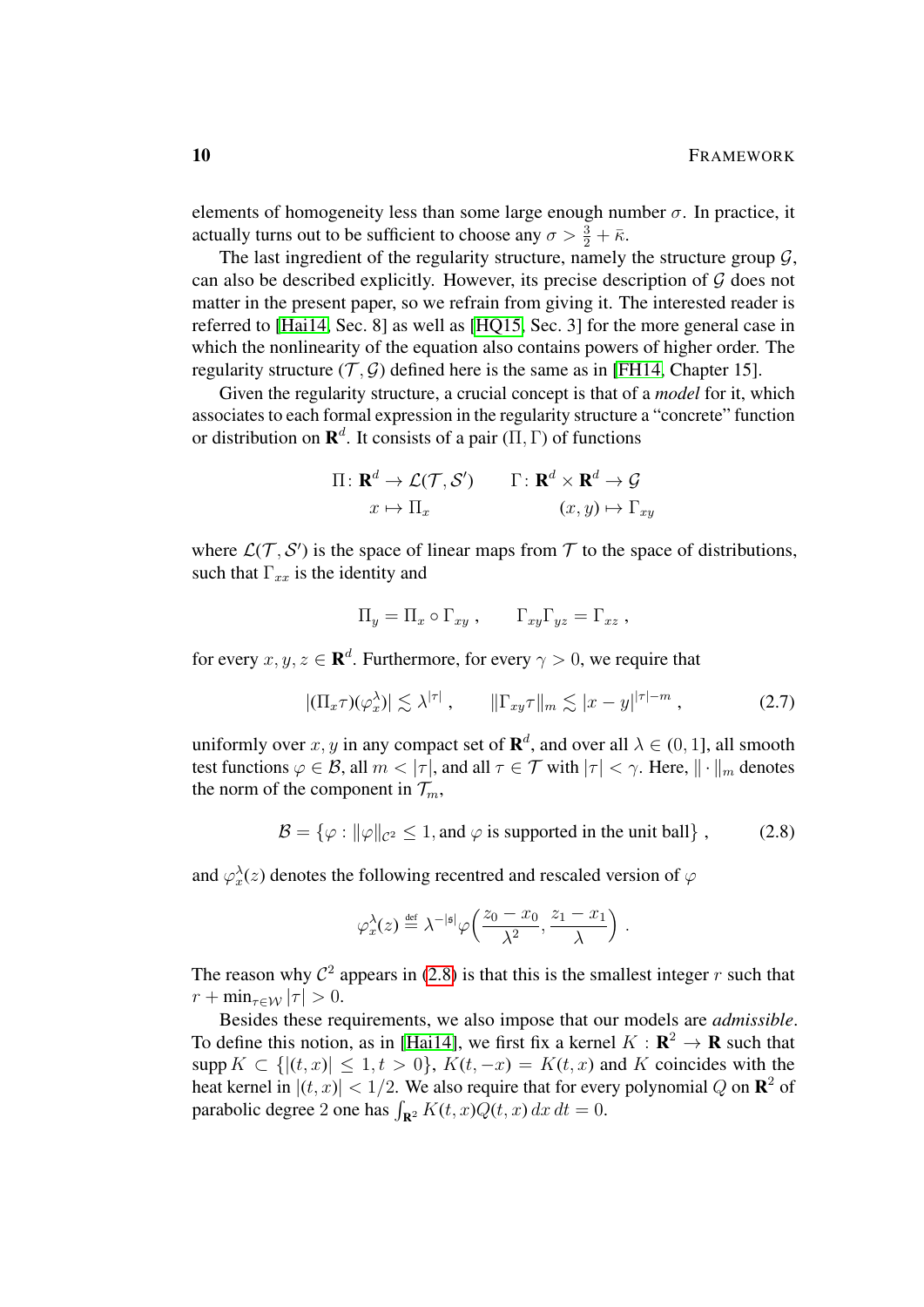FRAMEWORK 11

Given this truncated heat kernel K, the set M of *admissible models* consists of those models such that, for every multiindex  $k$ ,

<span id="page-10-1"></span><span id="page-10-0"></span>
$$
(\Pi_z X^k)(\bar{z}) = (\bar{z} - z)^k , \qquad (2.9)
$$

and such that

$$
(\Pi_z \mathcal{I}\tau)(\bar{z}) = \int_{\mathbf{R}^2} K(\bar{z} - x) (\Pi_z \tau) (dx)
$$
\n
$$
- \sum_{|k| < |\mathcal{I}\tau|} \frac{(\bar{z} - z)^k}{k!} \int_{\mathbf{R}^2} D^k K(z - x) (\Pi_z \tau) (dx).
$$
\n(2.10)

We refer to [\[Hai14,](#page-54-4) Sec. 5] for a discussion on the meaning of these expressions in general. As an example to illustrate [\(2.10\)](#page-10-0), for  $\mathcal{I}\tau = \langle \text{ with } |\langle | = \frac{1}{2} - \bar{\kappa}, \text{ one has} \rangle$ 

$$
(\Pi_z \langle \, \cdot \rangle)(\bar{z}) = \int_{\mathbf{R}^2} \left( K(\bar{z} - x) - K(z - x) \right) (\Pi_z \restriction )(dx) \; .
$$

When analysing the objects  $\circ$  and  $\circ$  in Section [4](#page-18-0) we will see how the increment of K appearing in this expression is exploited.

Remark 2.4 It actually turns out that if Π satisfies the *first* analytical bound in [\(2.7\)](#page-9-1), and the structure group G acts on  $\mathcal T$  in a way that is compatible with the definition of the admissible model (which is true in our case), then the second analytical bound in [\(2.7\)](#page-9-1) is *automatically* satisfied. This is a consequence of [\[Hai14,](#page-54-4) Thm. 5.14].

Given a continuous space-time function  $\zeta_{\varepsilon}$ , there is a canonical way of building an admissible model  $(\Pi^{(\varepsilon)}, \Gamma^{(\varepsilon)})$ , as in [\[Hai14,](#page-54-4) Sec. 8]. First, we set  $\Pi_z^{(\varepsilon)} \Xi = \zeta_\varepsilon$ independently of z, and we define it on  $X^k$  as in [\(2.9\)](#page-10-1). Then, we define  $\Pi_z^{(\varepsilon)}$ recursively by [\(2.10\)](#page-10-0), as well as the identity

$$
\left(\Pi_z^{(\varepsilon)}\tau\bar{\tau}\right)(\bar{z}) = \left(\Pi_z^{(\varepsilon)}\tau\right)(\bar{z})\left(\Pi_z^{(\varepsilon)}\bar{\tau}\right)(\bar{z})\,. \tag{2.11}
$$

Note that this is only guaranteed to make sense if  $\zeta$  is a sufficiently regular function. It was shown in [\[Hai14,](#page-54-4) Prop. 8.27] that this does indeed define an admissible model for every continuous function  $\zeta_{\varepsilon}$ , and we will call this admissible model the canonical lift of  $\zeta$ . However, we emphasize that, unlike in the case of rough paths [\[FV06\]](#page-54-10), not every admissible model is obtained in this way, or even as a limit of such models. In particular, while the renormalisation procedure used in Section [3](#page-12-0) preserves the admissibility of models, it does not preserve the property of being a limit of canonical lifts of regular functions.

It was then shown in [\[Hai14\]](#page-54-4) how to associate an *abstract fixed point problem* to the equation [\(1.1\)](#page-1-1) in a certain space  $\mathcal{D}^{\gamma,\eta}$  of  $\mathcal{T}_{\leq \gamma}$ -valued functions. This space is the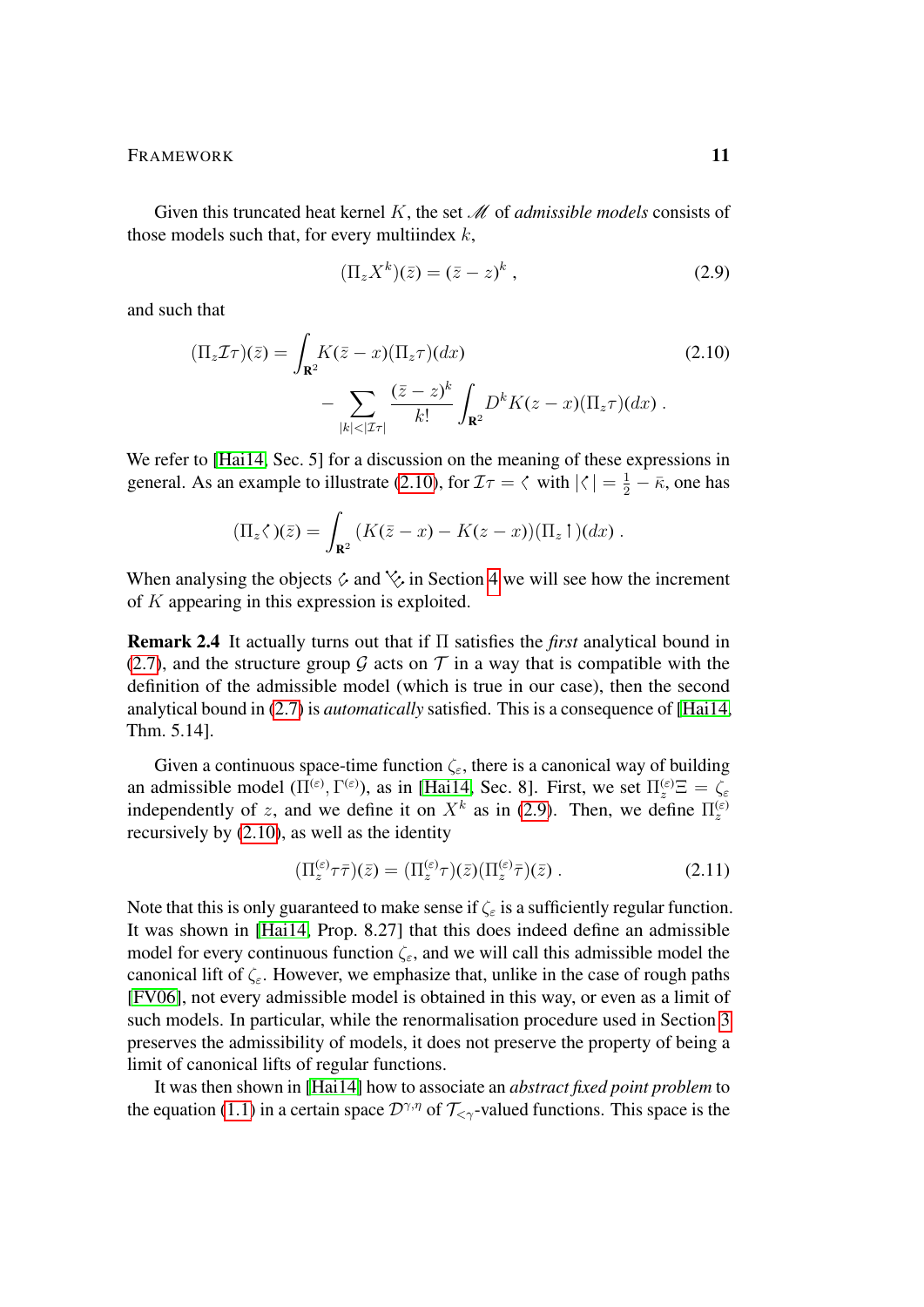analogue in this context of a Hölder space of order  $\gamma$ , with the exponent  $\eta$  allowing for a possible singular behavior at  $t = 0$ . In our particular case, the abstract fixed point problem can be formulated in  $\mathcal{D}^{\gamma,\beta}$  for  $\gamma > \frac{3}{2} + \bar{\kappa}$ , and for  $\beta > 0$  such that the initial data  $h_0 \in \mathcal{C}^{\beta}$ . One of the main results in [\[Hai14\]](#page-54-4) is the *reconstruction theorem* which states that for every  $U \in \mathcal{D}^{\gamma,\beta}$  with  $\gamma > 0$ , there exists a unique distribution  $RU$  such that, near every point z,  $RU$  "looks like"  $\Pi_z U(z)$  up to an error of order  $\gamma$ . The operator  $U \mapsto \mathcal{R}U$  is called the reconstruction operator associated to the model  $(\Pi, \Gamma)$ .

The idea to formulate this abstract fixed point is to define multiplication, differentiation, and integration against the heat kernel on elements in  $\mathcal{D}^{\gamma,\eta}$ , so one can write

$$
H = \mathcal{P} \mathbf{1}_{t>0} (\lambda(\mathcal{D}H)^2 + \Xi) + Ph_0 \tag{2.12}
$$

where  $Ph_0$  is the heat kernel acting on the initial data  $h_0$  and can be interpreted as an element of  $\mathcal{D}^{\gamma,\beta}$  by [\[Hai14,](#page-54-4) Lemma 7.5],  $\mathscr{D}$  is given by  $\mathscr{D I}(\tau) = \mathcal{I}'(\tau)$ , and the product is simply given by pointwise multiplication in  $\mathcal{T}$ . The symbol  $\mathbf{1}_{t>0}$ represents the (scalar) indicator function of the set  $\{(t, x) : t > 0\}$  and the linear operator P represents space-time convolution by the heat kernel in the space  $\mathcal{D}^{\gamma,\beta}$ , in the sense that

<span id="page-11-0"></span>
$$
\mathcal{RP}H=P*\mathcal{R}H,
$$

for every  $H \in \mathcal{D}^{\gamma,\eta}$  for  $\gamma > 0$  and  $\eta > -2$ . The explicit expression for the operator  $P$  does not matter for our purpose but can be found in [\[Hai14,](#page-54-4) Sec. 5], let us just mention that  $\mathcal{P}H$  and  $\mathcal{I}H$  only differ by elements taking values in the linear span of the  $X<sup>k</sup>$  and that it satisfies a Schauder estimate.

Theorem [\[Hai14,](#page-54-4) Theorem 7.8] shows that, for every admissible model, there exists a unique  $T > 0$  such that the above fixed point problem has a unique solution in  $\mathcal{D}^{\gamma,\beta}([0,T] \times S^1)$ . If the model is given by the canonical lift  $(\Pi^{(\varepsilon)},\Gamma^{(\varepsilon)})$  of a continuous function  $\zeta_{\varepsilon}$ , then  $\mathcal{R}H$  coincides with the classical solution to [\(1.1\)](#page-1-1).

Unfortunately, these canonical lifts do not converge to a limit in  $\mathcal{M}$  as  $\varepsilon \to 0$ . However, we will show that one can build a natural finite-dimensional family of continuous transformations  $\hat{M}_{\varepsilon}$  of M such that the "renormalised models"  $(\hat{\Pi}^{(\varepsilon)}, \hat{\Gamma}^{(\varepsilon)}) \stackrel{\text{def}}{=} \hat{M}_{\varepsilon}(\Pi^{(\varepsilon)}, \Gamma^{(\varepsilon)})$  do converge to an admissible limiting model. These transformations are parametrised by elements of a *renormalisation group* R associated to our regularity structure  $(\mathcal{T}, \mathcal{G})$ . Since the precise definition of  $\mathfrak{R}$  requires a bit more understanding of the algebraic properties of our regularity structure and is not quite relevant to the present article, we simply refer to [\[Hai14,](#page-54-4) Section 8].

Once we obtain the convergence of renormalised models, the function  $h = \mathcal{R}H$ with  $R$  the reconstruction map associated with the limiting model is then the limiting solution stated in Theorem [1.3.](#page-3-0) The Hölder regularity of the solution  $h$ is given by the minimum of the regularity of  $Ph_0$  and the lowest homogeneity of elements of U beside the Taylor polynomials which is  $\mathcal{I}(\Xi)$  with homogeneity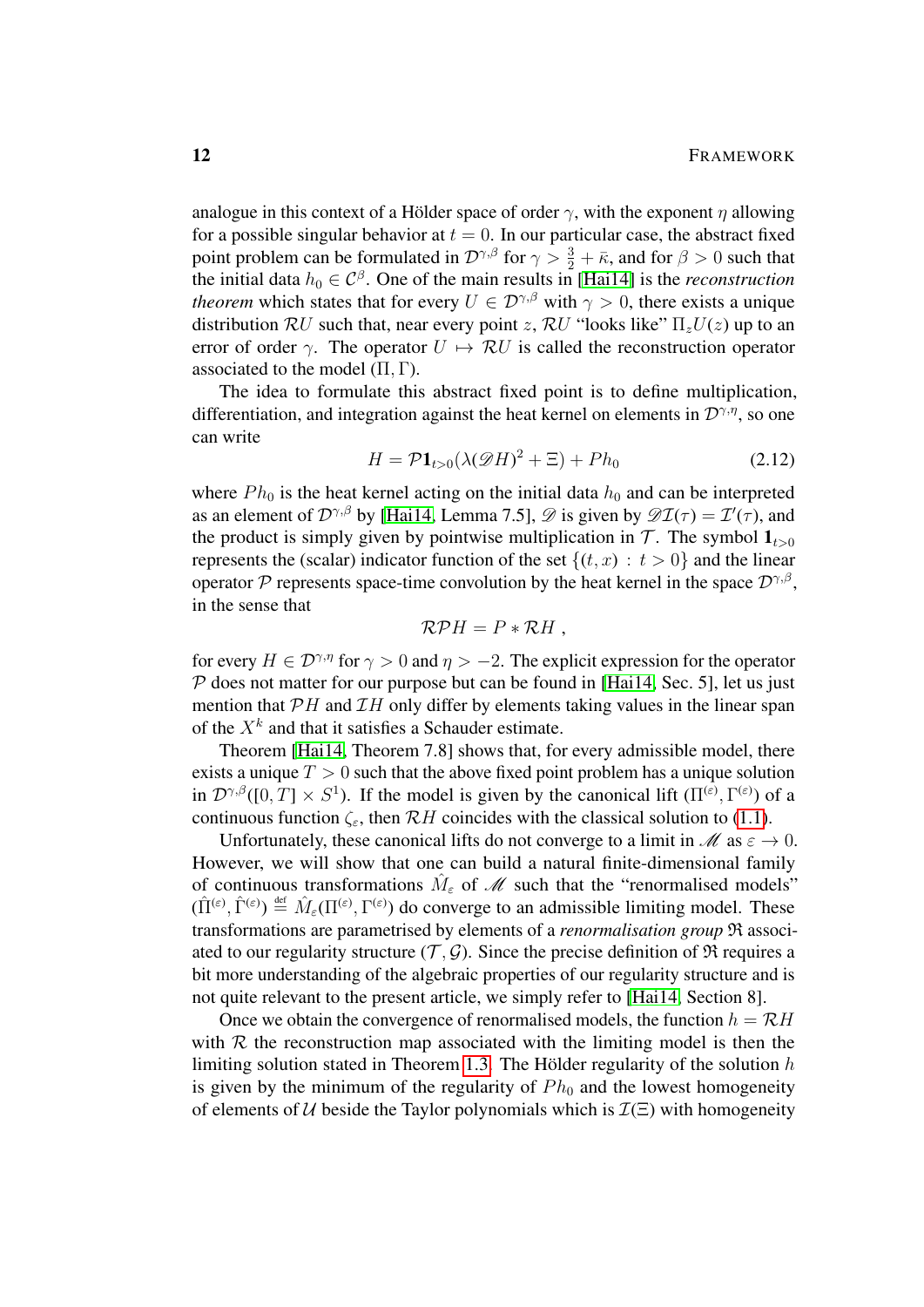$1/2 - \bar{\kappa}$  where  $\bar{\kappa} > 0$  is a sufficiently small fixed number, so [\[Hai14,](#page-54-4) Prop. 3.28] yields  $h \in C^{\eta}([0,T] \times S^1)$ , with  $\eta \in (\frac{1}{4})$  $\frac{1}{4}, \frac{1}{2}$  $\frac{1}{2} \wedge \beta$ ).

# <span id="page-12-0"></span>3 Renormalisation

We now give an explicit description of the renormalisation maps  $\hat{M}_{\varepsilon}$  described above. These are parametrised by linear maps  $M_{\varepsilon} : \mathcal{T} \to \mathcal{T}$  belonging to the "renormalisation group"  $\Re$  which was introduced in this context in [\[Hai14,](#page-54-4) Sec. 8.3]. As a matter of fact, we only need to consider a certain 5-parameter subgroup of  $\mathfrak{R}$ . This subgroup consists of elements  $M \in \mathfrak{R}$  of the form  $M = \exp(-\sum_{i=1}^{5} \ell_i L_i)$  where the  $\ell_i$  are real-valued constants and the generators  $L_i: \mathcal{T} \to \mathcal{T}$  are determined by the following contraction rules:

$$
L_1: \mathbf{v} \mapsto \mathbf{1}, \quad L_2: \mathbf{v} \mapsto \mathbf{1}, \quad L_3: \mathbf{v} \mapsto \mathbf{1}, \quad L_4: \mathbf{v} \mapsto \mathbf{1}, \quad L_5: \mathbf{v} \mapsto \mathbf{1}.
$$
\n
$$
(3.1)
$$

For  $L_i$  with  $i \neq 2$ , these rules are extended to the whole regularity structure by setting  $L_i \tau = 0$  if  $\tau$  is not the element given above. For  $L_2$  however, the above contraction rule should be understood in the sense that for an arbitrary formal expression  $\tau$ ,  $L_2\tau$  equals the sum of all expressions obtained by performing a substitution of the type  $\Diamond \mapsto 1$ . For instance, one has

$$
L_2 \mathcal{V} = 2 \quad , \qquad L_2 \mathcal{V} = 2 \mathcal{L} + \mathcal{Y} \ .
$$

Given an admissible model  $(\Pi, \Gamma)$  and an element M of the above type, we can then build a new model  $(\Pi, \Gamma) = M(\Pi, \Gamma)$  such that the identity

<span id="page-12-2"></span><span id="page-12-1"></span>
$$
\hat{\Pi}_x \tau = \Pi_x M \tau \t{,} \t(3.2)
$$

holds for every  $\tau \in \mathcal{T}$ . This is sufficient to determine  $(\hat{\Pi}, \hat{\Gamma})$  since in our case  $Γ$  is uniquely determined by  $Π$  and the knowledge that the new model is again admissible, see [\[Hai14\]](#page-54-4).

**Remark 3.1** The fact that  $M \in \mathfrak{R}$  can be checked essentially in the same way as in [\[HQ15\]](#page-54-8), with the simplification that since we are only interested in a quadratic nonlinearity, the symbol  $\mathcal E$  never appears. The only minor difference is the appearance of the generators  $L_2$  and  $L_3$  here. In fact, using the notations of [\[Hai14,](#page-54-4) Section 8.3], one can check that  $\Delta^M = M\tau \otimes 1$  always holds, from which [\(3.2\)](#page-12-1) and the "upper triangular condition" [\[Hai14,](#page-54-4) Def. 8.41] follow.

Let now  $(\Pi, \Gamma)$  be the model obtained by the canonical lift of an arbitrary smooth function  $\zeta$ , and let  $(\Pi, \Gamma) = M(\Pi, \Gamma)$  be as above, again with  $M =$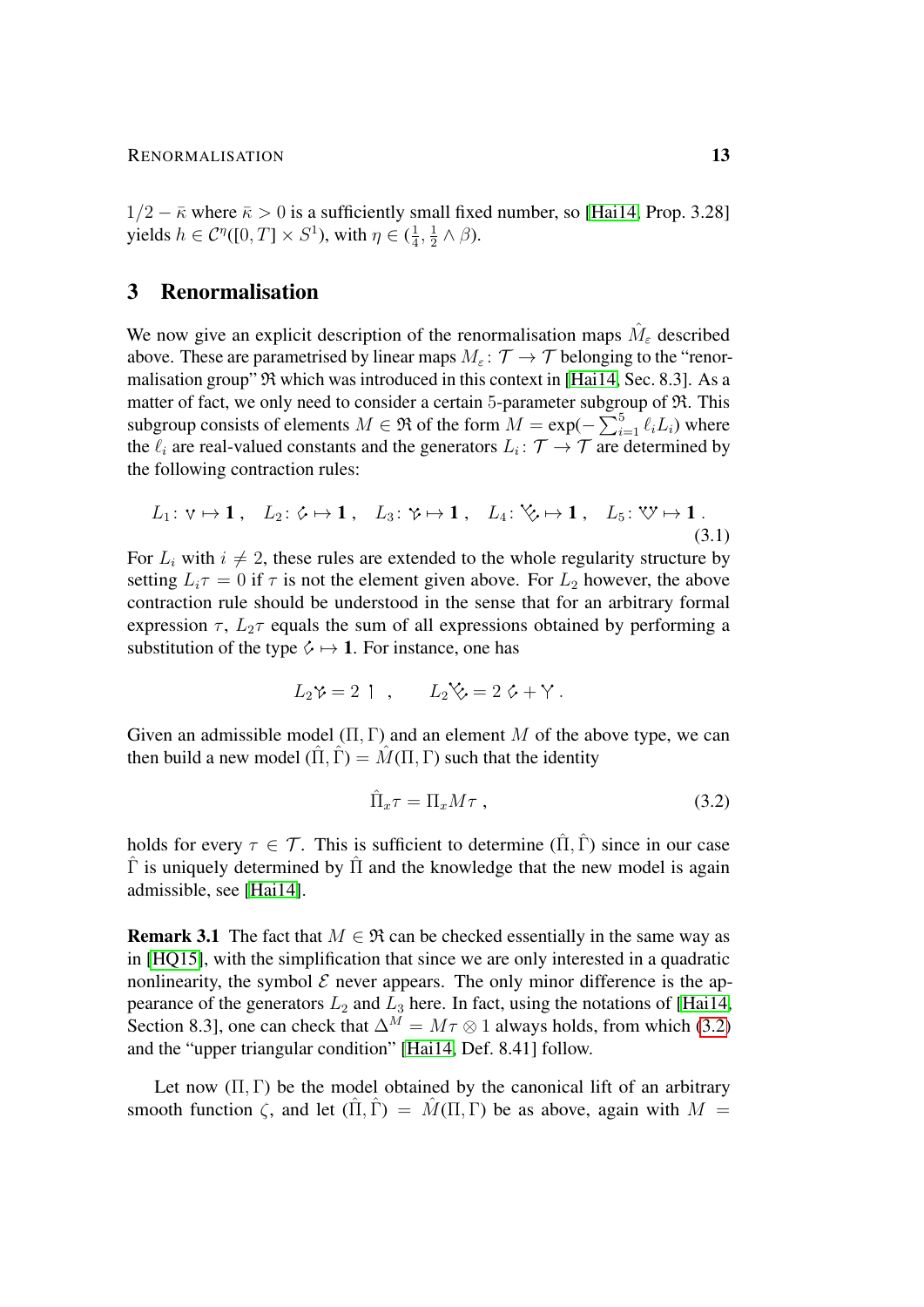$exp(-\sum_{i=1}^{5} \ell_i L_i)$ . It is then straightforward to verify that if  $\mathcal{R}^M$  is the reconstruction operator associated to  $(\hat{\Pi}, \hat{\Gamma})$  and H solves the corresponding abstract fixed point problem [\(2.12\)](#page-11-0), then  $h = \mathcal{R}^M H$  satisfies the renormalised equation

$$
\partial_t h = \partial_x^2 h + \lambda (\partial_x h)^2 - 4\lambda^2 \ell_2 \partial_x h + \zeta - (\lambda \ell_1 + 2\lambda^2 \ell_3 + 4\lambda^3 \ell_4 + \lambda^3 \ell_5). \tag{3.3}
$$

This can be shown in the same way as [\[FH14,](#page-54-6) Proposition 15.12], except that in our case the term  $2\lambda^2$   $\gamma$  appearing in the expression of  $(\partial H)^2 + \Xi$  produces a constant  $2\lambda^2 \ell_2$  when being acted upon by M.

#### <span id="page-13-0"></span>3.1 Joint cumulants

Before giving the definition of the actual values for the  $\ell_i$  relevant to our analysis, we review the definition and basic properties of joint cumulants. Given a collection of random variables  $\mathcal{X} = \{X_{\alpha}\}_{{\alpha \in A}}$  for some index set A, and a subset  $B \subset A$ , we write  $X_B \subset \mathcal{X}$  and  $X^B$  as shorthands for

<span id="page-13-1"></span>
$$
X_B = \{ X_\alpha : \alpha \in B \}, \qquad X^B = \prod_{\alpha \in B} X_\alpha.
$$

Given a finite set B, we furthermore write  $P(B)$  for the collection of all partitions of B, i.e. all sets  $\pi \subset \mathcal{P}(B)$  (the power set of B) such that  $\bigcup \pi = B$  and such that any two distinct elements of  $\pi$  are disjoint.

**Definition 3.2** Given a collection  $X$  of random variables as above and any finite set  $B \subset A$ , we define the cumulant  $\mathbf{E}_c(X_B)$  inductively over |B| by

<span id="page-13-2"></span>
$$
\mathbf{E}(X^B) = \sum_{\pi \in \mathcal{P}(B)} \prod_{\bar{B} \in \pi} \mathbf{E}_c(X_{\bar{B}}) \ . \tag{3.4}
$$

**Remark 3.3** In order to keep notations simple, we only considered subsets  $B$  in the above definition, so that each random variable  $X_\alpha$  is only allowed to appear at most once in the collection  $X_B$ . This is sufficient for the purpose of this article. As a matter of fact, one can easily reduce oneself to this case by considering the augmented collection  $\bar{\mathcal{X}} = \{ \bar{X}_{\bar{\alpha}} \}_{\bar{\alpha} \in \bar{A}}$  with  $\bar{A} = A \times \mathbf{N}$  and random variables  $\bar{X}_{\bar{\alpha}}$ such that  $\bar{X}_{(\alpha,k)} = X_\alpha$  almost surely.

The expression [\(3.4\)](#page-13-2) does indeed determine the cumulants uniquely by induction over |B|. This is because the right hand side only involves  $\mathbf{E}_c(X_B)$ , which is what we want to define, as well as  $\mathbf{E}_c(X_{\bar{B}})$  for some B with  $|B| < |B|$ , which is already defined by the inductive hypothesis. If all the random variables are centred and jointly Gaussian, then it follows from Wick's theorem that  $\mathbf{E}_c(X_B)$  always vanishes unless  $|B| = 2$ . Henceforth, we will use the notation  $\kappa_n$  for the *n*th joint cumulant function of the field  $\zeta^{(\varepsilon)}$ :

$$
\kappa_n(z_1,\ldots,z_n) \stackrel{\text{def}}{=} \mathbf{E}_c(\{\zeta^{(\varepsilon)}(z_1),\ldots,\zeta^{(\varepsilon)}(z_n)\})\,. \tag{3.5}
$$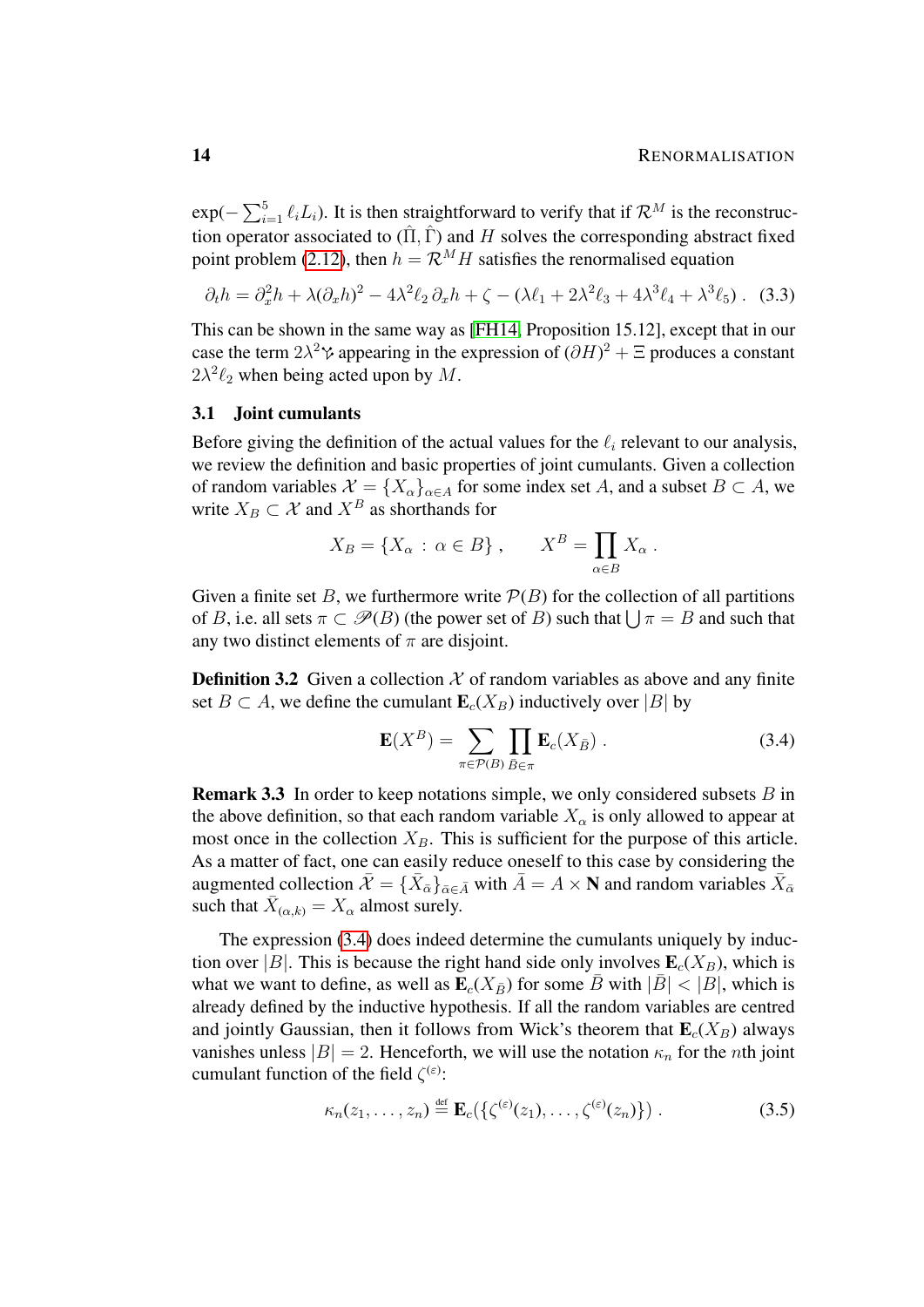Note that  $\kappa_1 = 0$  since  $\zeta^{(\varepsilon)}$  is assumed to be centred and  $\kappa_2$  is its covariance function.

**Remark 3.4** There is a slight abuse of notation here since  $\kappa_n$  does of course depend on  $\varepsilon$  in general, but this dependence is very weak.

We refer to [\[PT11\]](#page-55-1) and [\[GJ87,](#page-54-11) Sec. 13.5] for the properties of joint cumulants. A property that will be useful in our problem is that the cumulant is zero when some of the variables are independent from the others. We formulate this in terms of our random field  $\zeta^{(\varepsilon)}$ . Given a collection  $\{z_i\}_{i=1}^p$  of space-time points, we define  $z_i \sim z_j$  if  $|z_i - z_j| \leq 1$ , and extend this into an equivalence relation.

<span id="page-14-1"></span>**Lemma 3.5** *The cumulants have the property that if*  $\kappa_p(z_1, \ldots, z_p) \neq 0$ *, then*  $z_1, \ldots, z_p$  *all belong to the same equivalence class.*  $\Box$ 

#### <span id="page-14-0"></span>3.2 Values of the renormalisation constants

We now have all the ingredients in place to determine the relevant values of the renormalisation constants  $\ell_i$ . We denote by  $\kappa_p^{(\varepsilon)}$  the p-th cumulant function of  $\zeta_{\varepsilon}$ , which is the properly rescaled cumulant function of  $\zeta^{(\varepsilon)}$  (rescaling according to [\(2.2\)](#page-6-3) with a shift by  $v_x$ ). By Assumption [2.1,](#page-6-2) one has  $|\kappa_p^{(\varepsilon)}| \lesssim \varepsilon^{-p|\mathfrak{s}|/2}$ . By Lemma [3.5,](#page-14-1) one also has  $\kappa_p^{(\varepsilon)} = 0$  unless all of its arguments are located within a parabolic ball of radius  $p \in \mathfrak{c}$  in fact, given a constant v, one can show that for  $\varepsilon > 0$ sufficiently small, if  $|(t, x)| > 2\varepsilon$ , then  $|(t, x - vt)| > \varepsilon$ ).

To define the renormalisation constants, we introduce some graphical notations which represent our integrations. In our graphs, a dot  $\cdot$  represents an integration variable, and the special vertex  $\bullet$  represents the origin 0. Each arrow represents the kernel  $K'(y - x)$  with x and y being the starting and end points of the arrow respectively. A red polygon with  $p$  dots inside, for instance  $\ddot{\cdot}$  with  $p = 4$ , represents the cumulant function  $\kappa_p^{(\varepsilon)}(z_1, \ldots, z_p)$ , with  $z_i$  given by the p integration variables represented by the  $p$  dots.

We then define a collection of renormalisation constants as follows. Here, we use the notations  $Q^{(\varepsilon)} \approx \varepsilon^{-\alpha} + \sigma$  (where  $\sigma \in \{0, 1\}$ ) as a shorthand for the statement "there exist constants  $Q_1, Q_2$  such that  $\lim_{\varepsilon \to 0} |Q^{(\varepsilon)} - Q_1 \varepsilon^{-\alpha} - Q_2 \sigma| = 0$ " (and call  $\sigma$  the  $O(1)$  correction in the case  $\sigma = 1$ ), and  $Q^{(\varepsilon)} \approx c \log \varepsilon$  as a shorthand for "there exists a constant Q such that  $\lim_{\varepsilon \to 0} |Q^{(\varepsilon)} - c \log \varepsilon - Q| = 0$ ". Define

$$
C_0^{(\varepsilon)} = \begin{pmatrix} \cdot \\ \cdot \\ \cdot \end{pmatrix} \approx \varepsilon^{-1} + 1 \,, \qquad C_1^{(\varepsilon)} = \begin{pmatrix} \cdot \\ \cdot \end{pmatrix} \approx \varepsilon^{-\frac{1}{2}} \,,
$$

where the  $O(1)$  correction in  $C_0^{(\varepsilon)}$  $\int_0^{(\epsilon)}$  is zero if  $\kappa_2$  is even in the space variable, and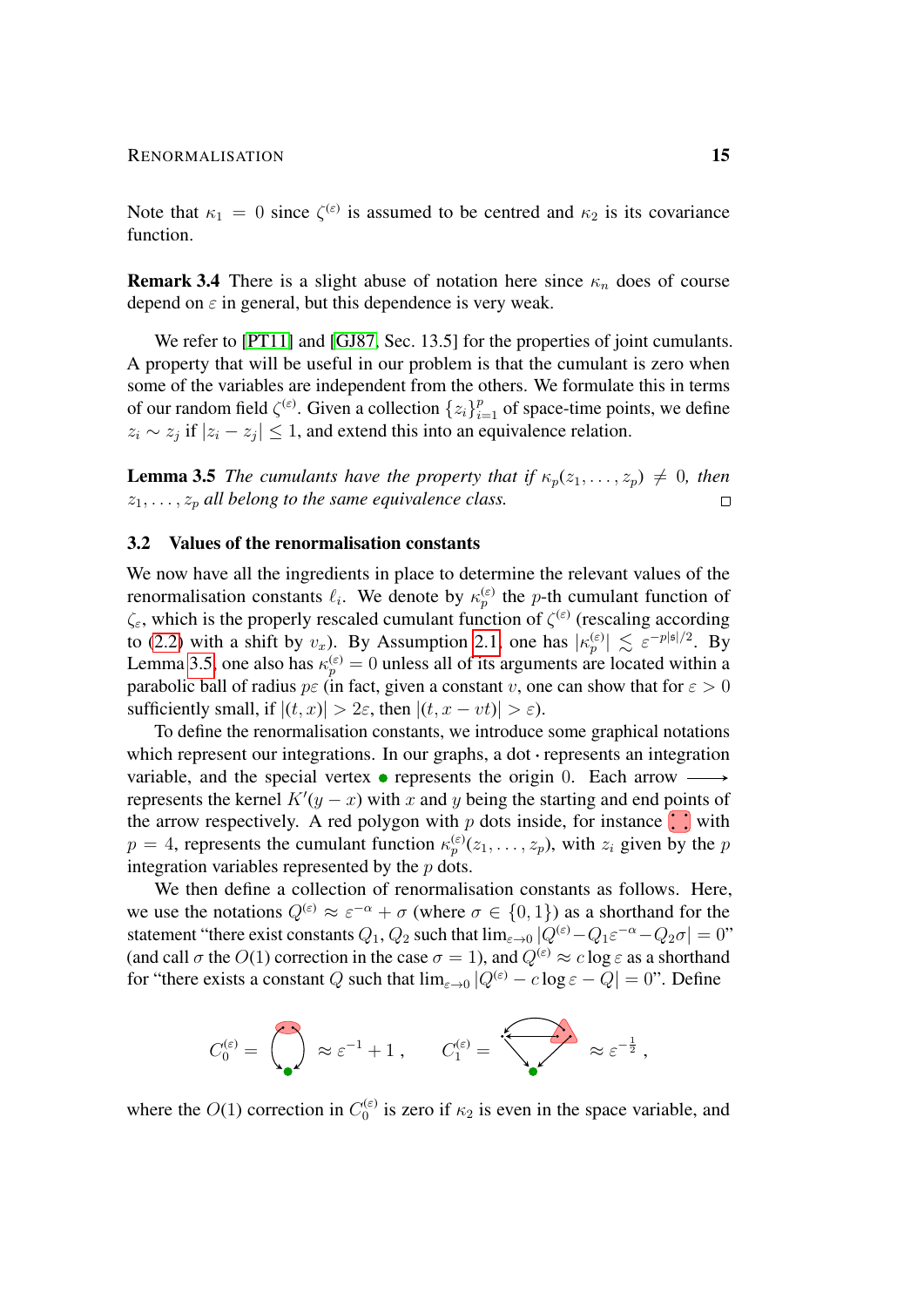$C_2^{(\varepsilon)} = 2C_{2,1}^{(\varepsilon)} + C_{2,2}^{(\varepsilon)}$  where

$$
C_{2,1}^{(\varepsilon)} = \sqrt{\sum_{2,2\pi}^{(\varepsilon)}\frac{ \log \varepsilon}{32\pi \sqrt{3}}}\;,\qquad C_{2,2}^{(\varepsilon)} = \sqrt{\sum_{2,2\pi}^{(\varepsilon)}\frac{1}{\sqrt{3}}}\;,\qquad \varepsilon\leq 1\;,
$$

and  $C_3^{(\varepsilon)} = 2C_{3,1}^{(\varepsilon)} + C_{3,2}^{(\varepsilon)}$  where



When  $v_x$  is zero, our constants  $C_0^{(\varepsilon)}$  $_{0}^{\mathstrut(\varepsilon)},$   $C_{2,1}^{(\varepsilon)}$  $\stackrel{\scriptscriptstyle(\varepsilon)}{_{2,1}},\stackrel{\scriptscriptstyle(\varepsilon)}{C_{3,1}^{(\varepsilon)}}$  $3,1$  are the same as the renormalisation constants  $C_0^{(\varepsilon)}$  $\stackrel{\scriptscriptstyle\scriptscriptstyle( (\varepsilon ),\vphantom{a})}{0},\stackrel{\scriptscriptstyle( (\varepsilon ),\varepsilon)}{2}$  $\binom{\varepsilon}{2}$ ,  $C_3^{(\varepsilon)}$  $\binom{10}{3}$  in [\[HQ15\]](#page-54-8) where their divergence rates were obtained (just identify  $\kappa_2^{(\varepsilon)}$  with the mollifier convolving with itself in [\[HQ15\]](#page-54-8)). However, since  $v_x \neq 0$  in general,

$$
\kappa_2^{(\varepsilon)}(t,x) \neq \hat{\kappa}^{(\varepsilon)}(t,x) \stackrel{\text{def}}{=} \varepsilon^{-3} \kappa_2(t/\varepsilon^2, x/\varepsilon) ,
$$

so there may be lower order corrections to the asymptotic behaviors of the renormalisation constants obtained in [\[HQ15\]](#page-54-8). We have the following lemma.

<span id="page-15-1"></span>**Lemma 3.6** For every sufficiently small  $\varepsilon > 0$ , there exists a constant  $\hat{c}^{(\varepsilon)}$  such *that*

<span id="page-15-0"></span>
$$
\hat{c}^{(\varepsilon)} = \left( \sum_{i=1}^{\infty} c_i \right) \tag{3.6}
$$

and such that as  $\varepsilon \to 0$ ,  $\hat{c}^{(\varepsilon)}$  converges to a finite limit  $\hat{c}$ . Furthermore, as  $\varepsilon \to 0$ *the right hand side of* [\(3.6\)](#page-15-0) *with*  $\hat{\kappa}^{(\varepsilon)}$  *in place of*  $\kappa_2^{(\varepsilon)}$  *also converges to*  $\hat{c}$ *. Finally,* with this family of constants  $\hat{c}^{(\varepsilon)}$ , one has  $C_0^{(\varepsilon)} \approx \varepsilon^{-1} + 1$  and the  $O(1)$  correction *is zero if*  $\kappa_2$  *is even in the space variable.* 

The proof of this lemma relies crucially on the following result.

<span id="page-15-2"></span>**Lemma 3.7** *The function*  $\Theta$ :  $\mathbb{R}^2 \to \mathbb{R}$  *given by* 

$$
\Theta(z) \stackrel{\text{\tiny def}}{=} \int K'(x)K'(x-y)K'(y-z) \, dx \, dy
$$

*is bounded.*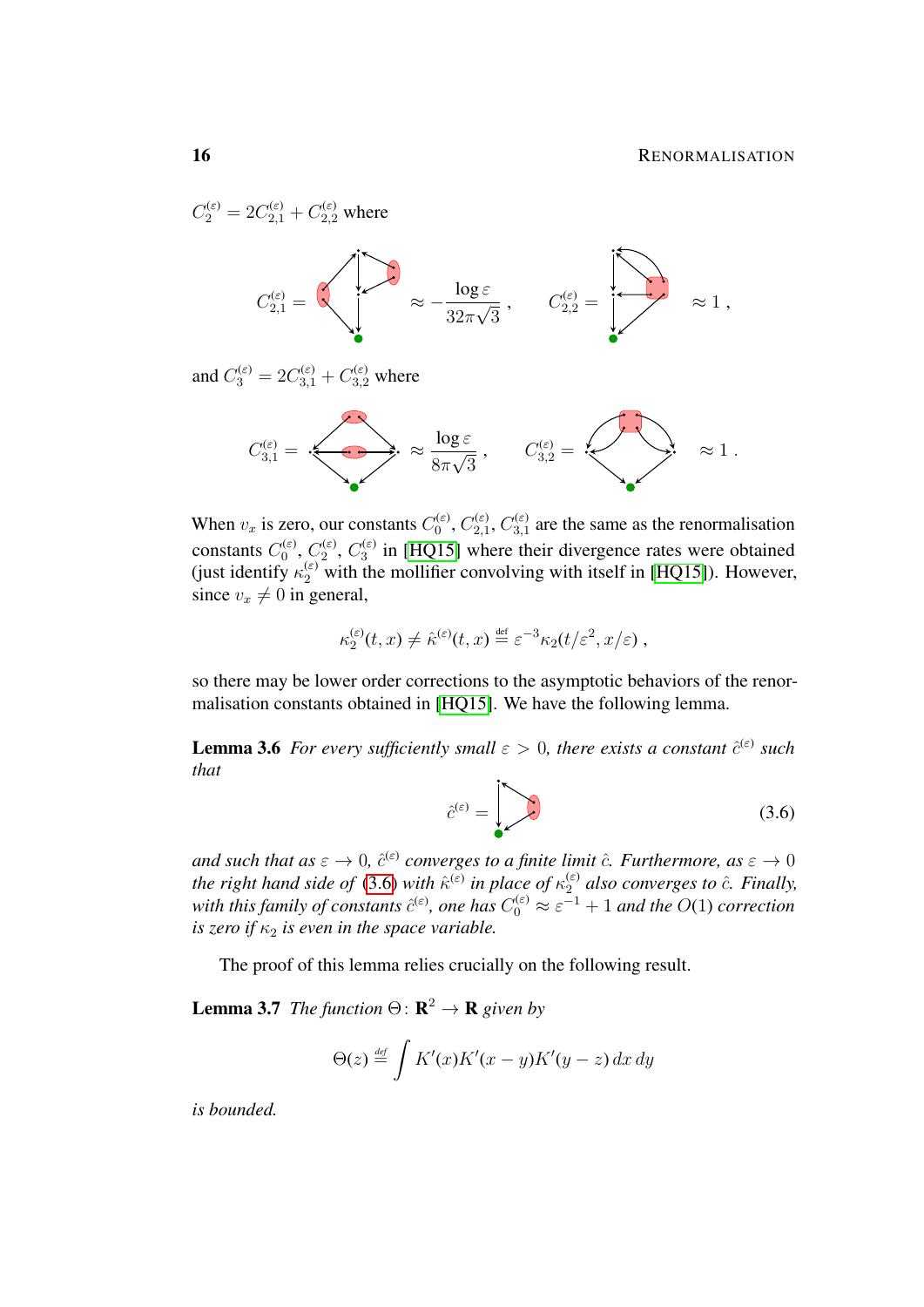#### RENORMALISATION 17

*Proof.* Since K' is an odd function in the space variable, the function  $K_2(x) \stackrel{\text{def}}{=}$  $\int K'(x - y) K'(y) dy$  is even in the space variable. We decompose the integral  $\Theta(z) = \int K'(x)K_2(x - z) dx$  as integrals over three domains (similarly with the proof of [\[Hai14,](#page-54-4) Lemma 10.14]). The first domain is  $\Omega_1 \stackrel{\text{def}}{=} \{|x| < 2|z|/3\}$ . On this domain, one has  $|K_2(x-z)| \lesssim |x-z|^{-1} \lesssim |z|^{-1}$ , and the integration of  $|K'(x)|$ over this domain is bounded by |z|, therefore the integration over  $\Omega_1$  is bounded. The second domain is  $\Omega_2 \triangleq {\vert x - z \vert < 2 \vert z \vert / 3}$ , and the proof is analogous.

On the last domain  $\Omega_3 = \mathbf{R}^2 \setminus (\Omega_1 \cup \Omega_2)$ , if we replace  $K_2(x - z)$  by  $K_2(x)$ , we have  $|\int_{\Omega_3} K'(x)K_2(x) dx| \lesssim 1$ . Indeed, since the integrand is odd in the space variable and  $\Omega_1$  is a domain that is symmetric under the space reflection, one has  $\int_{\mathbf{R}^2 \setminus \Omega_1} K'(x)K_2(x) dx = 0$ ; furthermore, one has  $\int_{\Omega_2} |K'(x)K_2(x)| dx \lesssim 1$ , so the claim follows. The difference  $|K_2(x - z) - K_2(x)|$  is bounded by  $|z||x|^{-2}$ using the gradient theorem, so the error caused by the replacement is bounded by  $|z| \int_{\Omega_3} |K'(x)| |x|^{-2} dx \lesssim |z||z|^{-1} = 1$ . Collecting all the bounds above completes the proof for the boundedness of  $\Theta(z)$ .

*Proof of Lemma* [3.6.](#page-15-1) We first remark that [\(3.6\)](#page-15-0) is indeed an equation for  $\hat{c}^{(\varepsilon)}$  since on the right hand side  $\kappa_2^{(\varepsilon)}$  depends on  $v_x = 4\lambda^2 \hat{c}^{(\varepsilon)}$ . We can then rewrite [\(3.6\)](#page-15-0) as

$$
\hat{c}^{(\varepsilon)} = \int \Theta(t, x) \, \hat{\kappa}^{(\varepsilon)}(t, x - 4\lambda^2 \hat{c}^{(\varepsilon)}t) \, dt \, dx \stackrel{\text{def}}{=} F_{\varepsilon}(\hat{c}^{(\varepsilon)}) \,. \tag{3.7}
$$

It follows immediately from Lemma [3.7](#page-15-2) and the properties of  $\hat{\kappa}^{(\varepsilon)}$  that the function  $F_{\varepsilon}$  is bounded, uniformly in  $\varepsilon$  and in  $\hat{c}^{(\varepsilon)}$ .

By Assumptions [1.1](#page-2-0) and [1.2,](#page-3-1) for sufficiently small  $\varepsilon > 0$ ,  $\partial_x \hat{\kappa}^{(\varepsilon)}$  is bounded by  $C\varepsilon^{-4} \mathbf{1}_{\varepsilon}$  for some constant C, where  $\mathbf{1}_{\varepsilon}$  is the characteristic function for the parabolic ball of radius  $\varepsilon$ . Combining this with the fact that  $|t| \lesssim \varepsilon^2$  for  $(t, x)$  in the support of  $\hat{\kappa}^{(\varepsilon)}$ , we conclude that  $F'_{\varepsilon}$  is bounded by  $C\varepsilon$  for some C, again uniformly in  $\varepsilon$  < 1 and in  $\hat{c}^{(\varepsilon)}$ . It follows that, provided that  $\varepsilon$  is sufficiently small, so that  $|F'_{\varepsilon}| < 1/2$ , [\(3.7\)](#page-16-0) has indeed a unique solution (because the function  $x - F_{\varepsilon}(x)$  is monotonically increasing in  $x$  with derivative bounded below by a strictly positive number), and that this solution converges to

<span id="page-16-0"></span>
$$
F_{\star} = \lim_{\varepsilon \to 0} F_{\varepsilon}(0) ,
$$

as  $\varepsilon \to 0$ . In fact, the existence of this limit  $F_{\star}$  is straightforward to show. The right hand side of [\(3.7\)](#page-16-0) can be rewritten as  $F_{\varepsilon}(0)$  plus an error which is bounded by  $\int_0^{\hat{c}^{(\varepsilon)}}$  $\int_0^{\hat{c}^{(\varepsilon)}} F'_{\varepsilon}(x) dx \leq \varepsilon |\hat{c}^{(\varepsilon)}|$ . Since  $F_{\varepsilon}$  is bounded uniformly in  $\varepsilon$ , so is  $\hat{c}^{(\varepsilon)}$ ; therefore this error vanishes, and taking limits on both sides of [\(3.7\)](#page-16-0) shows that  $\hat{c}^{(\varepsilon)}$  converges to  $F_{\star}$ .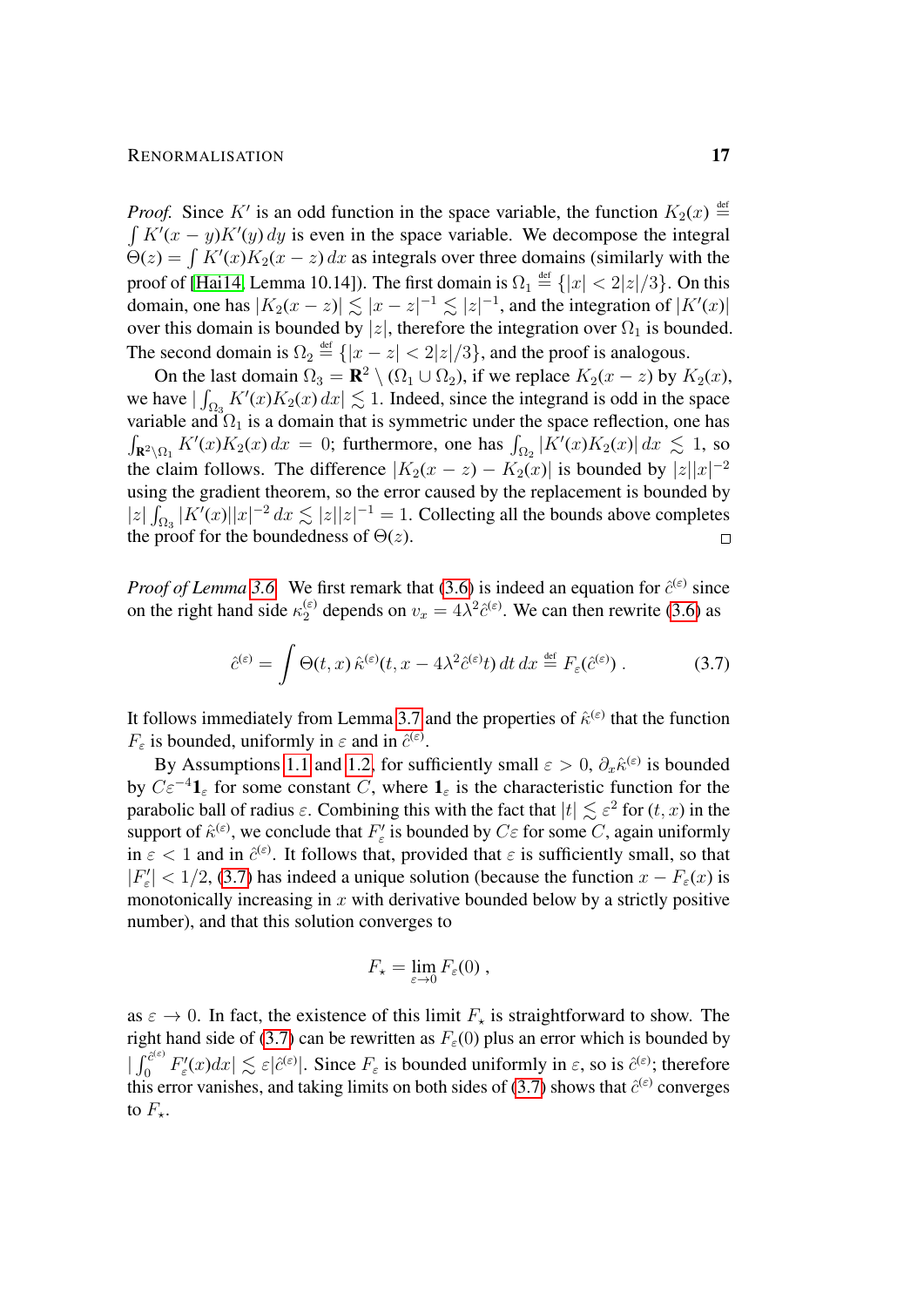Regarding the statement for  $C_0^{(\varepsilon)}$  $_{0}^{(\epsilon)}$ , by the scaling argument in [\[HQ15\]](#page-54-8), if we define  $\hat{C}_0^{(\varepsilon)}$  to be the same as  $C_0^{(\varepsilon)}$  $n_0^{(\varepsilon)}$  except that  $\kappa_2^{(\varepsilon)}$  $\hat{C}_2^{(\varepsilon)}$  is replaced by  $\hat{\kappa}^{(\varepsilon)}$ , then  $\hat{C}_0^{(\varepsilon)} \approx \varepsilon^{-1}$ . Note that

$$
C_0^{(\varepsilon)} - \hat{C}_0^{(\varepsilon)} = \int_0^{4\lambda^2 \hat{c}^{(\varepsilon)} t} \int_{\mathbf{R}^4} K'(x) K'(x - z) \, \partial_x \hat{\kappa}^{(\varepsilon)}(t, x - \theta) \, d\theta \, dx dz \tag{3.8}
$$

and that  $|\partial_x \hat{\kappa}^{(\varepsilon)}| \lesssim \varepsilon^{-4} \mathbf{1}_{\varepsilon}$ ,  $|t| \lesssim \varepsilon^2$  on the support of  $\hat{\kappa}^{(\varepsilon)}$ , and  $\hat{c}^{(\varepsilon)}$  is bounded,  $C_0^{(\varepsilon)} - \hat{C}_0^{(\varepsilon)}$  converges to a finite limit. Therefore there exists a constant Q such that

<span id="page-17-1"></span>
$$
\lim_{\varepsilon \to 0} |C_0^{(\varepsilon)} - C_0 \varepsilon^{-1} - Q| = 0.
$$

If  $\kappa_2$  is even in the space variable, then since K' is odd in the space variable one has  $F_{\varepsilon}(0) = 0$ , so  $\lim_{\varepsilon \to 0} \hat{c}^{(\varepsilon)} = 0$  and the order 1 correction Q vanishes, thus completing the proof.  $\Box$ 

**Remark 3.8** In fact, the right hand side of [\(3.8\)](#page-17-1) divided by  $\lambda^2$  converges to a limit independent of  $\lambda$ , which can be shown in an analogous way as the fact that  $\lim_{\varepsilon \to 0} F_{\varepsilon}(\theta)$  does not depend on  $\theta$ . Since  $C_0^{(\varepsilon)}$  $0<sup>(E)</sup>$  appears in the renormalised equation [\(3.3\)](#page-13-1) in the form  $\lambda C_0^{(\varepsilon)}$  (see [\(3.9\)](#page-17-0) below), it turns out that the  $O(1)$  correction to  $C_0^{(\varepsilon)}$  $\chi_0^{(\varepsilon)}$  contributes to the term  $\lambda^3 c$  in [\(1.3\)](#page-3-2).

Regarding the other renormalisation constants, when  $v_x = 0$ , it was also shown in [\[HQ15,](#page-54-8) Theorem 6.5] that there exists a constant  $\bar{c} \in \mathbf{R}$  depending on both  $\kappa_2$ and the choice of the cutoff kernel K such that  $\lim_{\varepsilon \to 0} (4C_{2,1}^{(\varepsilon)} + C_{3,1}^{(\varepsilon)})$  $\bar{c}_{3,1}^{(\varepsilon)}$ ) =  $\bar{c}$ . The prefactors in front of the logarithmically divergent constants were obtained in [\[Hai13\]](#page-54-3). Following similar arguments as in [\[HP14\]](#page-54-7) and [\[HQ15\]](#page-54-8), one has  $C_1^{(\varepsilon)} \approx$  $\varepsilon^{-1/2}$ , with the limiting prefactor  $C_1$  equal to an integral which can be represented by the same graph as the one for  $C_1^{(\varepsilon)}$  $I_1^{(\epsilon)}$ , except that each arrow is understood as  $P'$ and the red triangle is interpreted as  $\kappa_3$  (i.e. setting  $\varepsilon = 1$ ). It is easy to see that this integral is finite since  $\kappa_3$  is continuous and P' is integrable, in particular  $C_1$ does not depend on the choice of K. In a similar way  $C_{2,2}^{(\varepsilon)}$  $C_{2,2}^{(\varepsilon)}$  and  $C_{3,2}^{(\varepsilon)}$  $\frac{d^{(ε)}}{3,2}$  converge to finite constants  $C_{2,1}$ ,  $C_{3,2} \in \mathbf{R}$  depending on  $\kappa_4$ , but independent of the choice of the kernel  $K$ . These are all consequences of the scaling property of the heat kernel and the fact that  $K$  converges to heat kernel in suitable spaces under parabolic scaling. Following analogous arguments as in the proof of Lemma [3.6,](#page-15-1) one can show that the next order corrections to these constants due to the nontrivial shift  $v_x$ are  $O(\varepsilon^{1/2})$  and thus all vanish in the limit.

The specification of these renormalisation constants (in particular with  $\hat{c}^{(\varepsilon)}$ given by Lemma [3.6\)](#page-15-1) determines an element  $M_{\varepsilon} \in \mathfrak{R}$  as in [\(3.1\)](#page-12-2) by setting

<span id="page-17-0"></span>
$$
\ell_1 = C_0^{(\varepsilon)}, \quad \ell_2 = \hat{c}^{(\varepsilon)}, \quad \ell_3 = C_1^{(\varepsilon)}, \quad \ell_4 = C_2^{(\varepsilon)}, \quad \ell_5 = C_3^{(\varepsilon)}.
$$
 (3.9)

Given  $\varepsilon > 0$  and a realisation of  $\zeta_{\varepsilon}$ , this yields a renormalised model  $(\hat{\Pi}^{(\varepsilon)}, \hat{\Gamma}^{(\varepsilon)})$  by acting on the canonical model  $(\Pi^{(\varepsilon)}, \Gamma^{(\varepsilon)})$  lifted from  $\zeta_{\varepsilon}$  by  $M_{\varepsilon}$ .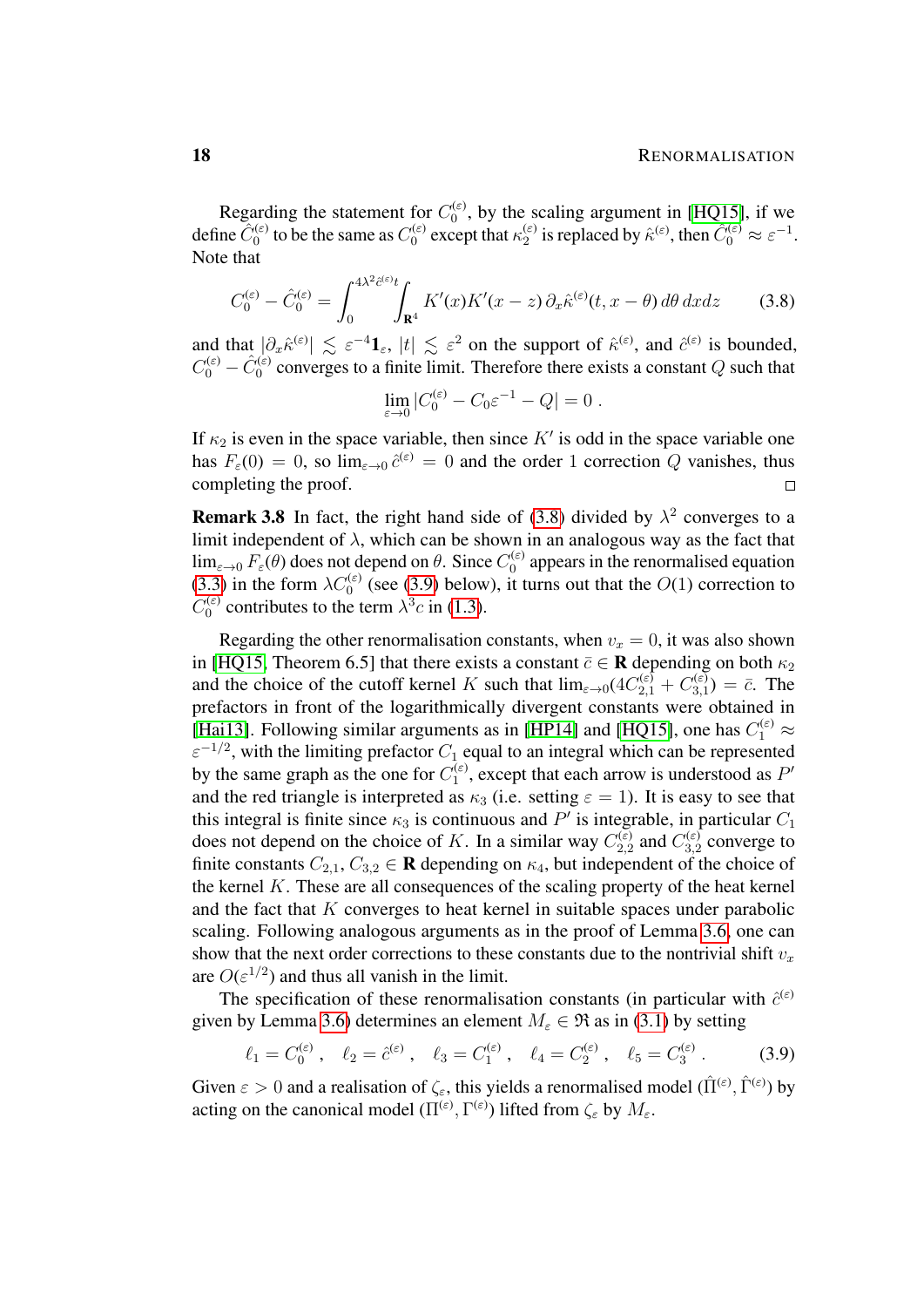**Remark 3.9** One may wonder whether the constants  $C_{2,2}^{(\varepsilon)}$  $C_{2,2}^{(\varepsilon)}$  and  $C_{3,2}^{(\varepsilon)}$  which involve the fourth cumulants *have to* be subtracted from the objects  $\forall y$  and  $\forall z$ . (Note that although their homogeneities are zero, they converge to finite constants rather than diverge logarithmically.) To obtain some limit, one does of course not have to subtract them, but we do subtract them here in order to obtain a limit which is independent (in law) of the choice of process  $\zeta$ .

# <span id="page-18-0"></span>4 A priori bounds on the renormalised models

In the previous section we have defined the renormalised models  $\hat{Z}_{\varepsilon} = (\hat{\Pi}^{(\varepsilon)}, \hat{\Gamma}^{(\varepsilon)})$ . The goal of this section is to obtain uniform bounds on the moments of this family of renormalised models. Actually, we will obtain a bit more, namely we obtain bounds also on a smoothened version of this model which will be useful in Section [6](#page-47-0) when we show convergence of the models  $\hat{Z}_{\varepsilon}$  to a limiting Gaussian model. More precisely, we define a second family of renormalised random models  $\hat{Z}_{\varepsilon,\bar{\varepsilon}} = (\hat{\Pi}^{(\varepsilon,\bar{\varepsilon})},\hat{\Gamma}^{(\varepsilon,\bar{\varepsilon})})$  in the same way as  $\hat{Z}_{\varepsilon}$ , except that the field  $\zeta_{\varepsilon}$  used to build  $\hat{Z}_{\varepsilon}$ is replaced by  $\zeta_{\varepsilon,\bar{\varepsilon}} \stackrel{\text{def}}{=} \zeta_{\varepsilon} * \varrho_{\bar{\varepsilon}}$ , where  $\varrho$  is a compactly supported smooth function on **R**<sup>2</sup> integrating to 1 that is even in the space variable, and  $\varrho_{\bar{\varepsilon}} = \bar{\varepsilon}^{-3} \varrho (\bar{\varepsilon}^{-2} t, \bar{\varepsilon}^{-1} x)$ .

The renormalisation constants used to build the models  $\hat{Z}_{\varepsilon,\bar{\varepsilon}}$  are still defined as in Section [3,](#page-12-0) except that they are now dependent on cumulants of  $\zeta_{\varepsilon,\bar{\varepsilon}}$ , so we denote them by  $\hat{c}^{(\varepsilon,\bar{\varepsilon})}$  and  $C_i^{(\varepsilon,\bar{\varepsilon})}$  with  $i=0,\ldots,3$ . Note that while  $\hat{c}^{(\varepsilon)}$  was obtained implicitly by solving the equation [\(3.6\)](#page-15-0), we now consider  $\zeta_{\varepsilon}$  (and therefore  $v_x$ ) as given and view [\(3.6\)](#page-15-0) as the definition of  $\hat{c}^{(\varepsilon)}$  with given right hand side.

For instance,  $C_{2,1}^{(\varepsilon,\bar{\varepsilon})}$  $i_{2,1}^{(\varepsilon,\bar{\varepsilon})}$  and  $\hat{c}^{(\varepsilon,\bar{\varepsilon})}$  are given by



respectively, where the dashed arrows represent  $K'_{\bar{\varepsilon}}$ , with  $K_{\bar{\varepsilon}} = K * \varrho_{\bar{\varepsilon}}$ , and represents the covariance of  $\zeta_{\varepsilon,\bar{\varepsilon}}$ . (This covariance depends on  $v_x = \hat{c}^{(\varepsilon)}$ , but not on  $\hat{c}^{(\varepsilon,\bar{\varepsilon})}$ .) It is straightforward to verify that the kernel  $K_{\bar{\varepsilon}}$  approximates the kernel K in the sense that

<span id="page-18-2"></span>
$$
|K(z) - K_{\bar{\varepsilon}}(z)| \lesssim \bar{\varepsilon}^{\eta} |z|^{-1-\eta} , \qquad |K'(z) - K'_{\bar{\varepsilon}}(z)| \lesssim \bar{\varepsilon}^{\eta} |z|^{-2-\eta} , \qquad (4.1)
$$

<span id="page-18-1"></span>for some sufficiently small  $n > 0$ . Our main result is the following a priori bound on  $\hat{Z}^{(\varepsilon)}$  and on its difference with  $\hat{Z}^{(\varepsilon,\bar{\varepsilon})}$ .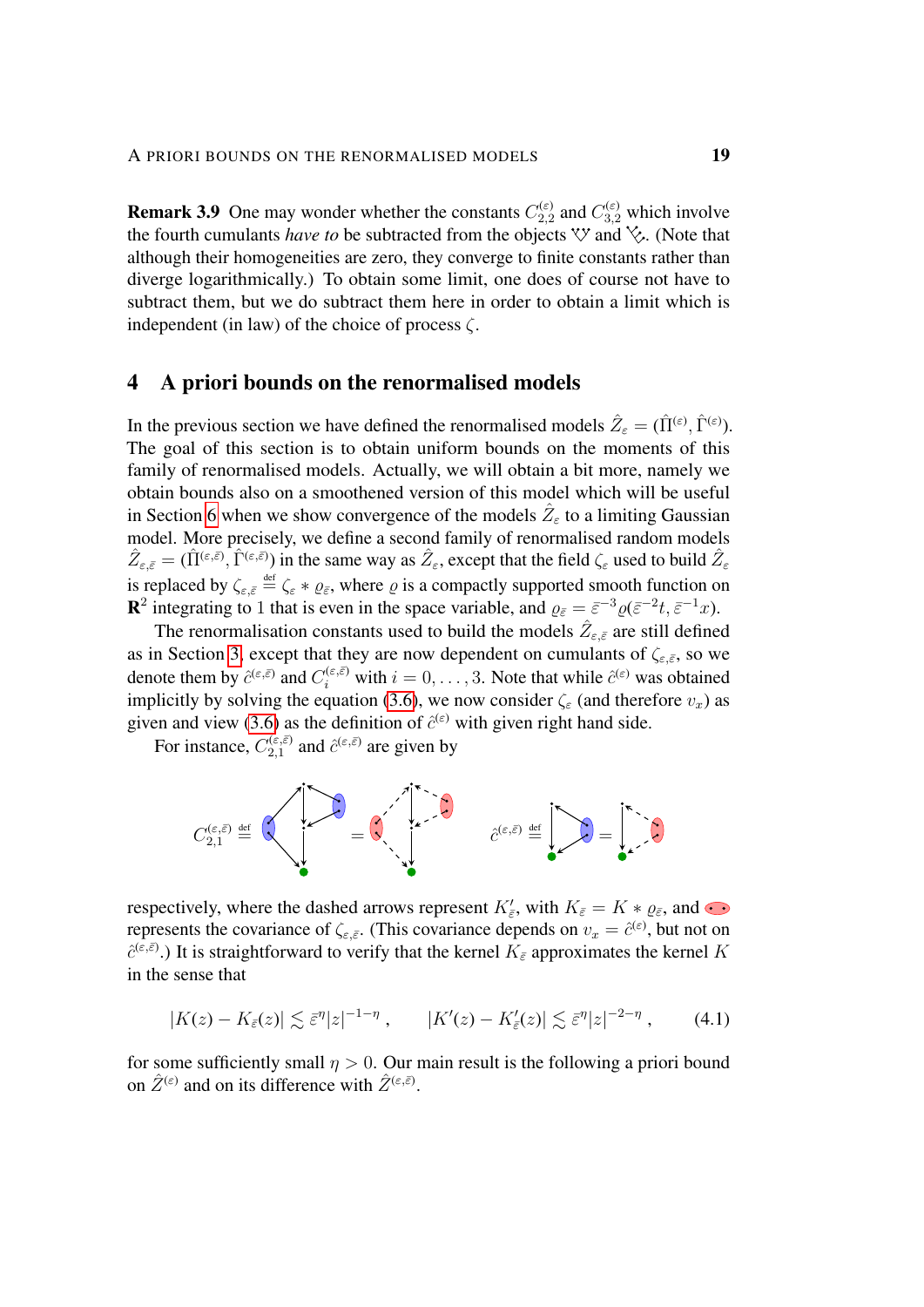**Theorem 4.1** Let  $(\hat{\Pi}^{(\varepsilon)}, \hat{\Gamma}^{(\varepsilon)})$  and  $(\hat{\Pi}^{(\varepsilon,\bar{\varepsilon})}, \hat{\Gamma}^{(\varepsilon,\bar{\varepsilon})})$  be as above. There exist  $\kappa, \eta > 0$ *such that for every*  $\tau \in \{\Xi, \forall, \forall, \Diamond, \forall, \Diamond, \forall\}$  *and every*  $p > 0$ *, one has* 

<span id="page-19-0"></span>
$$
\mathbf{E} |(\hat{\Pi}_{x}^{(\varepsilon)} \tau)(\varphi_{x}^{\lambda})|^{p} \lesssim \lambda^{p(|\tau| + \eta)}, \qquad \mathbf{E} |(\hat{\Pi}_{x}^{(\varepsilon)} \tau - \hat{\Pi}_{x}^{(\varepsilon, \bar{\varepsilon})} \tau)(\varphi_{x}^{\lambda})|^{p} \lesssim \bar{\varepsilon}^{\kappa} \lambda^{p(|\tau|_{\mathfrak{s}} + \eta)} \quad (4.2)
$$

*uniformly in all*  $\varepsilon, \bar{\varepsilon} \in (0, 1]$ *, all*  $\lambda \in (0, 1]$ *, all test functions*  $\varphi \in \mathcal{B}$ *, and all*  $x \in \mathbf{R}^2$ .

Remark 4.2 The first bound of [\(4.2\)](#page-19-0) actually implies tightness for the family of renormalised models  $\hat{Z}_{\varepsilon} = (\hat{\Pi}^{(\varepsilon)}, \hat{\Gamma}^{(\varepsilon)})$ . The proof for this Kolmogorov type tightness criterion is similar to that of [\[Hai14,](#page-54-4) Theorem 10.7]. Since we do not really need to know tightness here, we will not elaborate on this point.

Note that although  $\dot{\phantom{a}}$  and  $\dot{\phantom{a}}$  both have negative homogeneities, they are of the form  $\mathcal{I}(\tau)$ , so that the corresponding bounds follow from the extension theorem [\[Hai14,](#page-54-4) Theorem 5.14], combined with the analogous bounds on  $\tau$ . The remainder of this section is devoted to the proof of [\(4.2\)](#page-19-0) for each  $\tau \in \{v, \gamma, \phi, \forall, \forall, \exists$ . In fact we will mainly focus on the first bound of [\(4.2\)](#page-19-0), and the second bound will follow analogously. We are going to use extensively the notion of Wick product for a collection of (not necessarily Gaussian) random variables which is defined as follows.

<span id="page-19-2"></span>**Definition 4.3** Given a collection  $\mathcal{X} = \{X_{\alpha}\}_{{\alpha} \in \mathcal{A}}\}$  of random variables as before, the Wick product : $X_A$ : for  $A \subset \mathcal{A}$  is defined recursively by setting  $\mathbf{E}$  :  $X_{\emptyset}$ : = 1 and postulating that

<span id="page-19-1"></span>
$$
X^{A} = \sum_{B \subset A} :X_{B}: \sum_{\pi \in \mathcal{P}(A \setminus B)} \prod_{\bar{B} \in \pi} \mathbf{E}_{c}(X_{\bar{B}}).
$$
 (4.3)

Note that by [\(3.4\)](#page-13-2) we could also write  $X^A = \sum_{B \subset A} X_B$ :  $\mathbf{E}(X^{A \setminus B})$ , but [\(4.3\)](#page-19-1) is actually the identity frequently being used in the paper. Again, [\(4.3\)](#page-19-1) is sufficient to define :  $X_A$ : by recursion over the size of A. Indeed, the term with  $B = A$  is precisely the quantity we want to define, and all other terms only involve Wick products of strictly smaller sets of random variables. By the definition we can easily see that as soon as  $A \neq \emptyset$ , one always has  $\mathbf{E} : X_A : = 0$ . Note also that if we take expectations on both sides of [\(4.3\)](#page-19-1), then all the terms with  $B \neq \emptyset$  vanish and we obtain exactly the identity [\(3.4\)](#page-13-2).

<span id="page-19-3"></span>We refer to [\[AT87\]](#page-53-8) or [\[AT06,](#page-53-9) Appendix B] for the properties of non-Gaussian Wick products. The following result (Lemma [4.5\)](#page-20-0) is often called "diagram formula" in the literature. As far as we know, the original proof of this particular statement was given by [\[Sur83\]](#page-55-2) and [\[GS86\]](#page-54-12), but similar statements were known long before that. Before stating the lemma, we define an important type of partition.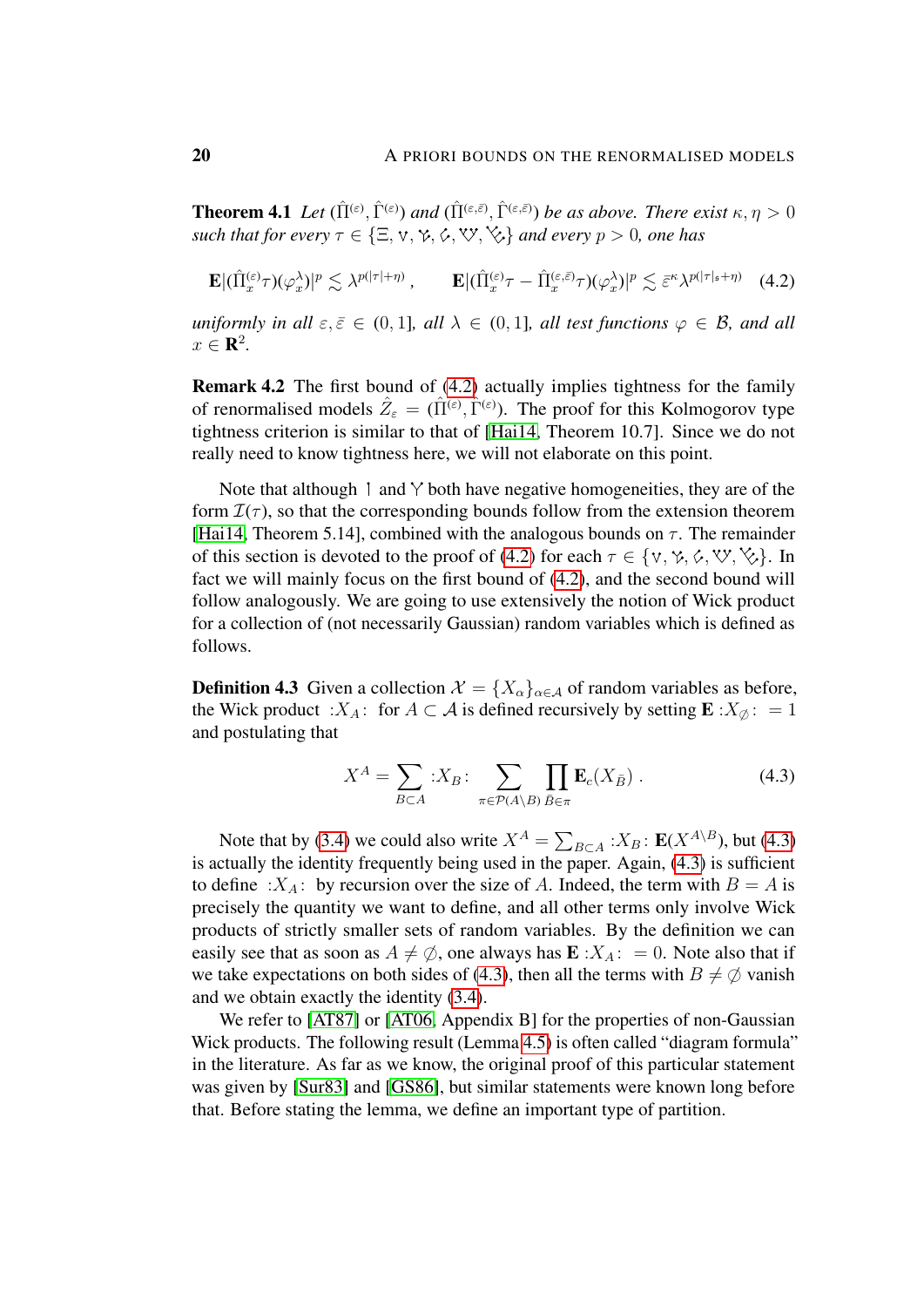**Definition 4.4** Let  $M \times P$  be the Cartesian product of two sets M and P, and  $D \subset M \times P$ . We say that  $\pi \in \mathcal{P}_M(D)$  if  $\pi \in \mathcal{P}(D)$  and for every  $B \in \pi$ , there exist  $(i, k), (i', k') \in B$  such that  $k \neq k'$  (in particular  $|B| > 1$ ).

In plain words, the requirement says that for each  $B \in \pi$ , the elements in B can not all have the same "P-index". In most cases, we are interested in the situation  $D = M \times P$ .

<span id="page-20-0"></span>**Lemma 4.5** Let  $M \stackrel{\text{\tiny def}}{=} \{i : 1 \leq i \leq m\}$  and  $P \stackrel{\text{\tiny def}}{=} \{k : 1 \leq k \leq p\}$ . Let  $X_{(i,k)}$ *where*  $1 \le i \le m$ ,  $1 \le k \le p$  *be centred random variables with bounded moments of all orders. One has*

<span id="page-20-3"></span><span id="page-20-1"></span>
$$
\mathbf{E}\Big(\prod_{k=1}^p:\prod_{i=1}^m X_{(i,k)}:\Big)=\sum_{\pi\in\mathcal{P}_M(M\times P)}\prod_{B\in\pi}\mathbf{E}_c(X_B)\ .\tag{4.4}
$$

Note that if the Wick products were replaced by usual products (say in the case  $m = 1$ , one would recover the definition of cumulants [\(3.4\)](#page-13-2). In the case of centred Gaussians, only the partitions  $\pi$  with  $|B| = 2$  for each  $B \in \pi$  is allowed since joint cumulants of higher order vanish, and the statement recovers the fact that [\(4.4\)](#page-20-1) can be computed by summing over all the ways of pairwise contracting  $|M \times P|$ variables excluding "self-contractions" (i.e. factors of the form  $\mathbf{E}_c(X_{(i,k)}, X_{(i',k)}))$ .

As an immediate consequence of Lemma [4.5](#page-20-0) one has

**Corollary 4.6** *For every*  $p \ge 1$  *and*  $m \ge 1$ *, one has* 

$$
\mathbf{E}\Big(\prod_{k=1}^p: \zeta_{\varepsilon}(x_k^{(1)})\cdots\zeta_{\varepsilon}(x_k^{(m)})\Big) = \sum_{\pi \in \mathcal{P}_M(M \times P)} \prod_{B \in \pi} \kappa_{|B|}^{(\varepsilon)}\Big(\{x_k^{(i)}: (i,k) \in B\}\Big) \tag{4.5}
$$

*where*  $M \stackrel{\text{def}}{=} \{i : 1 \le i \le m\}$  *and*  $P \stackrel{\text{def}}{=} \{k : 1 \le k \le p\}.$ 

From now on we define a further simplified notation. Given a family of spacetime points  $\{x_\alpha : \alpha \in B\}$  parametrised by the index set B, we write

<span id="page-20-2"></span>
$$
\kappa_{|B|}^{(\varepsilon)}(B) \stackrel{\text{def}}{=} \kappa_{|B|}^{(\varepsilon)}(\{x_\alpha : \alpha \in B\}) .
$$

Here,  $\alpha$  can be multi-indices, for instance  $x_{\alpha}$  would be  $x_k^{(i)}$  $\binom{n}{k}$  in the situation of [\(4.5\)](#page-20-2).

According to Lemma [3.5,](#page-14-1) some factors  $\kappa_{\text{B}}^{(\varepsilon)}$  $\binom{\epsilon}{|B|}$  in [\(4.5\)](#page-20-2) may actually vanish. In fact, a partition  $\pi$  encodes the information that some of the space-time points must be "close to each other" in order to have non-zero contribution to [\(4.5\)](#page-20-2).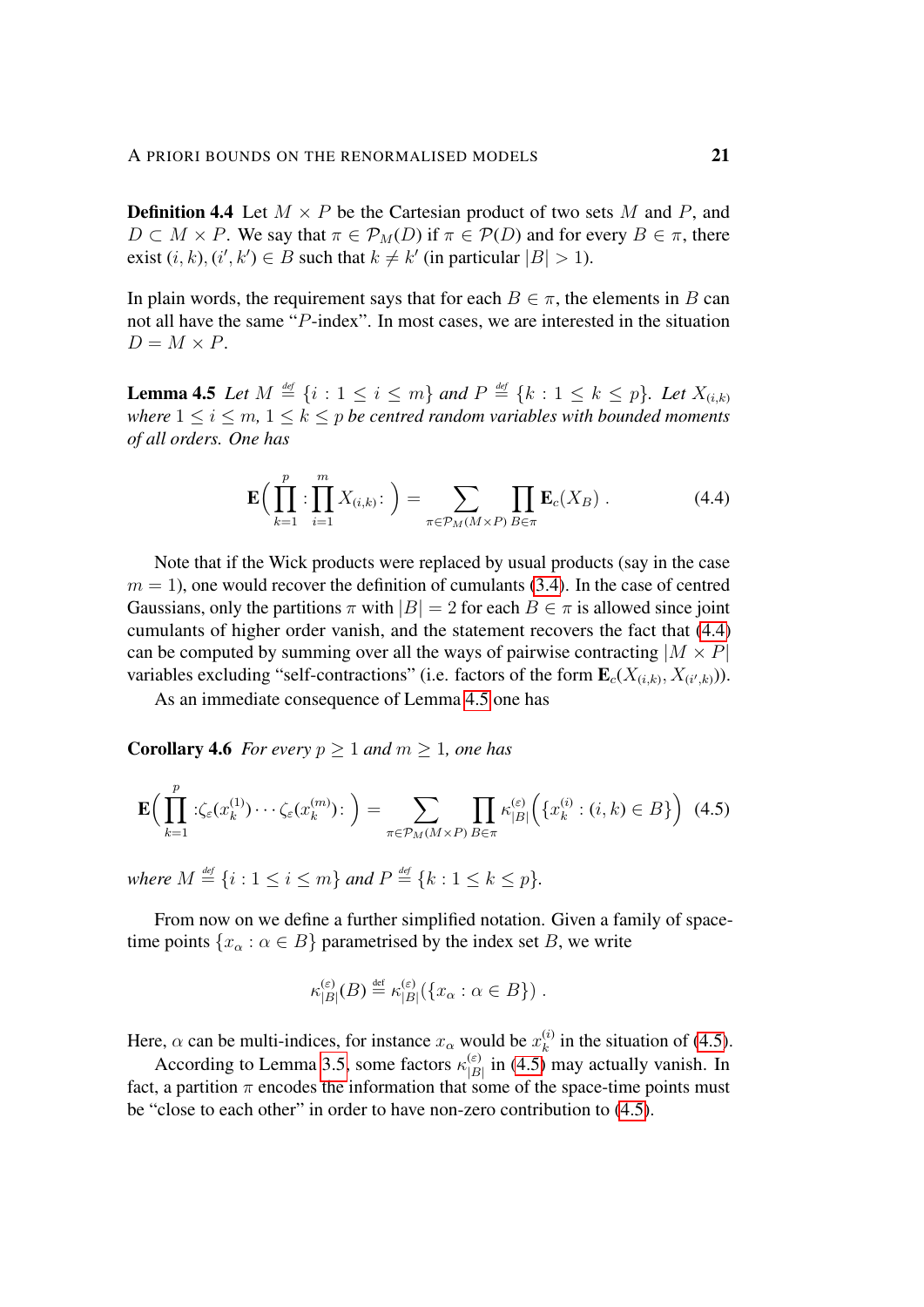## <span id="page-21-0"></span>4.1 First object and some generalities

We now have all the ingredients in place for the proof of Theorem [4.1.](#page-18-1) For the moment, we only show how to obtain the first bound of [\(4.2\)](#page-19-0); we include a short discussion on how to obtain the second bound at the end of this section. We start with the case  $\tau = \Xi$ , for which where we need to show that  $\lambda^{|s|p/2} \mathbf{E} |\zeta_{\varepsilon}(\varphi_0^{\lambda})|^p \lesssim 1$ uniformly in  $\varepsilon$ ,  $\lambda > 0$  for all  $p > 1$ . As a consequence of Corollary [4.6](#page-20-3) with  $m = 1$ , one has

$$
\mathbf{E}|\zeta_{\varepsilon}(\varphi_0^{\lambda})|^p = \sum_{\pi \in \mathcal{P}(\{1,\dots,p\})} \prod_{B \in \pi} \left( \int \kappa_{|B|}^{(\varepsilon)}(B) \prod_{i \in B} \varphi_0^{\lambda}(x_i) \prod_{i \in B} dx_i \right).
$$

We bound the integral in the bracket for each  $B \in \pi$ ,  $|B| > 1$ . If  $\varepsilon > \lambda$ , we bound  $|\kappa_{\text{B}}^{(\varepsilon)}\rangle$  $|\epsilon_{|B|}^{(\epsilon)}| \lesssim \epsilon^{-|B||\mathfrak{s}|/2} \lesssim \lambda^{-|B||\mathfrak{s}|/2}$ , and the fact that the integral of the test functions  $\varphi_0^{\lambda}$ are uniformly bounded. If on the other hand  $\varepsilon \leq \lambda$ , then we use the fact that the integrand vanishes unless all points  $x_i$  are within a ball of radius  $C\varepsilon$  for some fixed  $C > 0$ , and this ball is centred around a point in the ball of radius  $\lambda$  around the origin. The volume of this region is bounded by  $C\varepsilon^{(|B|-1)|\mathfrak{s}|}\lambda^{|\mathfrak{s}|}$ . Since the integrand on the other hand is bounded by  $C\varepsilon^{-|B||\mathfrak{s}|/2}\lambda^{-|B||\mathfrak{s}|}$ , it follows that the integral is bounded by  $C \varepsilon^{(|B|/2-1)|\mathfrak{s}|} \lambda^{(1-|B|)|\mathfrak{s}|} \lesssim \lambda^{-|B||\mathfrak{s}|/2}$ . Since  $\sum_{B \in \pi} |B| = p$ , the desired bound follows.

We now turn to the simplest non-trivial object, namely  $\tau = v$ . Using Defini-tion [4.3](#page-19-2) to rewrite the product  $\zeta_{\varepsilon}(x^{(1)})\zeta_{\varepsilon}(x^{(2)})$  as  $\therefore \zeta_{\varepsilon}(x^{(1)})\zeta_{\varepsilon}(x^{(2)})\colon +\kappa_2^{(\varepsilon)}$  $x^{(\varepsilon)}(x^{(1)}, x^{(2)}),$ together with the definition of  $C_0^{(\varepsilon)}$  $\binom{1}{0}$ , one has

$$
(\hat{\Pi}_0^{(\varepsilon)} \mathbf{v})(\varphi_0^{\lambda}) = \int \varphi_0^{\lambda}(z) \, K'(z - x^{(1)}) K'(z - x^{(2)}) : \zeta_{\varepsilon}(x^{(1)}) \zeta_{\varepsilon}(x^{(2)}) : dx^{(1)} dx^{(2)} dz \; . \tag{4.6}
$$

The term containing  $\kappa_2^{(\varepsilon)}$  $\binom{\epsilon}{2}$  is precisely canceled by  $C_0^{(\epsilon)}$  $\binom{1}{0}$ . The *p*-th moment for any even number  $p$  of the above quantity can be written as

<span id="page-21-2"></span>
$$
\int \prod_{k=1}^p \left( \varphi_0^{\lambda}(z_k) K'(z_k - x_k^{(1)}) K'(z_k - x_k^{(2)}) \right) \mathbf{E} \prod_{k=1}^p \left( \cdot \zeta_{\varepsilon}(x_k^{(1)}) \zeta_{\varepsilon}(x_k^{(2)}) \cdot \right) dx dz ,
$$

where the integration is over all  $x_k^{(i)}$  $\binom{n}{k}$  and all  $z_k$  with  $i \in \{1,2\}$  and  $1 \leq k \leq p$ . Applying Corollary [4.6,](#page-20-3) one has the bound

<span id="page-21-1"></span>
$$
\mathbf{E} |(\hat{\Pi}_0^{(\varepsilon)} \mathbf{v})(\varphi_0^{\lambda})|^p \n\lesssim \sum_{\pi} \int \prod_{k=1}^p |\varphi_0^{\lambda}(z_k) K'(z_k - x_k^{(1)}) K'(z_k - x_k^{(2)}) \Big| \prod_{B \in \pi} |\kappa_{|B|}^{(\varepsilon)}(B)| dx dz ,
$$
\n(4.7)

where  $\pi$  runs over partitions in  $\mathcal{P}_{\{1,2\}}(\{1,2\} \times \{1,\ldots,p\})$ .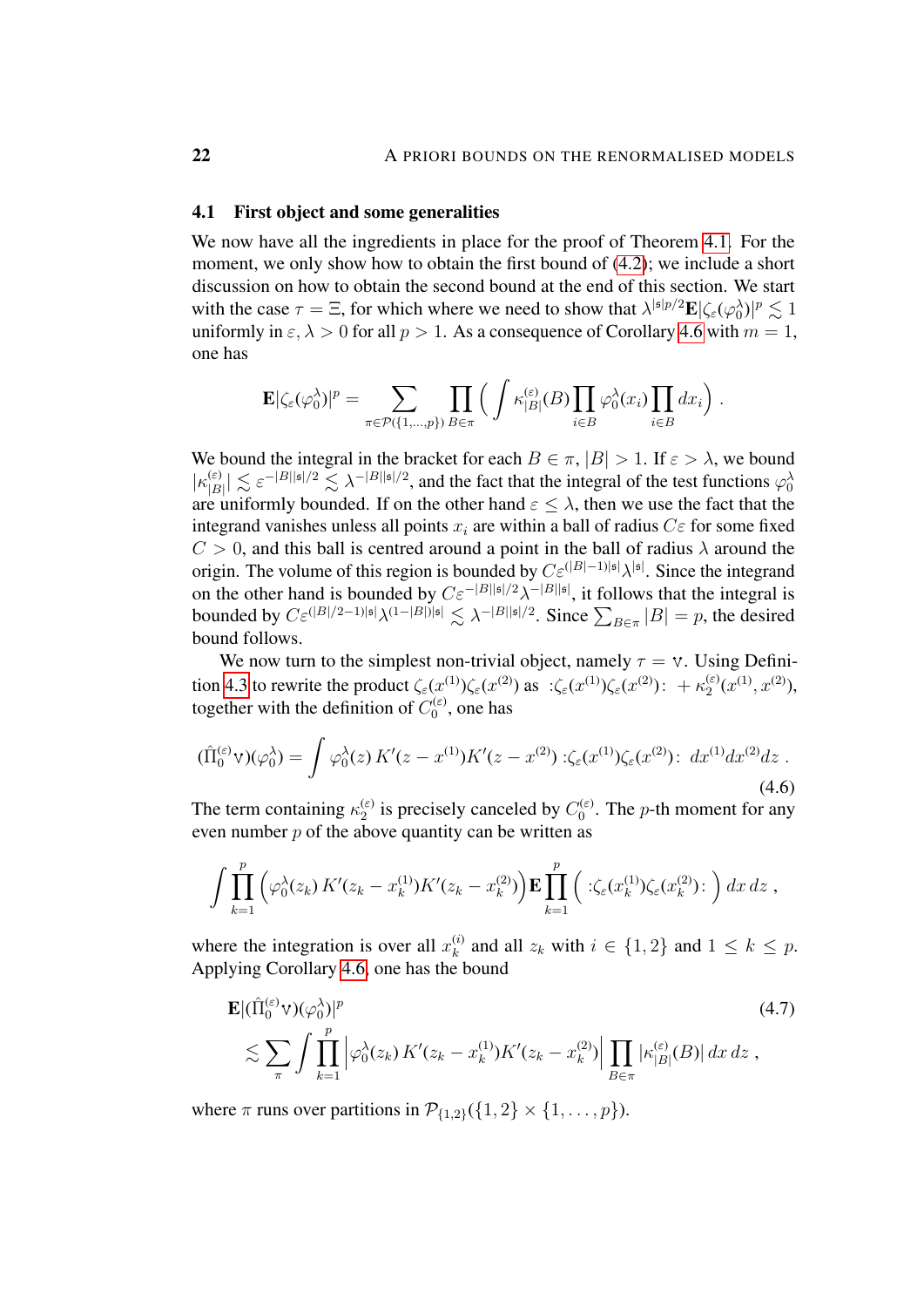As illustrations, the left picture below shows the situation for  $p = 2$  and  $\pi$ being the particular partition consisting of only one element which is the whole set of cardinality 4. The right picture below shows the situation for  $p = 4$  with a *prohibited* partition  $\pi$  (namely,  $\pi \in \mathcal{P}(\{1,2\} \times \{1,\ldots,p\})$  but  $\pi \notin \mathcal{P}_{\{1,2\}}(\{1,2\} \times$  $\{1, \ldots, p\}$ ), i.e. one that does *not* appear in the sum [\(4.7\)](#page-21-1). Graphically, the fact that the partition is prohibited is reflected in the presence of a subgraph identical to the one representing the diverging constant  $C_0^{(\varepsilon)}$ ι(ε).<br>0

<span id="page-22-2"></span>

Here, the interpretation of these graphs is as in Section [3,](#page-12-0) but with the green arrow representing the test function  $\varphi_0^{\lambda}$ .

The right hand side of [\(4.7\)](#page-21-1) involves an integration of functions of the following general form; we formulate it in a general way in order to deal with other objects  $\tau \in \mathcal{W}_-$  as well. We are given a finite set of space-time points  $B = \{x_1, \ldots, x_n\},\$ and a cumulant function  $\kappa_{|B}^{(\varepsilon)}$  $\chi_{|B|}^{(\varepsilon)}(B) = \kappa_n^{(\varepsilon)}(x_1, \dots, x_n)$ . By observing the right hand side of [\(4.7\)](#page-21-1), one realises that for every  $1 \le i \le n$ , there is a factor  $|K'(y_i - x_i)|$ for some space-time point  $y_i$  in the integrand, which is bounded by  $|y_i - x_i|^\alpha$  for some  $\alpha$ . Here, it is allowed that some of the points  $y_1, \ldots, y_n$  may coincide. In the case of [\(4.7\)](#page-21-1) above,  $y_i$  would be one of the points  $z_k$  and  $\alpha = -2$ . We then have the following result for integrating such a product of cumulants and kernels (see [\[Hai14\]](#page-54-4) for definition of a scaling  $\mathfrak s$  of  $\mathbf R^d$ ).

<span id="page-22-1"></span>**Lemma 4.7** Given a scaling  $\mathfrak{s}$  of  $\mathbf{R}^d$ , n points  $y_1, \ldots, y_n \in \mathbf{R}^d$ , and real numbers  $\alpha_1, \ldots, \alpha_n$ , assuming  $-|\mathfrak{s}| < \alpha_i < 0$  for all  $1 \leq i \leq n$ , one has

<span id="page-22-0"></span>
$$
\int \prod_{i=1}^{n} |y_i - x_i|^{\alpha_i} |\kappa_n^{(\varepsilon)}(x_1, \dots, x_n)| dx_1 \cdots dx_n \qquad (4.9)
$$
  

$$
\lesssim \varepsilon^{(n/2-1)|\mathfrak{s}|} \int_{\mathbf{R}^d} \prod_{i=1}^{n} (|y_i - x| + \varepsilon)^{\alpha_i} dx ,
$$

uniformly in  $y_1, \ldots, y_n \in \mathbf{R}^d$  and  $\varepsilon > 0$ . Here, the integral on the left hand side is *over* n *variables, and the integral on the right hand side is over only one variable.*

<span id="page-22-3"></span>Remark 4.8 The intuitive "graphical" meaning of this lemma is that for all practical purposes, we can "collapse" the p points in an expression of the type  $\left\| \cdot \right\|$  (here  $p = 4$ ) into one single point, and this operation then generates a factor  $\varepsilon^{(p/2-1)|\mathfrak{s}|}$ . It is because this exponent is positive as soon as  $p > 2$  that our bounds behave "as if" everything was Gaussian.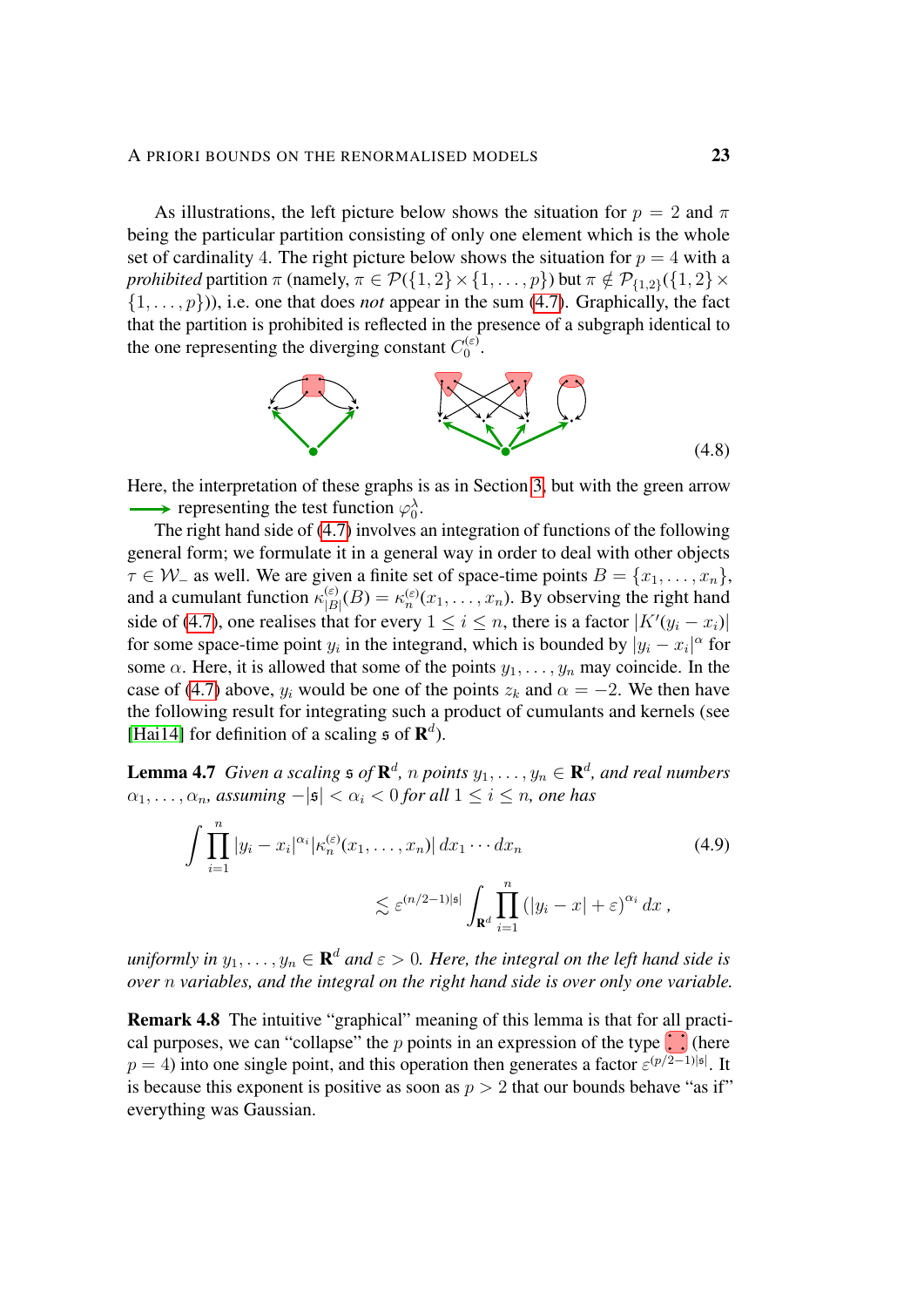**Remark 4.9** If we consider  $\kappa_n$  to have homogeneity  $-n|\mathfrak{s}|/2$ ,  $|y-x|^{\alpha}$  to have homogeneity  $\alpha$ ,  $\varepsilon$  to have homogeneity 1, and each integration variable to have homogeneity  $|\mathfrak{s}|$ , then the total homogeneity is identical on both sides of [\(4.9\)](#page-22-0). (It is equal to  $n|\mathfrak{s}|/2 + \sum \alpha_i$  in both cases.)

*Proof.* First of all, we define  $\mathbf{1}_a(x) = 1$  if  $|x| < a$  and vanishes if  $|x| \ge a$ . Recall then that one has the bound

<span id="page-23-0"></span>
$$
|\kappa_n^{(\varepsilon)}(x_1,\ldots,x_n)| \lesssim \varepsilon^{(n/2-1)|\mathfrak{s}|} \sum_T \prod_{\{x_i,x_j\} \in \mathcal{E}(T)} \varepsilon^{-|\mathfrak{s}|} \mathbf{1}_{\varepsilon}(x_i - x_j) ,\qquad (4.10)
$$

uniformly in  $\varepsilon > 0$ , where T runs over all spanning trees of the set  $\{x_1, \ldots, x_n\}$ , and  $\mathcal{E}(T)$  denotes the edge set of T. Indeed, for each T, since  $|\mathcal{E}(T)| = n - 1$ , the total power of  $\varepsilon$  on the right hand side is  $(n/2 - 1)|\mathfrak{s}| - (n-1)|\mathfrak{s}| = -n|\mathfrak{s}|/2$ which is consistent with the naive bound  $|\kappa_n^{(\varepsilon)}| \lesssim \varepsilon^{-n|\mathfrak{s}|/2}$ . By Lemma [3.5,](#page-14-1)  $\kappa_n^{(\varepsilon)} = 0$ unless there exists a connected graph over  $\{x_1, \ldots, x_n\}$  such that  $|x_i - x_j| < \varepsilon$ whenever  $\{x_i, x_j\}$  is an edge of the graph. The bound [\(4.10\)](#page-23-0) is then obtained by taking a spanning tree of this graph.

Let T be a fixed tree in the above sum and  $e = \{x_i, x_j\}$  be an arbitrary fixed edge of T. There exists a constant  $c > 1$  such that

<span id="page-23-1"></span>
$$
\varepsilon^{-|\mathfrak{s}|} \mathbf{1}_{\varepsilon}(x_i - x_j) \lesssim \int_{\mathbf{R}^d} \varepsilon^{-|\mathfrak{s}|} \mathbf{1}_{c\varepsilon}(x_i - x) \cdot \varepsilon^{-|\mathfrak{s}|} \mathbf{1}_{c\varepsilon}(x - x_j) \, dx \,. \tag{4.11}
$$

uniformly in  $\varepsilon > 0$ . This is obviously true for  $\varepsilon = 1$ , and the case for general  $\varepsilon > 0$  follows by rescaling. We can therefore add a new "dummy variable" x representing the integration variable in [\(4.11\)](#page-23-1), which suggests to define a new tree T' by  $T' = T \cup \{x\}$  and to replace the edge e by the two edges  $\{x_i, x\}$  and  $\{x, x_j\}$ . In other words, one sets  $\mathcal{E}(T') = (\mathcal{E}(T) \setminus \{e\}) \cup \{\{x_i, x\}, \{x, x_j\}\}.$ 

Writing now  $\mathbf{1}_{\varepsilon}(e) \stackrel{\text{def}}{=} \mathbf{1}_{\varepsilon}(x_i, x_j)$  as a shorthand if  $e = \{x_i\}$  $\prod$  $,x_j\}$ , we note that  $_{ce\in\mathcal{E}(T')}\varepsilon^{-|\mathfrak{s}|}\mathbf{1}_{\varepsilon}(e)$  is the indicator function of the event "every edge of T' has length at most  $c\epsilon$ ". Since the graph  $T'$  has finite diameter, this implies that every vertex of  $T'$  is at distance at most  $C \varepsilon$  from the fixed vertex x, for some fixed  $C > 0$ , so that

$$
\prod_{e \in \mathcal{E}(T)} \varepsilon^{-|s|} \mathbf{1}_{\varepsilon}(e) \leq \int_{\mathbf{R}^d} \prod_{e \in \mathcal{E}(T')} \varepsilon^{-|s|} \mathbf{1}_{c\varepsilon}(e) dx \leq \int_{\mathbf{R}^d} \prod_{\bar{x} \in T} \varepsilon^{-|s|} \mathbf{1}_{C\varepsilon}(x-\bar{x}) dx ,
$$

where the first inequality is given by  $(4.11)$ .

It now remains to substitute this back into [\(4.10\)](#page-23-0) and into the left hand side of [\(4.9\)](#page-22-0). Integrating over all the variables  $x_i \in T' \setminus \{x\}$ , the claim follows from the bound

$$
\int_{\mathbf{R}^d} |y_i - \bar{x}|^{\alpha_i} \, \varepsilon^{-|\mathfrak{s}|} \mathbf{1}_{C\varepsilon}(x-\bar{x}) \, d\bar{x} \lesssim (|y_i - x| + \varepsilon)^{\alpha_i},
$$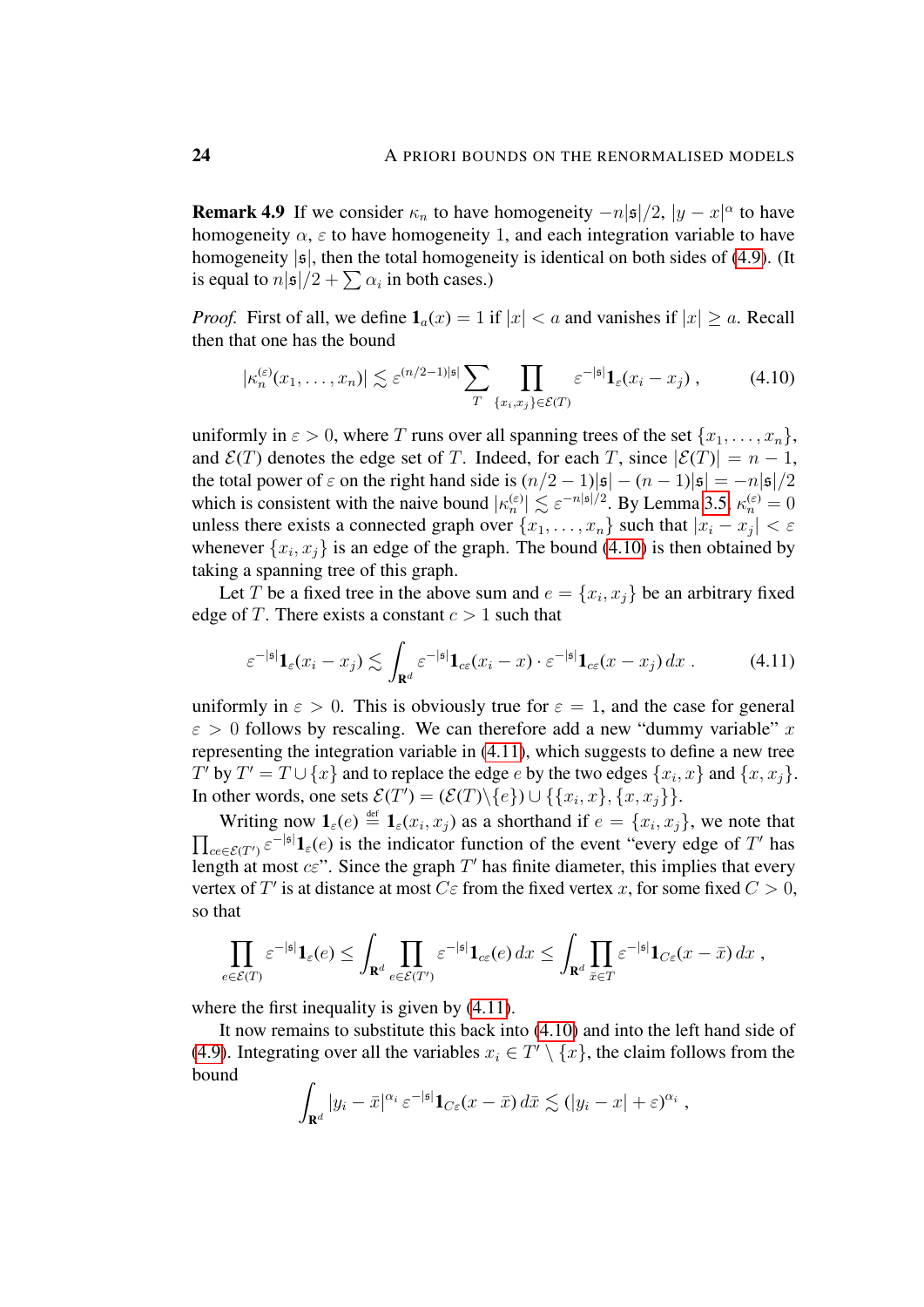which can easily be shown by considering separately the two cases  $|y_i - x| \leq 2C\varepsilon$ and  $|y_i - x| \ge 2C\varepsilon$ .  $\Box$ 

**Remark 4.10** In the above proof, if one chose x to be a fixed point in T, which would seem more natural in principle than the first step [\(4.11\)](#page-23-1), the resulting bound would have one of the factors on the right hand side of [\(4.9\)](#page-22-0) equal to  $|y_i - x|^{\alpha_i}$ (i.e. without the additional  $\varepsilon$  appearing in the statement). These occurrences of  $\varepsilon$  in our bound will however be useful in the sequel, as it will allow us to use the brutal bound  $(|y_i - x| + \varepsilon)^{\alpha_i} \leq \varepsilon^{\alpha_i}$ .

We introduce the following notation: for any space-time point x and  $\varepsilon > 0$ , let

<span id="page-24-0"></span>
$$
|x|_{\varepsilon} \stackrel{\text{def}}{=} |x| + \varepsilon ,
$$

where  $|x|$  is as above the norm of x with respect to the parabolic scaling.

We can now apply Lemma [4.7](#page-22-1) to each  $\pi$  and each  $B \in \pi$  of the right hand side of [\(4.7\)](#page-21-1), so that the entire right hand side of [\(4.7\)](#page-21-1) is bounded by

$$
\sum_{\pi} \int \left( \prod_{k=1}^p \varphi_0^{\lambda}(z_k) \right) \prod_{B \in \pi} \left( \varepsilon^{(|B|/2-1)|\mathfrak{s}|} \prod_{(i,k) \in B} |z_k - x_B|_{\varepsilon}^{-2} \right) \prod_{B \in \pi} dx_B \prod_{k=1}^p dz_k \tag{4.12}
$$

where  $\pi \in \mathcal{P}_{\{1,2\}}(\{1,2\} \times \{1,\ldots,p\})$  as above, and for each  $B \in \pi$  we have an integration variable  $x_B \in \mathbb{R}^2$ . For example, in the case of the left picture in [\(4.8\)](#page-22-2), we have  $\pi = \{B\}$  with  $B = \{(1, 1), (1, 2), (2, 1), (2, 2)\}$ , and the corresponding term in [\(4.12\)](#page-24-0) can be depicted graphically as



with dashed lines representing the function  $x \mapsto |x|_{\varepsilon}^{-2}$ .

Remark 4.11 Bounds of the form [\(4.12\)](#page-24-0) are crucial to our analysis. As already noted in Remark [4.9,](#page-22-3) although the number of integration variables appearing in  $(4.12)$  differs for each  $\pi$ , a simple power counting shows that the "homogeneity" of the summand is always the same, namely

$$
\sum_{B \in \pi} ((|B|/2 - 1)|\mathfrak{s}| - 2|B|) + \sum_{B \in \pi} |\mathfrak{s}| = - \sum_{B \in \pi} |B|/2 = -p.
$$

In a certain sense, the powers of  $\varepsilon$  thus guarantee that the entire quantity is still of the correct "homogeneity".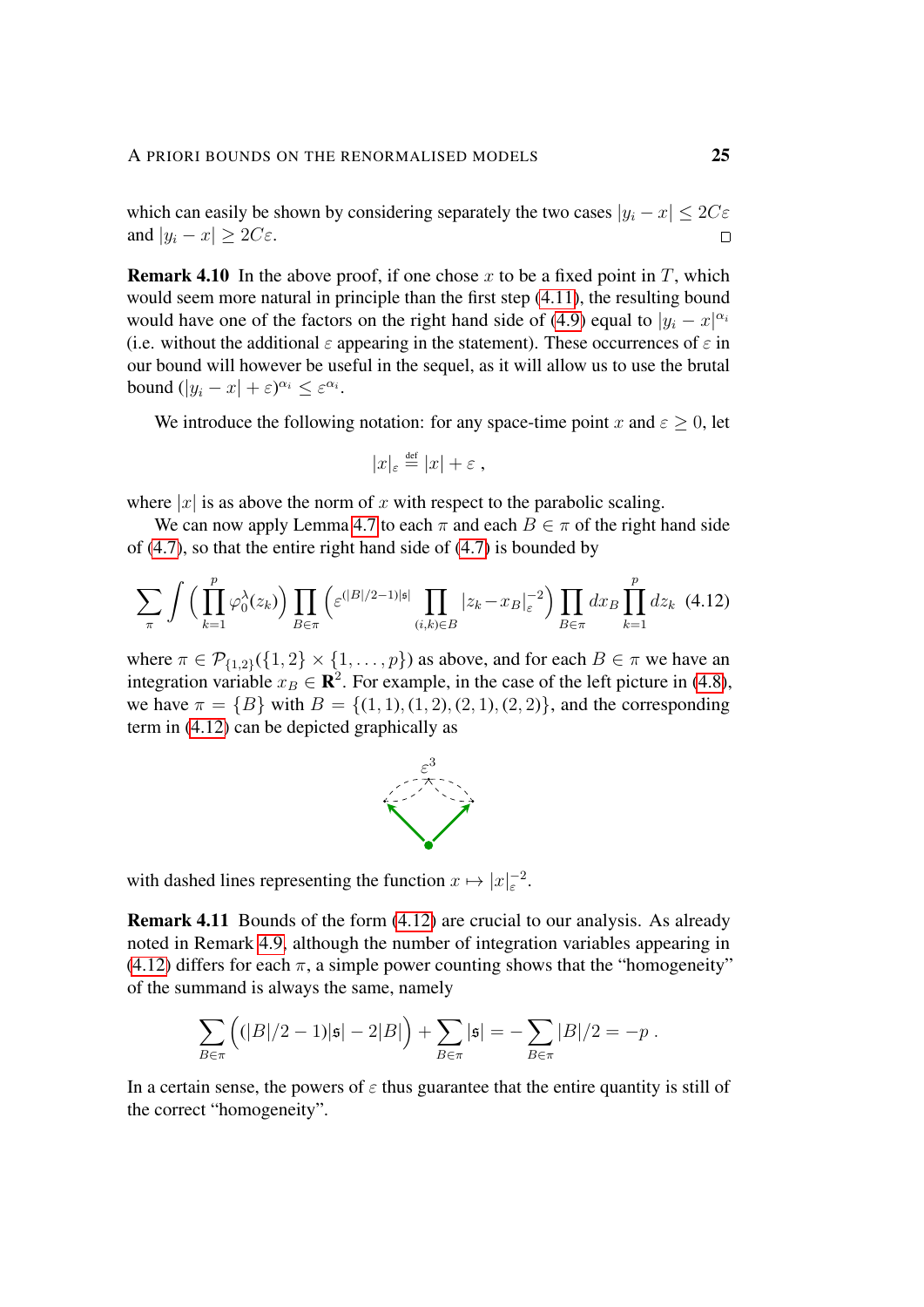In the rest of this subsection we explain some generalities for bounding expressions of the type [\(4.12\)](#page-24-0), and in the next several subsections we will follow the same routine for the other objects  $\tau \in W_-\$ . Our idea is to apply the general tools developed in Section [5,](#page-37-0) which are summarised in Proposition [4.18](#page-27-0) below. To apply this proposition to obtain our desired bound, we will associate to  $v$  an " $H$ -type graph" H (in general, several such graphs for other elements  $\tau \in W_$ ) as defined in Definition [4.12](#page-25-0) below. Then, we represent the multi-integral for each partition  $\pi$ in the expressions of the type  $(4.12)$ , which result from application of Corollary [4.6](#page-20-3) and Lemma [4.7,](#page-22-1) a graph  $V$  obtained by "Wick contracting" p copies of H, in the sense of Definition [4.13](#page-25-1) below. The set of all allowed partitions in [\(4.12\)](#page-24-0) is then in one-to-one correspondence with the set of possible "Wick contractions". Given an integer  $p > 1$ , a rescaled test function  $\varphi_0^{\lambda}$ , and an H-type graph H, one then has a number  $\Lambda_{\alpha}^{p}$  $P_{\varphi_0}(\mathcal{V})$  for every such graph  $\mathcal V$  which equals the value of the multi-integral, and the sum of them over all Wick contractions then yields a number  $\Lambda^p_{\mu\nu}$  $\frac{p}{\varphi_0^\lambda}(H)$ which provides a bound for the moment [\(4.2\)](#page-19-0). In a nutshell, the "routine" we will always follow is that

<span id="page-25-2"></span>
$$
\mathbf{E} |(\hat{\Pi}_x^{(\varepsilon)} \tau)(\varphi_x^{\lambda})|^{p} \stackrel{(4.5)(4.9)}{\lesssim} \Lambda_{\varphi_0^{\lambda}}^p(H) \stackrel{\text{Prop 4.18}}{\lesssim} \lambda^{\bar{\alpha}} . \tag{4.13}
$$

In general (see the next subsections), the quantity in the middle may be replaced by a sum over several graphs, and before applying [\(4.9\)](#page-22-0) one may have to deal with the renormalisations. Now we start to define the above mentioned terminologies precisely.

<span id="page-25-0"></span>**Definition 4.12** An  $H$ -type graph H is a connected graph with each edge e labelled by a real number  $m_e$ , which satisfies the following requirements. There exists a unique distinguished vertex  $0 \in H$ , as well as a unique distinguished edge  $e = \{0, v_{\star}\}\$ attached to 0 with label  $m_e = 0$ . (Other edges may also connect to 0 but they are not called distinguished edges.) We define  $H_0 \stackrel{\text{def}}{=} H \setminus \{0\}$  and  $H_{\star} \triangleq \{0, v_{\star}\}.$  The set  $H_0$  can be decomposed as a union of two disjoint subsets of vertices  $H_0 = H_{ex} \cup H_{in}$ , such that  $deg(v) = 1$  for every  $v \in H_{ex}$  and  $deg(v) \ge 2$ for every  $v \in H_{in} = H_0 \setminus H_{ex}$ . We call an vertex in  $H_{ex}$  an "external vertex" and the only edge attached to it an "external edge". We call a vertex in  $H_{in}$  an "internal vertex", and the edges which are not distinguished or external are called "internal edges". We require that  $v_* \in H_{in}$ .

<span id="page-25-1"></span>When we draw an  $H$ -type graph, we use a special dot  $\bullet$  to represent the distinguished vertex 0, a black dot  $\cdot$  to represent a generic vertex which is not the 0, a special thick line  $\longrightarrow$  to represent the distinguished edge  $\{0, v_*\}$ . The labels  $m_e$  are often drawn on the edges e, such as  $-2+$ , understood as  $m_e = 2 + \delta$  for sufficiently small  $\delta > 0$ .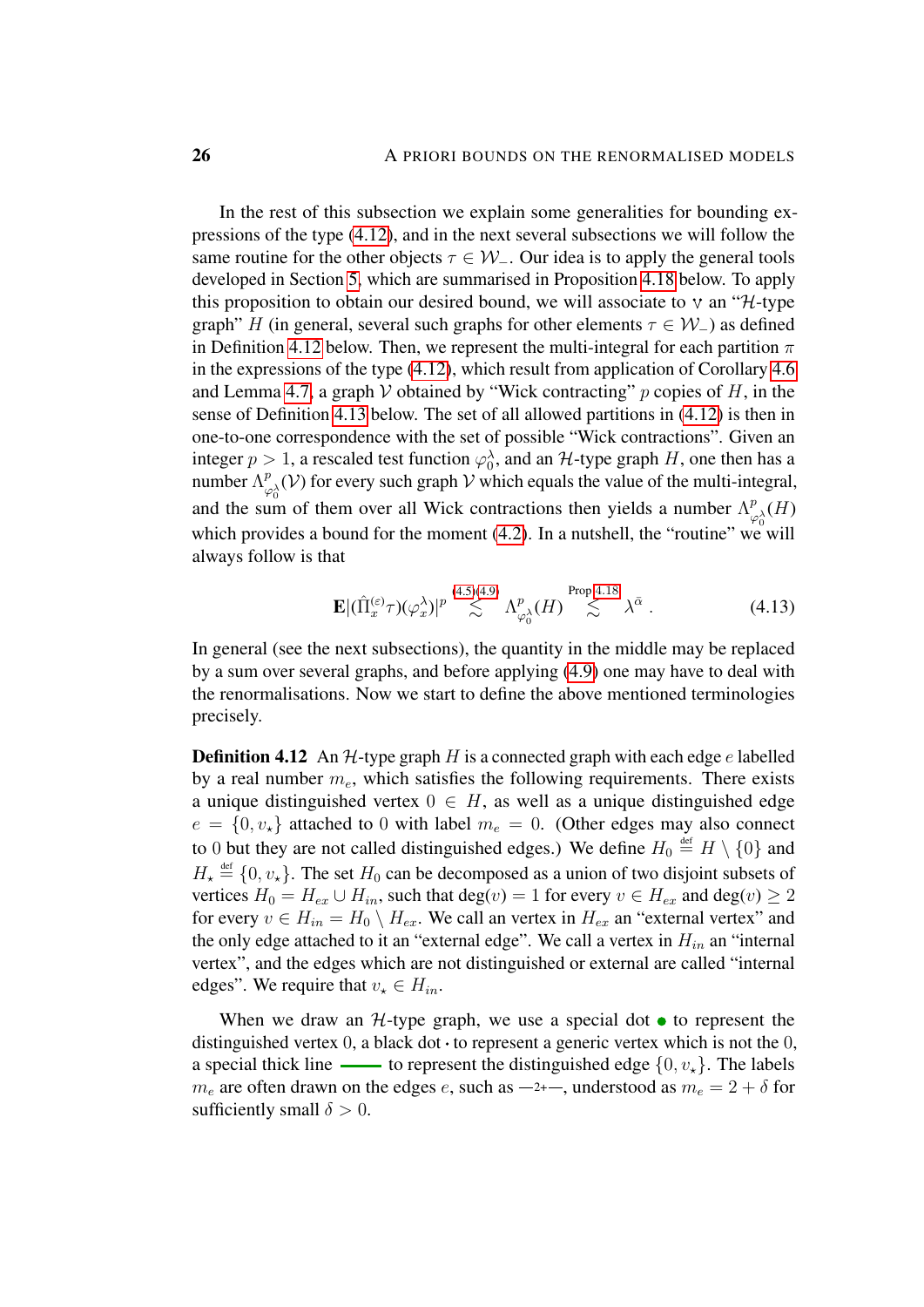**Definition 4.13** Suppose that we are given an  $H$ -type graph  $H$  and an integer  $p > 1$ , and for each  $1 \le i \le p$  let  $H^{(i)}$  be a copy of the graph H. We say that a graph  $\mathcal V$  is obtained from  $H$  by *Wick contracting*  $p$  copies of  $H$ , if there exists an equivalence relation  $\sim$  over the disjoint union of the p copies  $\cup_{i=1}^p H^{(i)}$ , such that each equivalence class  $B$  is one of the following three forms:

- $B = \{0^{(1)}, \ldots, 0^{(p)}\}$  where  $0^{(i)}$  is the distinguished vertex of  $H^{(i)}$ ; or
- $B = \{v\}$  where  $v \in \bigcup_{i=1}^{p} H_{in}^{(i)}$ ; or
- $B = \{v_1, \ldots, v_{|B|}\} \subset \bigcup_{i=1}^p H_{ex}^{(i)}$  with  $|B| > 1$ , with requirement that there exist at least two elements  $v, v' \in B$  such that  $v \in H_{ex}^{(i)}$ ,  $v' \in H_{ex}^{(i')}$  and  $i \neq i'$ ;

and such that  $V = \bigcup_{i=1}^{p} H^{(i)} / \sim$  (namely, we identify all the vertices in each equivalence class as one vertex). The set of edges  $\mathcal{E}'(\mathcal{V})$  of  $\mathcal{V}$  is the union of all the sets of edges of the p copies of H, and each edge  $e \in \mathcal{E}'(\mathcal{V})$  of V naturally inherits a label  $m_e$  from H. We still call the equivalence class consisting of the distinguished vertices 0, and call an equivalence class consisting of an internal vertex (resp. some external vertices) an in-vertex (resp. an ex-vertex), and call an edge  $e \in \mathcal{E}'(\mathcal{V})$  an in-edge (resp. ex-edge) if e is an internal (resp. external) edge of H. We say that an in-vertex belongs to a certain copy  $H^{(i)}$  if the only element in this equivalence class is an internal vertex of  $H^{(i)}$ . We write  $\mathcal{V} = \mathcal{V}_{ex} \cup \mathcal{V}_{in} \cup \{0\}$ where  $V_{ex}$  is the set of ex-vertices and  $V_{in}$  is the set of in-vertices. Let  $V_0 = V \setminus \{0\}$ and  $\mathcal{V}_\star = \{0, v_\star^{(1)}, \ldots, v_\star^{(p)}\}.$ 

**Remark 4.14** Note that given  $(H, p)$  there could be many possible graphs  $V$  constructed as above. The graph  $(V, E')$  may have multiple edges between two vertices. In the sequel, deg(v) for  $v \in V$  stands for the degree of v counting multiple edges.

<span id="page-26-1"></span>**Remark 4.15** The graphical notation for a graph  $V$  in Definition [4.13](#page-25-1) will be the same with that for an  $H$ -type graph H. We remark that although we use the same solid line to represent all edges of  $V$ , the functions associated with them will turn out to be slightly different: an in-edge will be associated with a singular function  $|x|^{-m_e}$  while an ex-edge will be associated with a mollified function  $|x|_{\varepsilon}^{-m_e}$ . We will not distinguish them by complicating the graphical notation since it is always clear whether an edge is an in-edge or ex-edge.

Given a graph  $\mathcal V$  as in Definition [4.13](#page-25-1) and a test function  $\varphi$ , we can associate a number to it, as alluded above:

<span id="page-26-0"></span>
$$
\Lambda_{\varphi}^{p}(\mathcal{V}) \stackrel{\text{def}}{=} \int \prod_{i=1}^{p} \varphi(x_{v_{\star}^{(i)}}) \prod_{v \in \mathcal{V}_{ex}} \varepsilon^{(\deg(v)/2 - 1)|\mathfrak{s}|} \prod_{e = \{v,\bar{v}\} \in \mathcal{E}'(\mathcal{V})} |x_{v} - x_{\bar{v}}|_{\varepsilon(e)}^{-m_{e}} \prod_{v \in \mathcal{V}_{0}} dx_{v}, \tag{4.14}
$$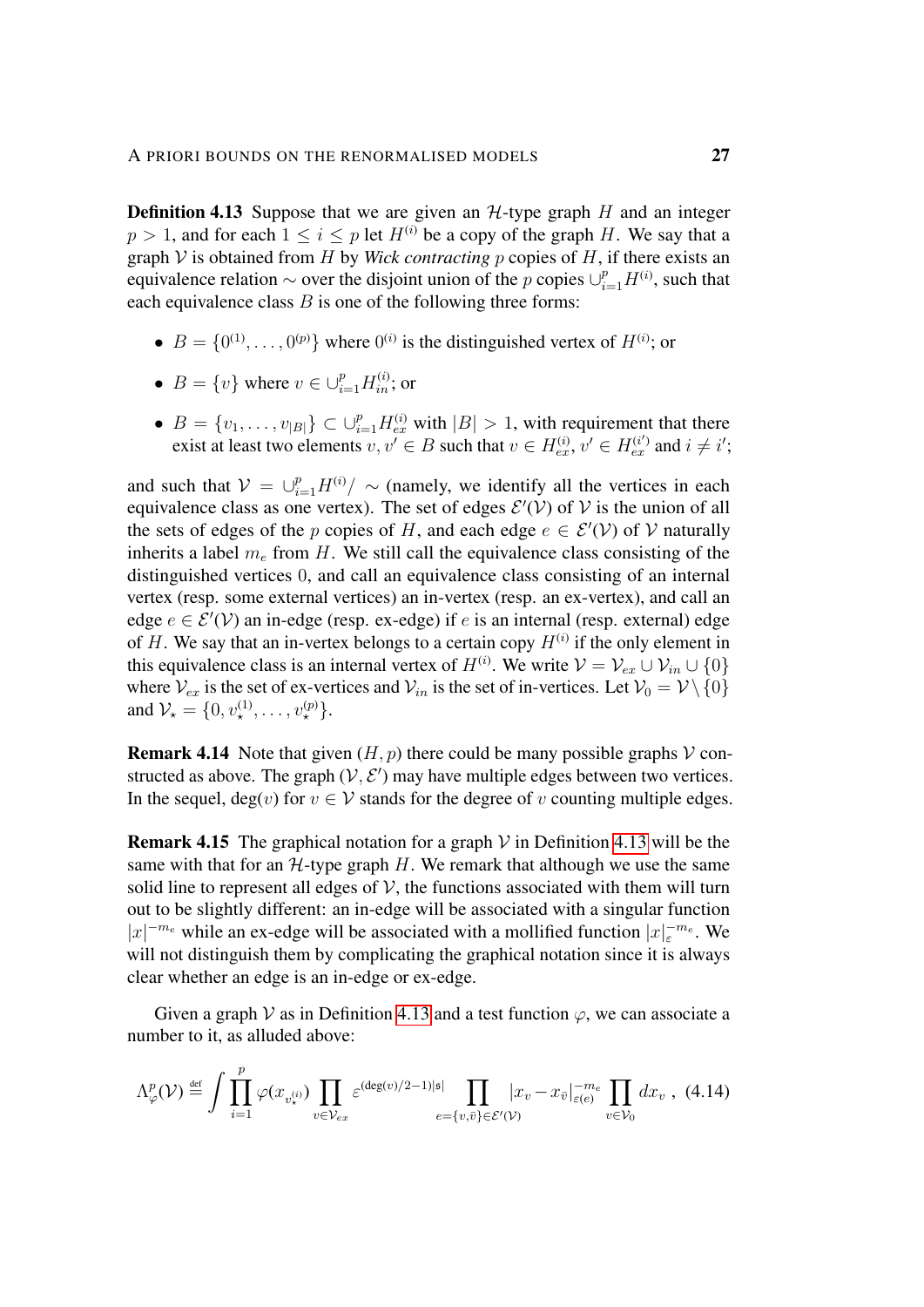where the norm  $|\cdot|_{\varepsilon(e)} = |\cdot|_{\varepsilon}$  if e is an ex-edge and  $|\cdot|_{\varepsilon(e)} = |\cdot|$  if e is an in-edge. Now by observing the expressions [\(4.12\)](#page-24-0) and [\(4.14\)](#page-26-0) one realises that we can define an H-type graph H with one internal vertex u and two external vertices  $v_1, v_2$ :

<span id="page-27-3"></span>
$$
H \stackrel{\text{def}}{=} \bullet -0 - \left( \frac{u}{2} \right)^{2+} \left( \frac{v_1}{2} \right) \tag{4.15}
$$

so that for every  $\pi$  in [\(4.12\)](#page-24-0) the integral is equal to  $\Lambda^p_{\sigma}$  $\bigcup_{\varphi_0^{\lambda}}^p (\mathcal{V})$  for a graph  $\mathcal V$  obtained from Wick contracting p copies of H. Indeed, every in-vertex (resp. ex-vertex) of V corresponds to an integration variable  $z_k$  (resp.  $x_B$ ) in [\(4.12\)](#page-24-0). Define

<span id="page-27-2"></span>
$$
\Lambda^{p}_{\varphi_0^{\lambda}}(H) \stackrel{\text{def}}{=} \sum_{\mathcal{V}} \Lambda^{p}_{\varphi_0^{\lambda}}(\mathcal{V})
$$
\n(4.16)

where the sum is over all graphs  $\mathcal V$  obtained from Wick contracting p copies of H. Then by Definition [4.4](#page-19-3) (for the allowed partitions) and Definition [4.13](#page-25-1) (for the allowed Wick contractions), [\(4.12\)](#page-24-0) is equal to  $\Lambda^p_{\mu\nu}$  $^p_{\varphi_0^{\lambda}}(H).$ 

Proposition [4.18](#page-27-0) below will then yield the desired bound on  $\Lambda^p_{\alpha}$  $\frac{p}{\varphi_0^{\lambda}}(H)$ . Before stating the proposition we need the following definitions.

<span id="page-27-5"></span>**Definition 4.16** Given a graph  $(V, \mathcal{E})$  we define for any subgraph  $\overline{V} \subset V$  the following subsets of  $\mathcal{E}$ :

$$
\mathcal{E}_0(\bar{\mathcal{V}}) = \{e \in \mathcal{E} : e \cap \bar{\mathcal{V}} = e\}, \qquad \mathcal{E}(\bar{\mathcal{V}}) = \{e \in \mathcal{E} : e \cap \bar{\mathcal{V}} \neq \emptyset\}.
$$

<span id="page-27-1"></span>**Definition 4.17** Given  $\bar{H} \subset H_0$  such that  $\bar{H}_{ex} \triangleq \bar{H} \cap H_{ex} \neq \emptyset$ , define number  $c_e(\bar{H})$  for edges e of H as follows. If  $|\bar{H}_{ex}| = 1$ , then  $c_e(\bar{H}) = 0$  for all e. If  $|\bar{H}_{ex}| = 2$ , then, assuming that  $\bar{H}_{ex} = \{v, \bar{v}\}\$ , there are two cases. The first case is that v and  $\bar{v}$  are connected with the same vertex of H, and we define  $c_e(\bar{H}) = 3/4$ for every  $e \in \mathcal{E}(\bar{H}_{ex})$ ; the second case is that v and  $\bar{v}$  are connected with different vertices of H, and we define  $c_e(\bar{H}) = 1/2$  for every  $e \in \mathcal{E}(\bar{H}_{ex})$ . Finally, if  $|\bar{H}_{ex}| > 2$ , then

<span id="page-27-4"></span>
$$
c_e(\bar{H}) = \frac{3}{2} - \frac{3}{|\bar{H}_{ex}| + 1},
$$
\n(4.17)

for every  $e \in \mathcal{E}(\bar{H}_{ex})$ . Given any  $\bar{H} \subset H$  such that  $0 \in \bar{H}$ , we define  $c_e(\bar{H}) = 3/2$ for every  $e \in \mathcal{E}(\bar{H}_{ex})$ . For any subset  $\bar{H} \subset H$  we set  $c_e(\bar{H}) = 0$  for every  $e \notin \mathcal{E}(\overline{H}_{ex}).$ 

<span id="page-27-0"></span>Proposition 4.18 *Given an* H*-type graph* H*, suppose that the following conditions hold.*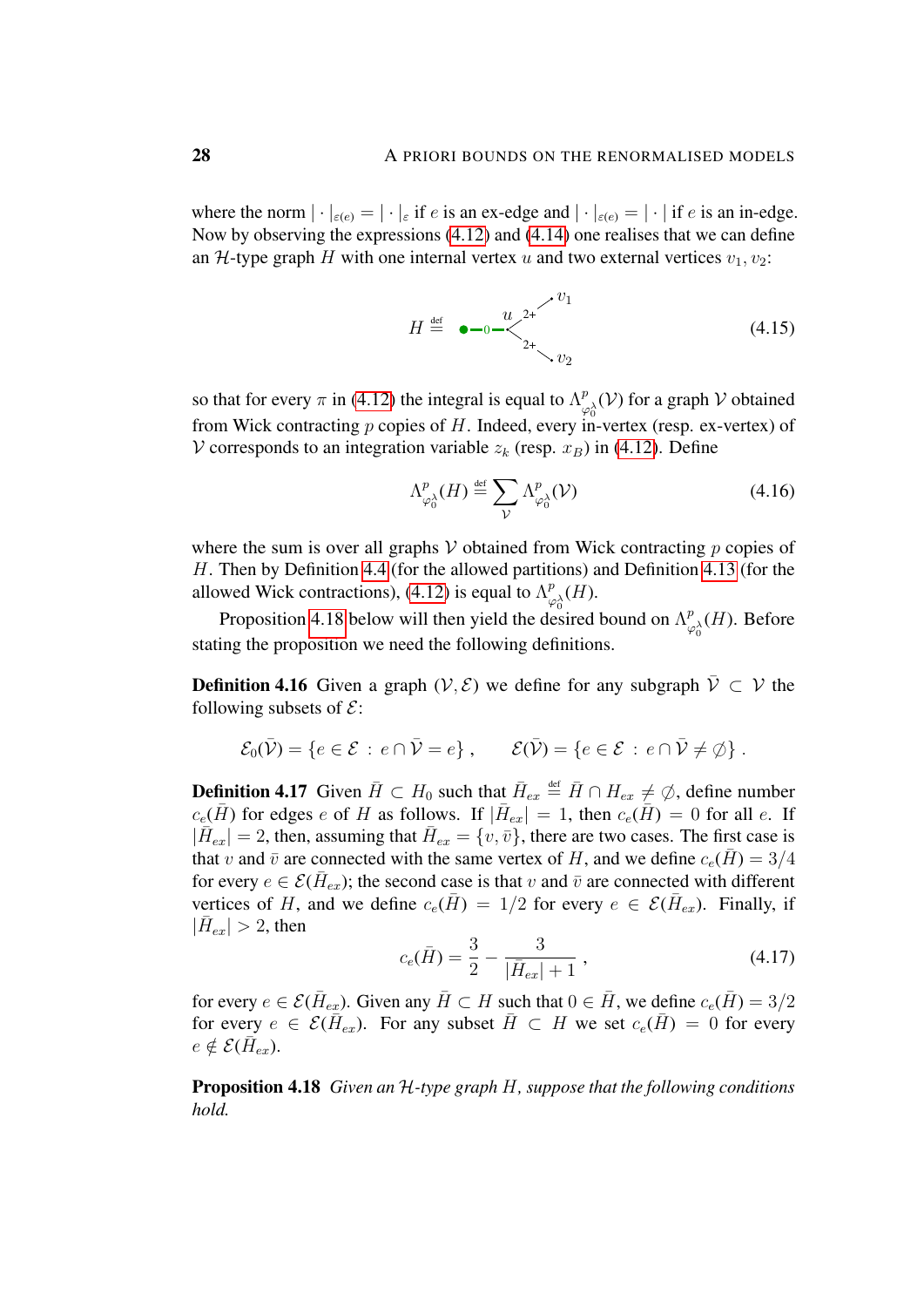*(1)* For every subset  $\bar{H} \subset H$  with  $|\bar{H}| \geq 2$  and  $|\bar{H}_{in}| \geq 1$  one has

<span id="page-28-0"></span>
$$
\sum_{e \in \mathcal{E}_0(\bar{H})} (m_e - c_e(\bar{H})) < 3\left( |\bar{H}_{in}| - \mathbf{1}_{\bar{H} \subset H_{in}} \right). \tag{4.18}
$$

*(2) For every non-empty*  $\overline{H} \subset H \setminus H_*$  *one has* 

$$
\sum_{e \in \mathcal{E}(\bar{H})} m_e > 3\left( |\bar{H} \cap H_{in}| + \frac{1}{2} |\bar{H} \cap H_{ex}| \right). \tag{4.19}
$$

*Then, for every*  $p > 1$ *, one has* 

<span id="page-28-1"></span>
$$
\sup_{\varphi \in \mathcal{B}} \Lambda^p_{\varphi_0^{\lambda}}(H) \lesssim \lambda^{\bar{\alpha}p} \,, \tag{4.20}
$$

*where*

$$
\bar{\alpha} = 3\left(|H_{ex}|/2 + |H_{in} \setminus H_{\star}|\right) - \sum_{e \in \mathcal{E}(H)} m_e.
$$

*Proof.* This follows from Corollary [5.14](#page-46-0) below, together with Remark [5.10](#page-44-0) that the number  $c_e(\bar{H})$  in Definition [4.17](#page-27-1) yields an admissible  $\varepsilon$ -allocation rule in the sense of Definition [5.5,](#page-40-0) and the fact that  $\Lambda^p_{\alpha}$  $\frac{p}{\varphi_0^{\lambda}}(H) \lesssim \Lambda_{\varphi}^p$  $P_{\varphi_0}(\mathcal{V})$  with proportionality constant depending only on the cardinality of H and on p (see [\(4.16\)](#page-27-2)).  $\Box$ 

**Remark 4.19** By Remark [5.12,](#page-45-0) if the *H*-type graph *H* is such that deg(0) = 1, namely the distinguished edge  $e_{\star} = \{0, v_{\star}\}\$  with label  $m_{e_{\star}} = 0$  is the only edge connected to 0, then one does not need to check [\(4.18\)](#page-28-0) for the subsets  $\bar{H}$  such that  $0 \in \overline{H}$ .

Lemma 4.20 *The conditions of Proposition [4.18](#page-27-0) are satisfied for* H *defined in* [\(4.15\)](#page-27-3)*.*

*Proof.* Since deg(0) = 1, we only check [\(4.18\)](#page-28-0) for  $\overline{H} \subset H_0$ . If  $\overline{H} = \{u, v_1\}$ , then since  $c_e(H) = 0$  condition [\(4.18\)](#page-28-0) reads  $2 + \delta < 3$  where  $\delta > 0$  is sufficiently small. The case  $\bar{H} = \{u, v_2\}$  follows in the same way by symmetry.

Still considering condition [\(4.18\)](#page-28-0), we now look at subgraph  $\overline{H} = \{u, v_1, v_2\}.$ On the left hand side of [\(4.18\)](#page-28-0), the set  $\mathcal{E}_0(H)$  consists of two edges. Since  $H \cap H_{ex}$ consists of two points which are connected with the same point (i.e.  $u$ ) in  $H$ , by Definition [4.17,](#page-27-1)  $c_e(\overline{H}) = 3/4$  for each  $e \in \mathcal{E}_0(\overline{H})$ . So condition [\(4.18\)](#page-28-0) reads  $5/2 + 2\delta < 3$  for sufficiently small  $\delta > 0$ .

Regarding condition [\(4.19\)](#page-28-1), if  $\bar{H} = \{v_1\}$  then condition (4.19) reads  $2 + \delta > \frac{3}{2}$ , and the case  $H = \{v_2\}$  follows in the same way. If  $H = \{v_1, v_2\}$ , then condition  $(4.19)$  reads  $4 + 2\delta > 3$ . So  $(4.19)$  is verified.  $\Box$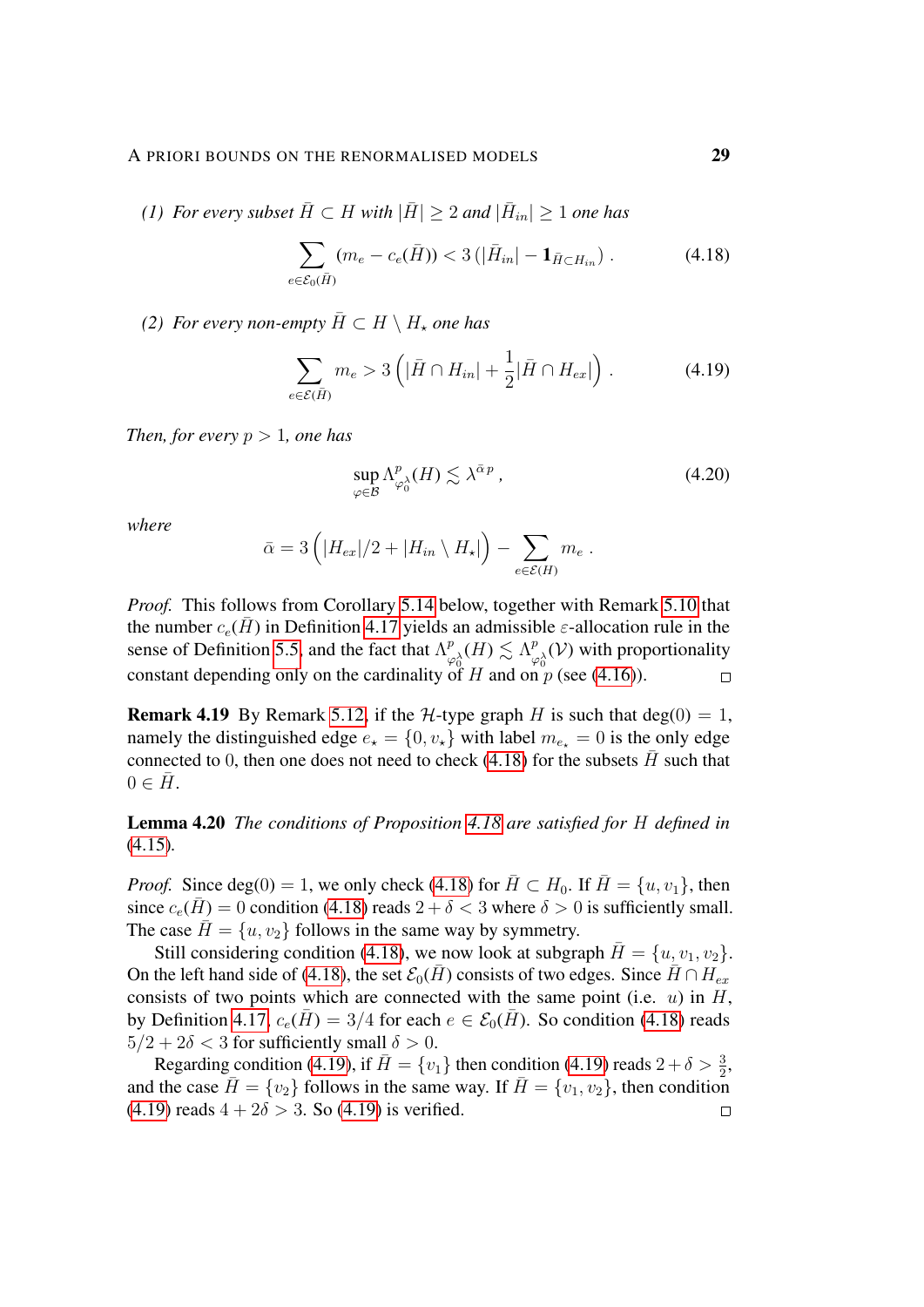Proposition [4.18](#page-27-0) then yields the desired bound (with  $\bar{\alpha} = -1 - \kappa$  for some arbitrarily small  $\kappa > 0$ ) on  $\Lambda^n_{\mu}$  $\frac{p}{\varphi_0^{\lambda}}(H)$ , and therefore Theorem [4.1](#page-18-1) is proved for the case  $\tau = v$ .

**Remark 4.21** While for the simplest object  $v$  we have directly applied Lemma [4.7](#page-22-1) to the bound [\(4.7\)](#page-21-1), for the more complicated objects, we will often have to deal with renormalisations *before* applying the absolute values as in  $(4.7)$ .

#### <span id="page-29-0"></span>4.2 Bounds on the other objects

#### Bounds on  $\gamma$

With the generalities discussed in the previous subsection we now proceed to consider the object  $\tau = \gamma$ . Recall that we have defined some graphical notations from Section [3](#page-12-0) to represent integrations of kernels. Besides these graphical notations, we will need another type of special vertices  $\circ$  in our graphs. Each instance of  $\circ$ stands for an integration variable x, as well as a factor  $\zeta_{\varepsilon}(x)$ . Furthermore, if more than one such vertex appear, then the corresponding product of  $\zeta_{\varepsilon}$  is always a Wick product : $\zeta_{\varepsilon}(x_1)\cdots\zeta_{\varepsilon}(x_n)$ : , where the  $x_i$  are the integration variables represented by *all* of the special vertices  $\circ$  appearing in the graph. This is consistent with the graphical notation used in [\[HP14,](#page-54-7) [HQ15\]](#page-54-8): our graphs represent integrals of product of kernels and a (non-Gaussian) Wick product of the random fields. In the particular case where  $\zeta_{\varepsilon}$  is a Gaussian random field, this yields an element of the nth homogeneous Wiener chaos as in [\[HP14,](#page-54-7) [HQ15\]](#page-54-8), and the two notations do coincide.

With these notations, by Definition [4.3](#page-19-2) and the definition of  $C_1^{(\varepsilon)}$  $\int_1^{(\varepsilon)}$ , combined with the fact that  $K$  annihilates constants, we have the identity

$$
(\hat{\Pi}_0^{(\varepsilon)}\gamma)(\varphi_0^{\lambda}) = \begin{bmatrix} \begin{matrix} \begin{matrix} \begin{matrix} \begin{matrix} 0 \\ 0 \end{matrix} \end{matrix} \\ \begin{matrix} \begin{matrix} \begin{matrix} 0 \\ 0 \end{matrix} \end{matrix} \\ \end{matrix} \\ \begin{matrix} \begin{matrix} \begin{matrix} 0 \\ 0 \end{matrix} \end{matrix} \\ \end{matrix} \end{bmatrix} \end{bmatrix} =: \mathcal{I}_1 + 2\mathcal{I}_2.
$$

For instance,

$$
\mathcal{I}_1 = \int \varphi_0^{\lambda}(z) K'(w - x^{(1)}) K'(w - x^{(2)}) K'(z - x^{(3)}) K'(z - w) : \prod_{i=1}^3 \zeta_{\varepsilon}(x^{(i)}) : dx dw dz
$$

where  $x = (x^{(1)}, x^{(2)}, x^{(3)})$ . Note that in principle one would expect the appearance of a term involving  $\kappa_3^{(\varepsilon)}$  $\hat{J}_3^{(\varepsilon)}$  in the expression for  $\hat{\Pi}_0^{(\varepsilon)}$ , but this term is precisely cancelled by  $C_1^{(\varepsilon)}$ (ε)<br>1 ·

We bound the *p*-th moments of  $\mathcal{I}_1$  and  $\mathcal{I}_2$  separately. For the moment  $\mathbf{E}|\mathcal{I}_1|^p$  of the first integral  $\mathcal{I}_1$ , we can apply Corollary [4.6](#page-20-3) and Lemma [4.7.](#page-22-1) We are then again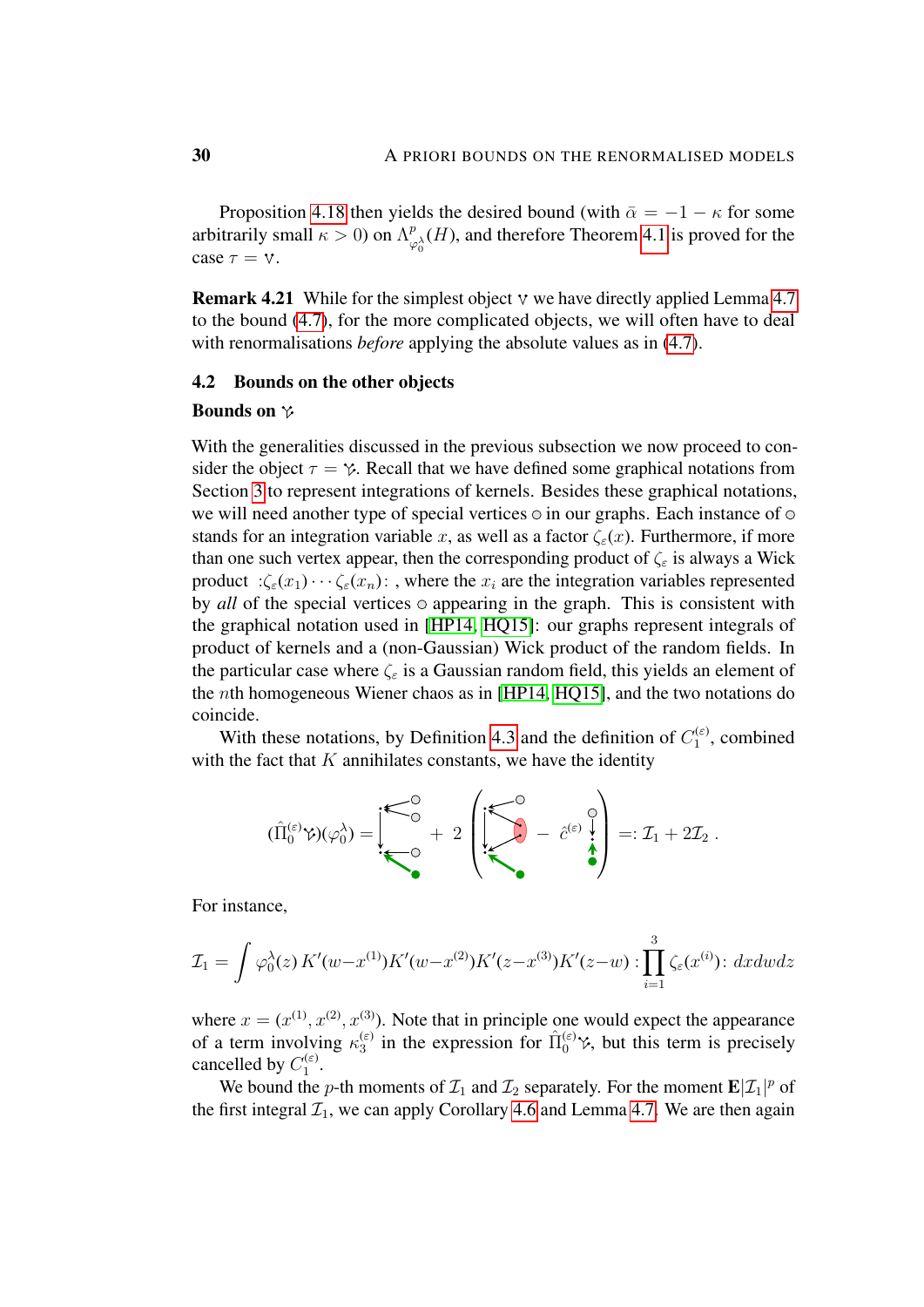in the situation that there is a natural  $H$ -type graph H with two internal vertices and three external vertices:

<span id="page-30-3"></span>
$$
H \stackrel{\text{def}}{=} \bullet -0 - \stackrel{\stackrel{1}{\cancel{2}+\cancel{2}}}{\cancel{2}+\cancel{2}} \qquad (4.21)
$$

so that  $\mathbf{E}|\mathcal{I}_1|^p \lesssim \Lambda_p^p$  $\frac{p}{\varphi_0^{\lambda}}(H)$ . As in the case  $\tau = \nu$ , it is straightforward to verify the conditions of Proposition [4.18.](#page-27-0) We only check the condition [\(4.18\)](#page-28-0) with  $\bar{H}$ consisting of all the vertices of H except 0 (so  $|\bar{H}| = 5$ ). Since  $|\bar{H} \cap H_{ex}| = 3$ , by [\(4.17\)](#page-27-4) in Definition [4.17](#page-27-1) we have  $c_e(\bar{H}) = 3/4$  for each of the three external edges, so [\(4.18\)](#page-28-0) holds since the left hand side is  $8 + 4\delta - \frac{3}{4}$  $\frac{3}{4} \cdot 3$  while the right hand side is equal to 6. We remark that the fact that the labels in the graph are actually  $2 + \delta$  for some *strictly positive* δ guarantees the strict inequality in the condition [\(4.19\)](#page-28-1). We therefore have the desired bound on the moments of  $\mathcal{I}_1$  by Proposition [4.18](#page-27-0) (with  $\bar{\alpha} = -1/2 - \kappa$  for some arbitrarily small  $\kappa > 0$ ).

Regarding the second integral  $\mathcal{I}_2$ , we define a function

$$
Q_{\varepsilon}(w) \stackrel{\text{def}}{=} \int K'(w-x)K'(-y)K'(-w)\,\kappa_2^{(\varepsilon)}(x,y)\,dxdy - \hat{c}^{(\varepsilon)}\delta(w) \,. \tag{4.22}
$$

We use the notation www. for the function  $Q_{\varepsilon}$ . One then has

<span id="page-30-2"></span><span id="page-30-0"></span>I<sup>2</sup> = (4.23)

By [\[Hai13,](#page-54-3) Lemma 10.16] one has

$$
\left| \int K'(w-x)Q_{\varepsilon}(z-w)\,dw \right| \lesssim |z-x|^{-2},\tag{4.24}
$$

uniformly over  $\varepsilon \in (0, 1]$ . Note that the renormalised distribution  $\mathcal{R}Q_{\varepsilon}$  appearing in [\[Hai13,](#page-54-3) Lemma 10.16] is precisely the same as  $Q_{\varepsilon}$ , because  $Q_{\varepsilon}$  integrates to 0 by the choice of  $\hat{c}^{(\varepsilon)}$  in Lemma [3.6.](#page-15-1)

As an immediate consequence of  $(4.24)$ , one has for all even p

$$
\mathbf{E}|Z_2|^p \lesssim \int \prod_{i=1}^p \left( \varphi_0^{\lambda}(z_i) \left| z_i - x_i \right|^{-2} \right) \left| \mathbf{E} \Big( \prod_{i=1}^p \zeta_{\varepsilon}(x_i) \Big) \right| dx \, dz \tag{4.25}
$$

where the integration is over  $x_1, \ldots, x_p$  and  $z_1, \ldots, z_p$ . Again, after applying Corollary [4.6](#page-20-3) and Lemma [4.7,](#page-22-1) we can define an  $H$ -type graph H with one internal vertex and one external vertex as

<span id="page-30-1"></span>
$$
H \stackrel{\text{def}}{=} \bullet -0 - \cdots -2 + \cdots
$$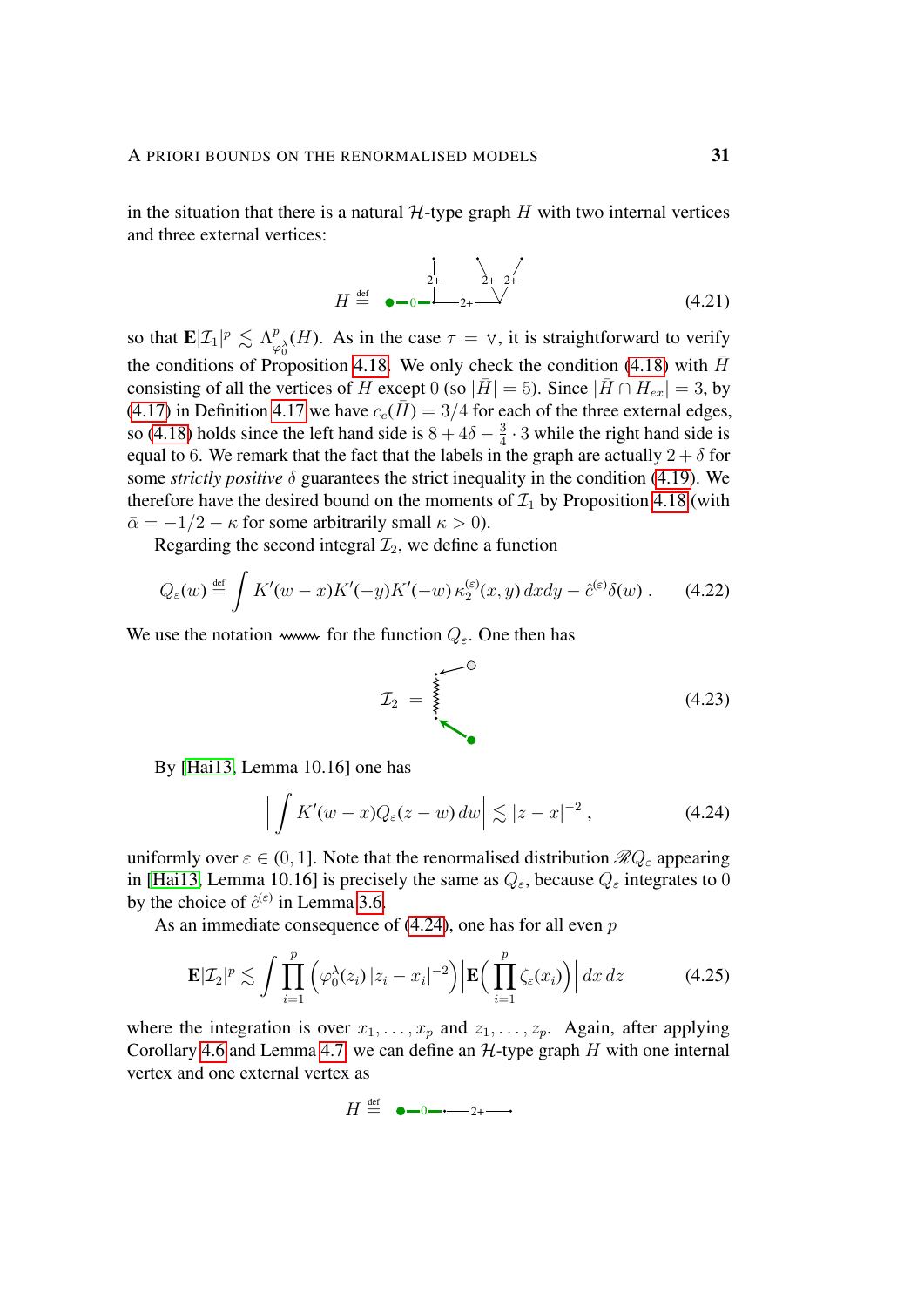so that [\(4.25\)](#page-30-1) is bounded by  $\Lambda_{\mu}^{p}$  $\mathcal{L}_{\varphi_0}^p(H)$ . It is then very straightforward to check that the conditions of Proposition  $4.18$  are all satisfied. Therefore we have the desired bound on the moments of  $\mathcal{I}_2$ .

This completes the proof of Theorem [4.1](#page-18-1) for the case  $\tau = \gamma$ . Note that in the bound of  $\mathbf{E}|\mathcal{I}_2|^p$ , we actually integrated out *some of* the integration variables before applying the first step in the "routine" [\(4.13\)](#page-25-2) and representing the rest of the multi-integral by graphs obtained by Wick contracting an H. This procedure will be useful sometimes for other objects.

#### Bounds on  $\circ$

To study the case  $\tau = \zeta$ , we introduce an additional graphical notation  $\longrightarrow$ , which is the same as in [\[HP14\]](#page-54-7) and [\[HQ15\]](#page-54-8). This barred arrow represents  $K'(z - z)$  $w - K'(-w)$  where w and z are the coordinates of the starting and end point respectively. With this notation at hand, we have

<span id="page-31-0"></span>
$$
(\hat{\Pi}_0^{(\varepsilon)}\zeta)(\varphi_0^{\lambda}) = \left[\bigcup_{\bullet}^{\circ} + \bigwedge_{\bullet}^{\bullet} - \hat{c}^{(\varepsilon)}\bigg] \right] = \left[\bigcup_{\bullet}^{\circ} - \bigwedge_{\bullet}^{\bullet} - \bigwedge_{\bullet}^{\bullet} - \bigwedge_{\bullet}^{\bullet} - \bigwedge_{\bullet}^{\bullet} - \bigwedge_{\bullet}^{\bullet} - \bigwedge_{\bullet}^{\bullet} - \bigwedge_{\bullet}^{\bullet} - \bigwedge_{\bullet}^{\bullet} - \bigwedge_{\bullet}^{\bullet} - \bigwedge_{\bullet}^{\bullet} - \bigwedge_{\bullet}^{\bullet} - \bigwedge_{\bullet}^{\bullet} - \bigwedge_{\bullet}^{\bullet} - \bigwedge_{\bullet}^{\bullet} - \bigwedge_{\bullet}^{\bullet} - \bigwedge_{\bullet}^{\bullet} - \bigwedge_{\bullet}^{\bullet} - \bigwedge_{\bullet}^{\bullet} - \bigwedge_{\bullet}^{\bullet} - \bigwedge_{\bullet}^{\bullet} - \bigwedge_{\bullet}^{\bullet} - \bigwedge_{\bullet}^{\bullet} - \bigwedge_{\bullet}^{\bullet} - \bigwedge_{\bullet}^{\bullet} - \bigwedge_{\bullet}^{\bullet} - \bigwedge_{\bullet}^{\bullet} - \bigwedge_{\bullet}^{\bullet} - \bigwedge_{\bullet}^{\bullet} - \bigwedge_{\bullet}^{\bullet} - \bigwedge_{\bullet}^{\bullet} - \bigwedge_{\bullet}^{\bullet} - \bigwedge_{\bullet}^{\bullet} - \bigwedge_{\bullet}^{\bullet} - \bigwedge_{\bullet}^{\bullet} - \bigwedge_{\bullet}^{\bullet} - \bigwedge_{\bullet}^{\bullet} - \bigwedge_{\bullet}^{\bullet} - \bigwedge_{\bullet}^{\bullet} - \bigwedge_{\bullet}^{\bullet} - \bigwedge_{\bullet}^{\bullet} - \bigwedge_{\bullet}^{\bullet} - \bigwedge_{\bullet}^{\bullet} - \bigwedge_{\bullet}^{\bullet} - \bigwedge_{\bullet}^{\bullet} - \bigwedge_{\bullet}^{\bullet} - \bigwedge_{\bullet}^{\bullet} - \bigwedge_{\bullet}^{\bullet} - \bigwedge_{\bullet}^{\bullet} - \bigwedge_{\bullet}^{\bullet} - \bigwedge_{\bullet}^{\bullet} - \bigwedge_{\bullet}^{\bullet} - \bigwedge_{\bullet}^{\
$$

where we used the definition of  $\hat{c}^{(\varepsilon)}$  (i.e. Lemma [3.6\)](#page-15-1) in the second equality.

The second term on the right hand side of [\(4.26\)](#page-31-0) is deterministic and it is bounded by  $\lambda^{-\delta}$  for every  $\delta > 0$  (for instance, using Lemma [4.7](#page-22-1) and [\[Hai14,](#page-54-4) Lemma 10.14]). So it remains to bound the first term, which is equal to

$$
\int_{\mathbf{R}^8} \varphi_0^{\lambda}(z) K'(w - x^{(1)}) K'(z - x^{(2)}) (K'(z - w) - K'(-w)) : \zeta_{\varepsilon}(x^{(1)}) \zeta_{\varepsilon}(x^{(2)}) : dx dw dz
$$

where the x-integration is over  $x^{(1)}$ ,  $x^{(2)}$ . This integral can be written as a sum of two terms  $\mathcal{I}'_1 + \mathcal{I}'_2$ , where  $\mathcal{I}'_i$  denotes the integration over  $\Omega_i$  for  $i \in \{1, 2\}$ , with

<span id="page-31-1"></span>
$$
\Omega_1 \stackrel{\text{def}}{=} \{ (x^{(1)}, x^{(2)}, w, z) \in \mathbf{R}^8 : |w| \ge |z|/2 \},
$$

and  $\Omega_2 \triangleq \mathbb{R}^8 \setminus \Omega_1$ . We then bound the *p*th moment of each of these two terms separately.

By the generalised Taylor theorem in [\[Hai14,](#page-54-4) Proposition A.1],

$$
|K'(z-w) - K'(-w)| \lesssim \begin{cases} |z|^{1/2} |z-w|^{-5/2} & \text{on } \Omega_1 \\ |z|^{1/2-\eta} |w|^{-5/2+\eta} & \text{on } \Omega_2 \end{cases}
$$
(4.27)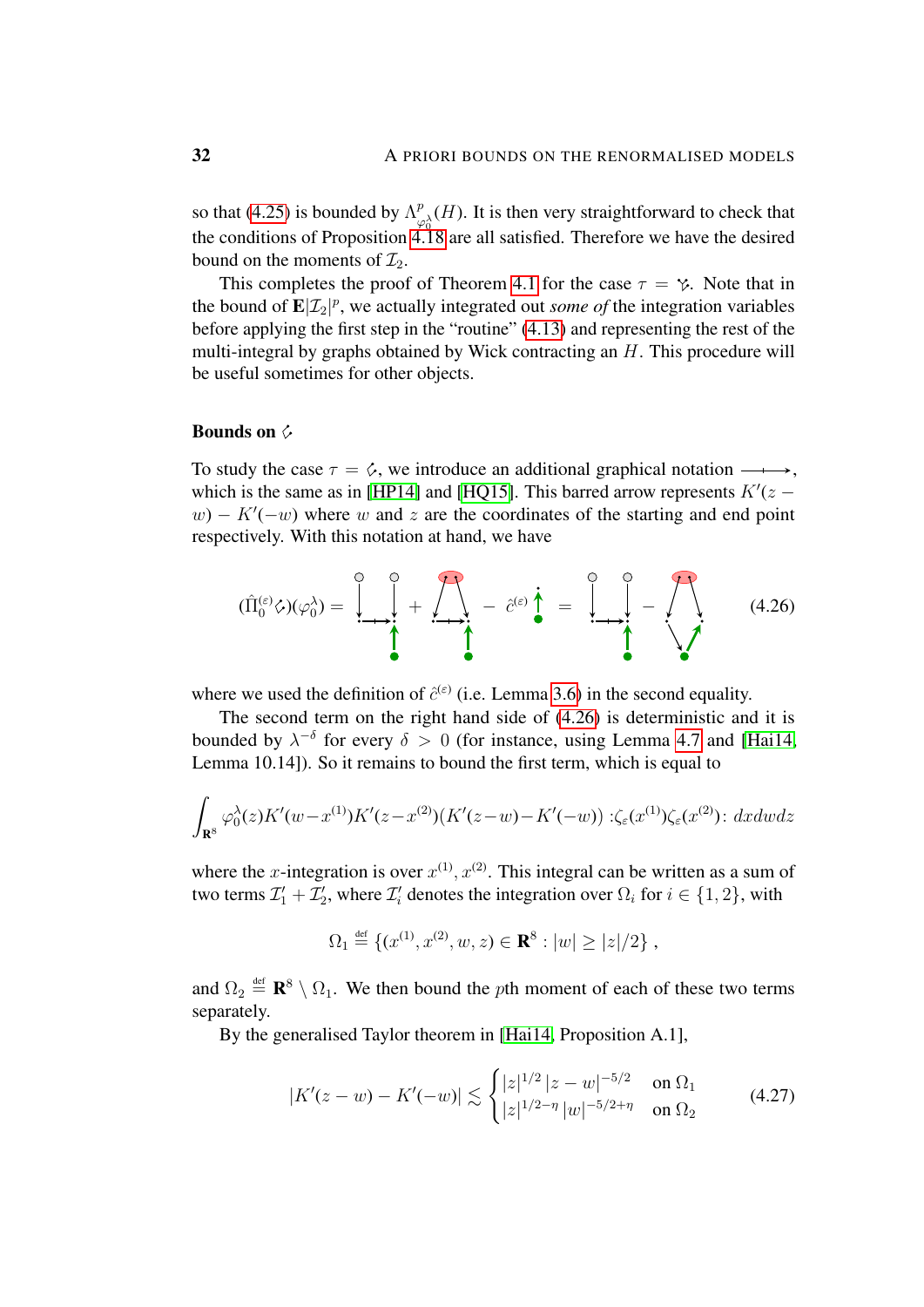for any  $\eta \in [0, 1/2]$ . On the support of  $\varphi_0^{\lambda}(z)$  one has the additional bound  $|z| \leq \lambda$ . One then has

<span id="page-32-0"></span>
$$
\mathbf{E}|Z'_{1}|^{p} \lesssim \lambda^{\frac{p}{2}} \int_{\Omega_{1} \times \cdots \times \Omega_{1}} \prod_{i=1}^{p} |\varphi_{0}^{\lambda}(z_{i})| |K'(w_{i} - x_{i}^{(1)}) K'(z_{i} - x_{i}^{(2)})|
$$
(4.28)  

$$
\times |z_{i} - w_{i}|^{-5/2} \Big| \mathbf{E} \Big( \prod_{i=1}^{p} \left| \langle \zeta_{\varepsilon}(x_{i}^{(1)}) \zeta_{\varepsilon}(x_{i}^{(2)}) \right| \Big) dx dw dz
$$
  

$$
\lesssim \lambda^{\frac{p}{2}} \int_{\mathbf{R}^{6p}} \prod_{i=1}^{p} |\varphi_{0}^{\lambda}(z_{i})| |z_{i} - x_{i}^{(2)}|^{-2} |z_{i} - x_{i}^{(1)}|^{-\frac{3}{2}} \Big| \mathbf{E} \Big( \prod_{i=1}^{p} \left| \langle \zeta_{\varepsilon}(x_{i}^{(1)}) \zeta_{\varepsilon}(x_{i}^{(2)}) \right| \Big) dx dz.
$$

Note that after applying [\(4.27\)](#page-31-1), we bounded the integral over the Cartesian product of p copies of  $\Omega_1$  by the integration over all of  $(\mathbf{R}^2)^{4p}$ . In the last step we then integrated out  $w_i$  for all  $1 \leq i \leq p$ .

Remark 4.22 In the bound [\(4.27\)](#page-31-1), just like in [\(4.24\)](#page-30-0), we deal with renormalisations "by hand", no matter whether they are "negative renormalisation" (meaning the situations in which we have kernels with too small homogeneity such as Q in [\(4.22\)](#page-30-2)) or "positive renormalisation" (meaning the situations in which we have to subtract the kernel at the origin as in [\(4.27\)](#page-31-1)), rather than directly relying on the general bounds in [\[HQ15\]](#page-54-8). We follow this approach because, when we apply the bounds on the cumulants (e.g. Lemma [4.7\)](#page-22-1), each factor in the integrand is bounded by its absolute value, but the renormalisations encode cancellations that would then be lost. Another reason for following this approach is that Assumption [5.2](#page-38-0) below will be simpler to verify than the original assumption in [\[HQ15\]](#page-54-8).

Now we apply Corollary [4.6](#page-20-3) and Lemma [4.7,](#page-22-1) which for  $\mathbf{E}|\mathcal{I}'_1|^p$  gives the same bound as [\(4.12\)](#page-24-0), times  $\lambda^{p/2}$ , except that some factors  $|z_k - x_B|^{-2}$  are replaced by  $|z_k - x_B|^{-3/2}$ . This bound is again represented for each  $\pi$  by a graph obtained from Wick contracting  $p$  copies of  $H$ , where  $H$  is given by



One can directly check that the conditions of Proposition [4.18](#page-27-0) are all satisfied. In fact, the choice of exponent  $-5/2$  in [\(4.27\)](#page-31-1) was designed so that, on one hand the function  $|z_i - w_i|^{-5/2}$  is still integrable when we integrate out  $w_i$  in [\(4.28\)](#page-32-0), and on the other hand condition [\(4.19\)](#page-28-1) is satisfied for the subgraph  $\bar{H} = \{v_1\}$ . This is because the left hand side of [\(4.19\)](#page-28-1) is then equal to  $3/2 + \delta$  for some small  $\delta > 0$ , while the right hand side is equal to  $3/2$ . We conclude that we have the desired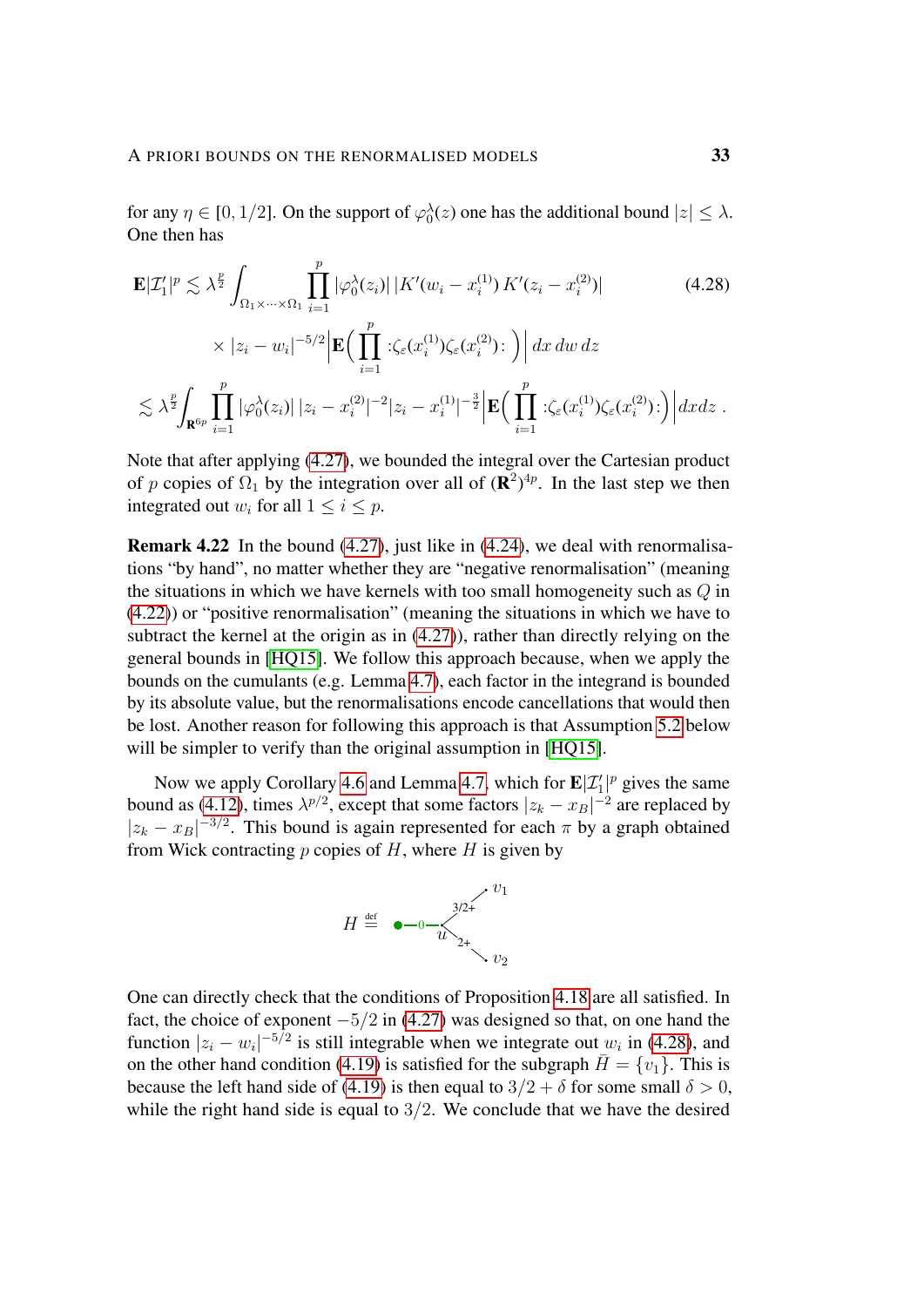bound on  $\mathbf{E}|\mathcal{I}'_1|^p$  by Proposition [4.18](#page-27-0) with  $\bar{\alpha} = -1/2 - \kappa$  for arbitrarily small  $\kappa > 0$ .

Regarding the term  $\mathcal{I}'_2$ , we note that on the domain  $\Omega_2$  and the support of the function  $\varphi_0^{\lambda}$ , one has  $|z|^{1/2-\eta} \lesssim \lambda^{1/2}|w-z|^{-\eta}$ . Therefore one has

$$
\mathbf{E}|Z'_{2}|^{p} \lesssim \lambda^{\frac{p}{2}} \int_{\Omega_{2} \times \cdots \times \Omega_{2}} \prod_{i=1}^{p} \varphi_{0}^{\lambda}(z_{i}) |K'(w_{i} - x_{i}^{(1)}) K'(z_{i} - x_{i}^{(2)})|
$$
\n
$$
\times |z_{i} - w_{i}|^{-\eta} |w_{i}|^{-5/2 + \eta} \Big| \mathbf{E} \Big( \prod_{i=1}^{p} \div \zeta_{\varepsilon}(x_{i}^{(1)}) \zeta_{\varepsilon}(x_{i}^{(2)}) : \Big) \Big| dx dw dz .
$$
\n(4.29)

Again, we bound the integral by the corresponding integral over all of  $(\mathbf{R}^2)^{4p}$ . After applying Corollary [4.6](#page-20-3) and Lemma [4.7,](#page-22-1) we obtain integrals which are again represented by graphs obtained from Wick contracting the  $H$ -type graph

<span id="page-33-0"></span>

with  $H_{\star} = \{0, u\}$ . It is again straightforward to verify that the conditions of Proposition [4.18](#page-27-0) are all satisfied, provided that we choose  $\eta$  and  $\delta$  in a suitable way. Note that, due to existence of the edge between the vertex  $w$  and 0, we really do need to check condition [\(4.18\)](#page-28-0) for  $\overline{H} \ni 0$ . In fact, for the subgraph  $\overline{H} = \{0, w, v_1\}$ , the right hand side of [\(4.18\)](#page-28-0) is equal to 3, and since  $c_{\{w,v_1\}}(\bar{H}) = 3/2$  the left hand side is equal to  $(5/2 - \eta) + (2 + \delta) - 3/2 < 3$  for sufficiently small  $\delta > 0$  such that  $\delta < \eta$ . The fact that the other subgraphs all satisfy condition [\(4.18\)](#page-28-0) can be verified straightforwardly, so we omit the details.

Regarding the condition [\(4.19\)](#page-28-1), if the subgraph is given by  $\overline{H} = \{w, v_1\}$ , then the right hand side of [\(4.19\)](#page-28-1) equals 9/2 and the left hand side equals  $(5/2 - \eta)$  +  $(2 + \delta) + \eta > 9/2$ . For the other subgraphs the condition follows similarly, and we conclude that the desired bound holds for  $\mathbf{E}|\mathcal{I}'_2|^p$  by Proposition [4.18](#page-27-0) with again  $\bar{\alpha} = -1/2 - \kappa$  for arbitrarily small  $\kappa > 0$ . The proof to the first bound of [\(4.2\)](#page-19-0) is therefore completed for the case  $\tau = \diamond$ , noting that although one has  $|\diamondsuit| = -2\overline{\kappa}$ by [\(2.6\)](#page-8-1), the presence of the factor  $\lambda^{\frac{p}{2}}$  in front of the expressions [\(4.28\)](#page-32-0) and [\(4.29\)](#page-33-0) yields the required bound.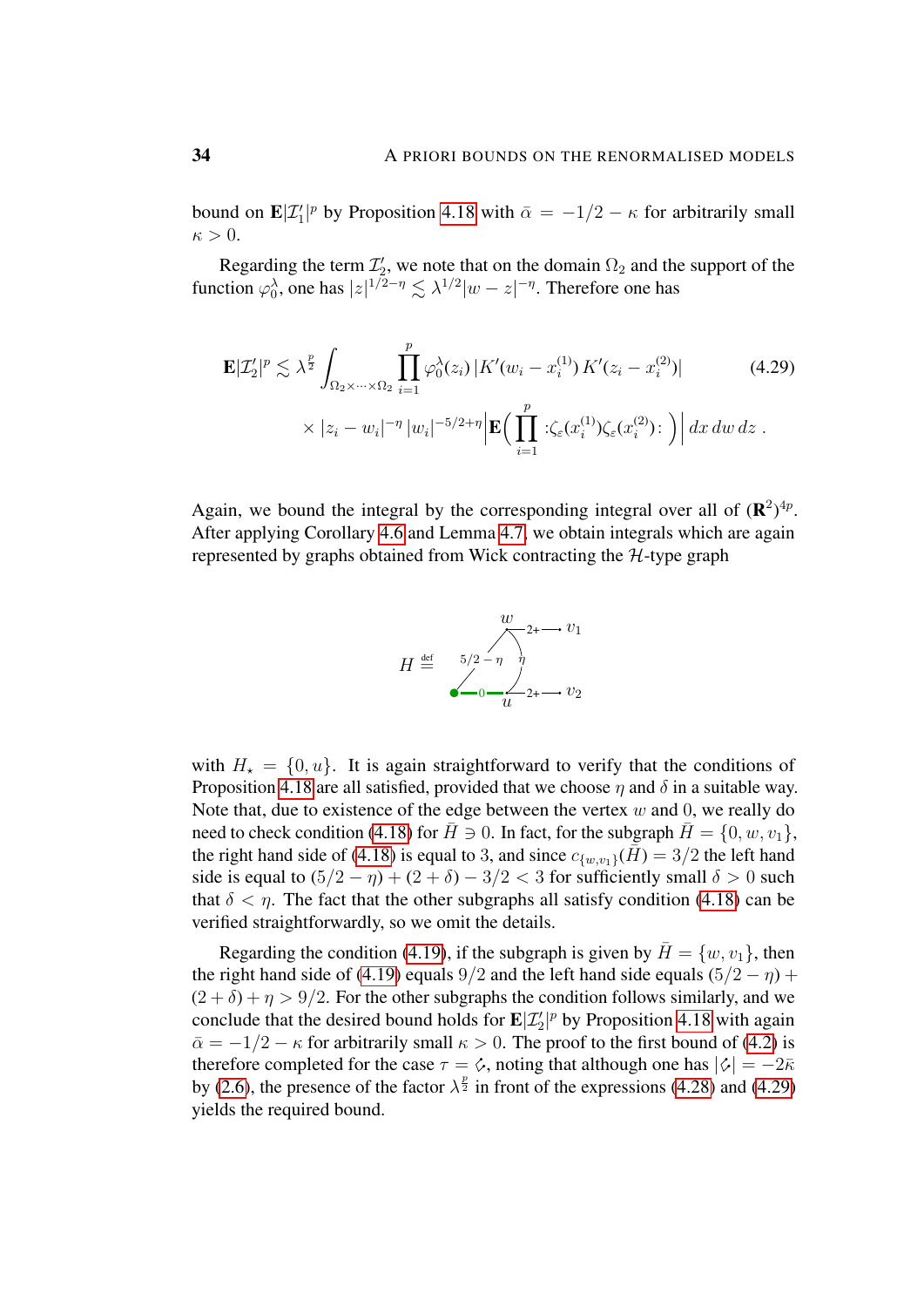## **Bounds** on  $\forall$

For the object  $V'$ , it is straightforward to check using [\(4.3\)](#page-19-1) and definition of the renormalised model that



Note that the terms in which all the four leaves are contracted are canceled by the renormalisation constants  $C_{3,1}^{(\varepsilon)}$  $C_{3,1}^{(\varepsilon)}$  and  $C_{3,2}^{(\varepsilon)}$  $3,2$ . Here, the first two graphs are essentially the same as in [\[HQ15\]](#page-54-8) (except that our graphs represent non-Gaussian Wick products of random fields), but the last graph is new. It will be shown that the last term vanishes in the limit  $\varepsilon \to 0$ .

Denote by  $\mathcal{I}_i^{\dagger}$  $i_i^{\dagger}$  (*i* = 1, 2, 3) the above terms respectively. For  $\mathcal{I}_1^{\dagger}$  $\tau_1^{\dagger}$  and  $\mathcal{I}_2^{\dagger}$  we can apply Corollary [4.6](#page-20-3) and Lemma [4.7](#page-22-1) to obtain the bound  $\mathbf{E}|\mathcal{I}_i^{\dagger}|^p \lesssim \Lambda^p_{\omega}$  $\frac{p}{\varphi_0^\lambda}(H_i)$ where  $i \in \{1, 2\}$  and  $H_1, H_2$  are defined below. It is straightforward to check the conditions of Proposition [4.18.](#page-27-0) Note that for  $\mathcal{I}_2^{\dagger}$  $z_2^{\dagger}$ , we have integrated out the second cumulant  $\kappa_2^{(\varepsilon)}$  $\binom{ε}{2}$ , which gives the factor  $|x-y|^{-1}$  (corresponding to the edge with label "1+" in  $H_2$ ).



Regarding the term  $\mathcal{I}_3^\dagger$  $\frac{1}{3}$ , when we apply Lemma [4.7,](#page-22-1) we gain a factor  $\varepsilon^{3/2}$  from the third cumulant  $\kappa_3^{(\varepsilon)}$  $\binom{\epsilon}{3}$ . It is clear from our graphical representation that there exist "double edges" connecting to the third cumulant function, which stand for a function  $(|x - w| + \varepsilon)^{-4}$ . We can use a factor  $\varepsilon^{1+\delta}$  with  $0 < \delta < 1/2$  to improve the homogeneity of this function, namely, we have bound  $\varepsilon^{1+\delta}(|x-w| + \varepsilon)^{-4} \lesssim$  $(|x-w| + \varepsilon)^{-3+\delta}$ ; and we still have a factor  $\varepsilon^{\frac{1}{2}-\delta}$  left. Integrating out all the variables represented by dots  $.$  (which are simple convolutions) except for the ones where the test functions  $\varphi_0^{\lambda}$  are evaluated at, we again obtain a bound  $\Lambda_{\mu}^{p}$  $\frac{p}{\varphi_0^{\lambda}}(H_3)$ where the H-type graph drawn as  $H_3$  above (with the label 2+ denoting  $2 + \delta$  as above). It is easy to verify that the conditions of Proposition [4.18](#page-27-0) are again satisfied for  $H_3$ . With the remaining factor  $\varepsilon^{\frac{1}{2}-\delta}$ , we see that as  $\varepsilon \to 0$ , the moments of this term converge to zero. The proof of the first bound of [\(4.2\)](#page-19-0) is therefore completed for the case  $\tau = \nabla$ .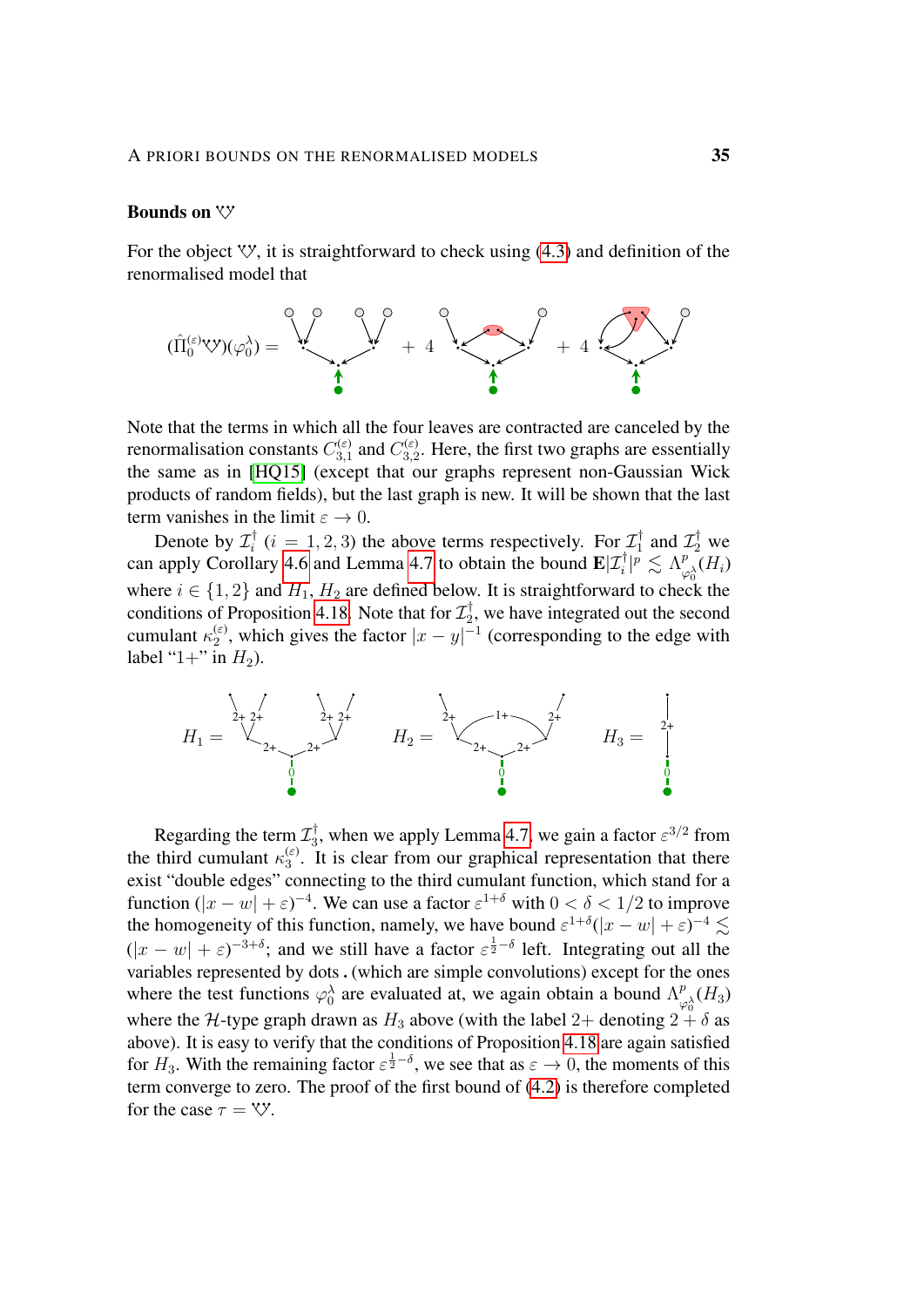# Bounds on  $\&$

For the object  $\&$ , by Definition [4.3](#page-19-2) for Wick products and the definition of the renormalised model  $\hat{\Pi}^{(\varepsilon)}$ , one has

<span id="page-35-0"></span>

Here, the graphs in the first two lines are essentially the same as those in [\[HQ15\]](#page-54-8) (except for the renormalisation constant  $\hat{c}^{(\varepsilon)}$ ), but the graphs in the last line are new due to the nontrivial higher cumulants of the random field  $\zeta_{\varepsilon}$ . Note that the term involving the joint cumulant of  $\zeta_{\varepsilon}$  at three points represented by the top three  $\circ$ shaped vertices vanishes because the kernel  $K$  annihilates constants.

Using the notation www. for the kernel  $Q_{\varepsilon}$  defined in [\(4.22\)](#page-30-2), and proceeding in the same way as [\[HQ15\]](#page-54-8) with the definition of constant  $C_{2,1}^{(\varepsilon)}$  $\chi_{2,1}^{(\varepsilon)}$ , we see that the sum of all the graphs appearing in *the first two lines* of [\(4.30\)](#page-35-0) is equal to

<span id="page-35-1"></span>

We denote by  $\mathcal{I}_k^*$  the k-th term in [\(4.31\)](#page-35-1) with  $k = 1, ..., 6$ . Note that  $\mathcal{I}_6^*$  is deterministic and easily bounded by  $\lambda^{-\eta}$  for any  $\eta > 0$ .

For the term  $\mathcal{I}_2^*$ , we apply the bound [\(4.24\)](#page-30-0), then it can be bounded using Corollary [4.6](#page-20-3) and Lemma [4.7](#page-22-1) followed by Proposition [4.18,](#page-27-0) with the H-type graph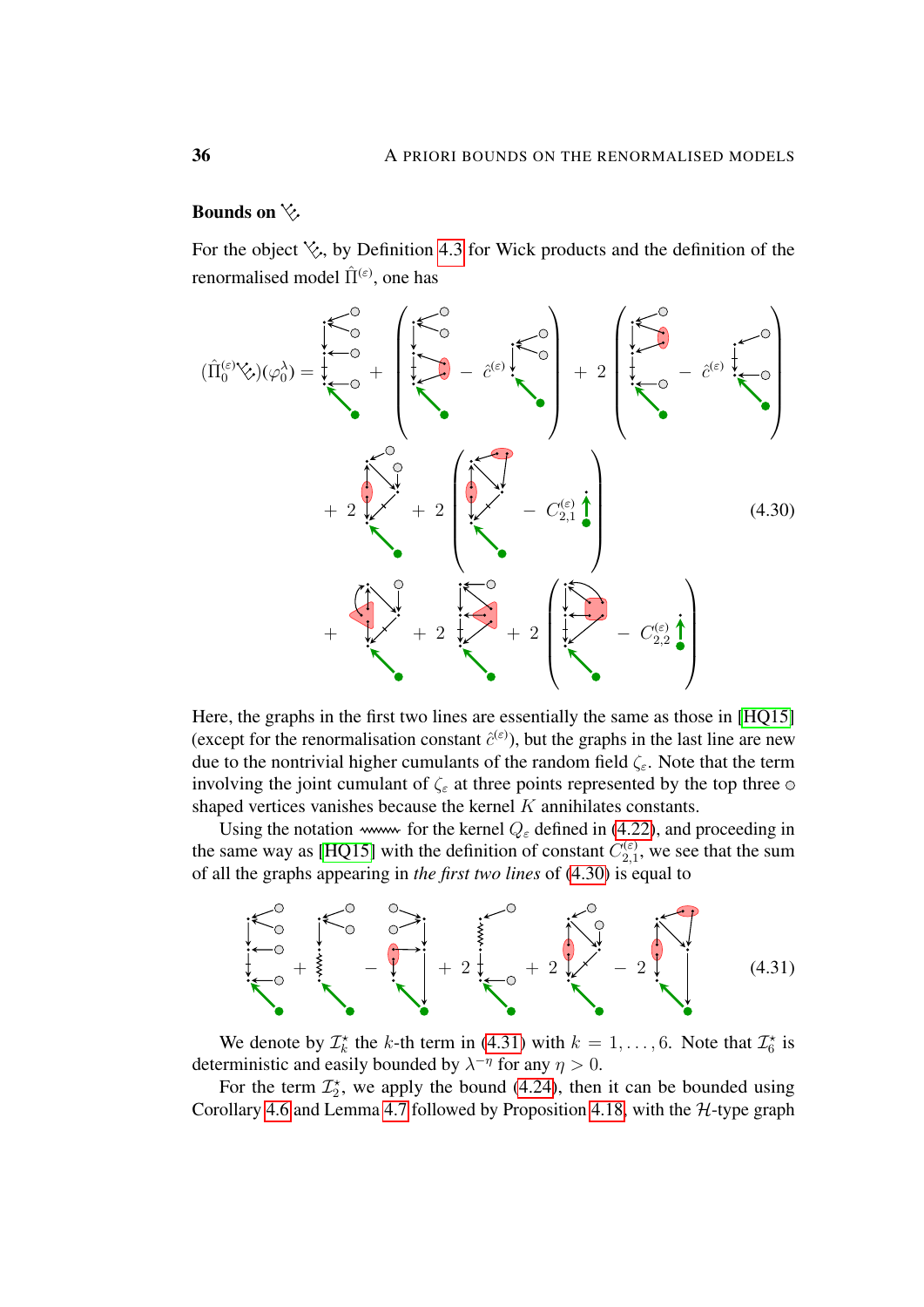shown in the left picture below. The term  $\mathcal{I}_3^*$  is bounded in the same way, with the  $H$ -type graph shown in the right picture:



It is again straightforward to check the conditions of Proposition [4.18](#page-27-0) for these  $H$ -type graphs.

For the term  $\mathcal{I}_4^*$ , we apply [\(4.24\)](#page-30-0), then it is essentially the same as in the case  $\tau = \circ$ . Regarding the term  $\mathcal{I}_5^*$ , we can bound the two kernels in  $\longrightarrow$  separately. In other words, we write  $\mathcal{I}_5^*$  as sum of two terms, each containing one of the two kernels. The moments of each term can then be bounded in the same way as above with  $H$ -type graphs defined as follows respectively:



The conditions of Proposition [4.18](#page-27-0) are again verified.

We now bound moments of  $\mathcal{I}_1^*$ . Using the bound [\(4.27\)](#page-31-1) and proceeding in the same way as in the case  $\Diamond$ , one can write  $\mathcal{I}_1^*$  as a sum of two terms, so that the moments of these two terms can be bounded separately. The  $H$ -type graphs associated with these two terms are



These graphs still satisfy the conditions of Proposition [4.18.](#page-27-0) We only check here the conditions for some subgraphs of the second graph. For condition [\(4.18\)](#page-28-0), if the subgraph  $H = \{0, w_1, w_2, v_2, v_3, v_4\}$ , then the right hand side of [\(4.18\)](#page-28-0) is equal to 6, and the left hand side is equal to  $(5/2 - \eta) + 4(2 + \delta) - 3 \cdot 3/2 < 6$  for sufficiently small  $\delta > 0$  such that  $4\delta < \eta$ . Regarding condition [\(4.19\)](#page-28-1), if the subgraph  $\bar{H} = \{w_1, w_2, v_2, v_3, v_4\}$ , then the condition reads  $(5/2 - \eta) + 4(2 + \delta) + \eta > 21/2$ for any  $\delta > 0$ . Proposition [4.18](#page-27-0) (with  $\bar{\alpha} = -1/2 - \kappa$  for some arbitrarily small  $\kappa > 0$ ) then yields the desired bound on the p-th moment, noting the overall factor  $\lambda^{\frac{p}{2}}$  showing up as we proceed as in the case  $\hat{\mathcal{L}}$ .

We proceed to consider the first graph in the last line of [\(4.30\)](#page-35-0). Applying Lemma [4.7](#page-22-1) to the third cumulant  $\kappa_3^{(\varepsilon)}$  yields a factor  $\varepsilon^{3/2}$ . As before we combine a factor  $\varepsilon^{1+\eta}$  together with the "double-edge" to obtain an edge with label  $3-\eta$ . Regarding the two terms in the barred edge, we deal with them separately. After integrating out some variables which are simple convolutions, the bounds boil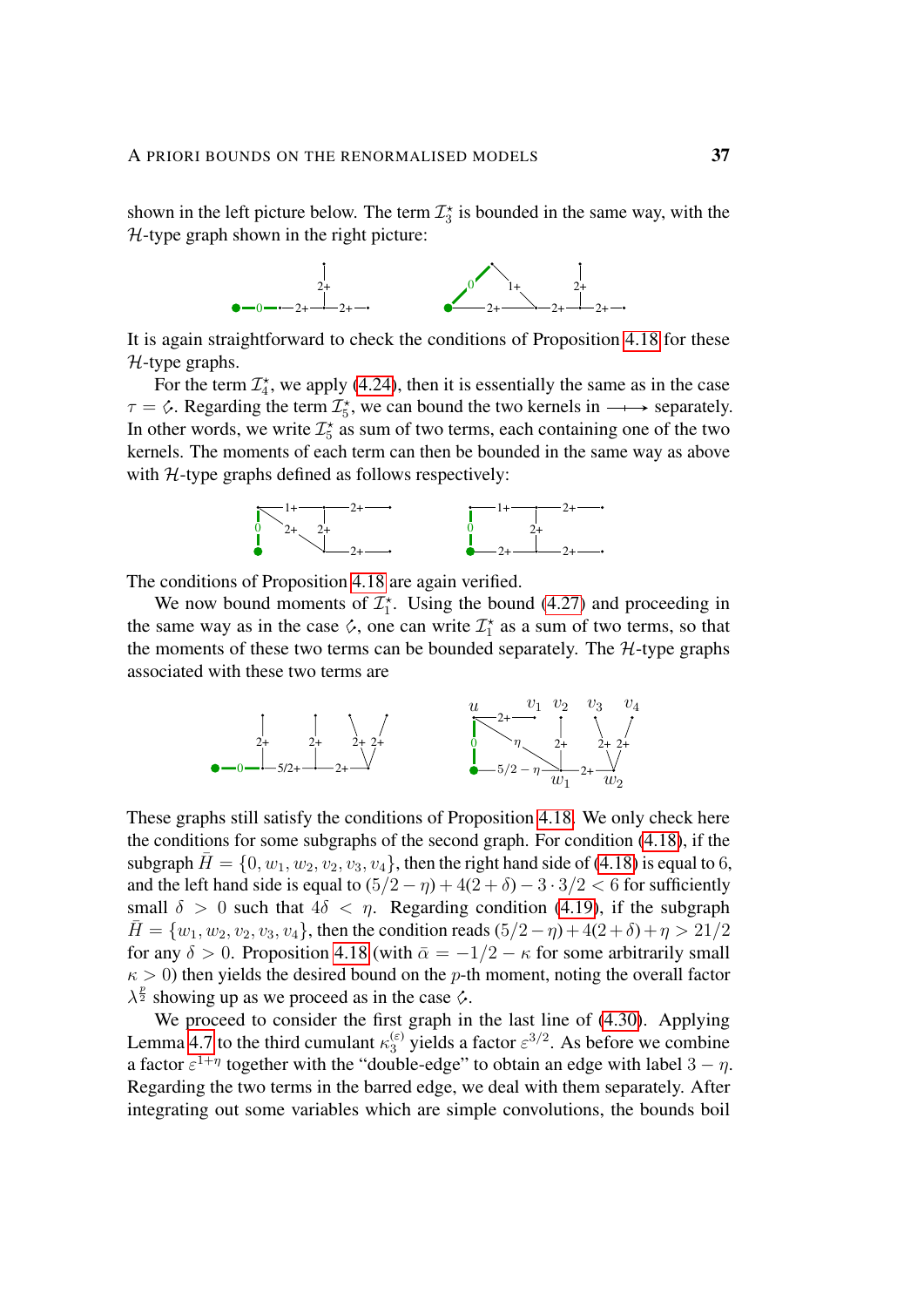down to straightforward verification of the conditions of Proposition [4.18](#page-27-0) for the following two  $H$ -type graphs:



Since there is the factor  $\varepsilon^{1/2-\eta}$  remaining, the moments of this graph converge to zero.

With the same argument the second graph in the last line of  $(4.30)$  also converges to zero. For the quantity in the last bracket in [\(4.30\)](#page-35-0), after cancellation with the renormalisation constant it is equal to the same graph with the barred arrow replaced by an arrow pointing to the origin, and this graph, which represents a deterministic number, is bounded by  $\varepsilon^{1-\delta}\lambda^{\delta-1}$  for sufficiently small  $\delta > 0$  using [\[Hai14,](#page-54-4) Lemma 10.14] and therefore converges to zero. We therefore obtain the desired bounds for all the terms.

*Proof of Theorem [4.1.](#page-18-1)* Collecting all the results of this section, we obtain the first bound of [\(4.2\)](#page-19-0), so it remains to show the second bound. Just as in the verification of the second bound in [\[Hai14,](#page-54-4) Theorem 10.7], this follows in essentially the same way as the first bound. Indeed, as we consider the difference between  $\hat{\Pi}_0^{(\varepsilon)}\tau$  and  $\hat{\Pi}_0^{(\varepsilon,\bar{\varepsilon})}\tau$  for any  $\tau \neq \Xi$ , we obtain a sum of expressions of the type [\(4.6\)](#page-21-2), but in each term some of the instances of K' are replaced by  $K_{\bar{\varepsilon}}$  and exactly one instance is replaced by  $K' - K'_{\bar{\varepsilon}}$ .

This is because  $\zeta_{\varepsilon,\bar{\varepsilon}}$  always appears as part of an expression of the type  $K' * \zeta_{\varepsilon,\bar{\varepsilon}},$ which can be rewritten as  $K'_{\bar{\varepsilon}} * \zeta_{\varepsilon}$ . We then use the fact that  $K'_{\bar{\varepsilon}}$  satisfies the same bound as K', while  $K' - K'_{\bar{\varepsilon}}$  satisfies the improved bound [\(4.1\)](#page-18-2).

The case  $\tau = \Xi$  is slightly different, since in this case  $\zeta_{\varepsilon,\bar{\varepsilon}}$  appears on its own. However, the required bound there follows immediately from the fact that, on any fixed bounded domain, and for any  $\alpha < 0$  and sufficiently small  $\delta > 0$ , and for any distribution  $\eta$  with  $\|\eta\|_{\mathcal{C}^{\alpha+\delta}} < \infty$ , one has

$$
\|\eta-\varrho_{\bar{\varepsilon}}*\eta\|_{\mathcal{C}^{\alpha}}\lesssim \bar{\varepsilon}^{\delta}\|\eta\|_{\mathcal{C}^{\alpha+\delta}}.
$$

The proof of Theorem [4.1](#page-18-1) is therefore complete.

## <span id="page-37-0"></span>5 General bounds

In this section we derive some general results on bounding the type of integrals appearing in the previous section, for instance [\(4.12\)](#page-24-0). These integrals are represented by labelled graphs which, after certain operations, fall into the scope of the general bounds in [\[HQ15\]](#page-54-8) (see also [\[HP14\]](#page-54-7)). We view these labelled graphs as

 $\Box$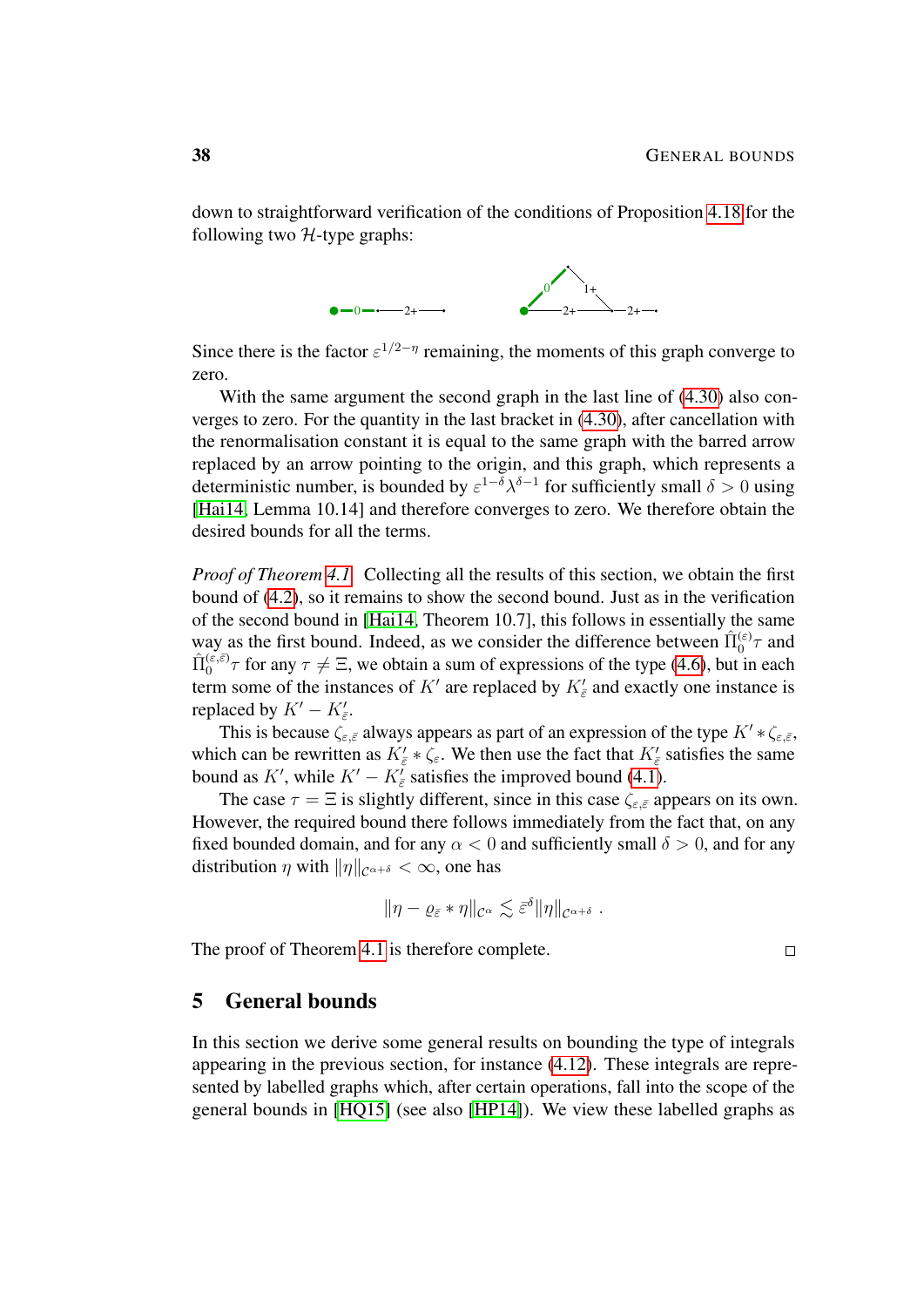being obtained from "Wick contractions" of  $H$ -type graphs, and the purpose of this section is to prove criteria on these  $H$ -type graphs (i.e. Proposition [4.18\)](#page-27-0) which are easy to verify and yield the desired bounds on the integrals.

We start with recalling the settings and results of the general a priori bound from [\[HQ15\]](#page-54-8), which should really be viewed as some version of the BPHZ theorem [\[BP57,](#page-53-10) [Hep69,](#page-54-13) [Zim69\]](#page-55-3) in this context. The paper [\[HQ15\]](#page-54-8) considers labelled graphs  $(V, \mathcal{E})$ , in which each vertex  $v \in V$  represents an integration variable  $x_v$ , except for a distinguished vertex  $0 \in V$  which represents the origin. Each edge  $e = \{e_-, e_+\} \in \mathcal{E}$  is labelled by a number  $a_e$  and represents a kernel  $J_e(x_{e_+} - x_{e_-})$  with homogeneity  $-a_e$ . There are p special vertices  $v_{\star,1}, \ldots, v_{\star,p}$ and p distinguished edges of the type  $e = \{v_{\star,i}, 0\}$  with label  $a_e = 0$ , which represent factors  $J_e(x_v - x_0) = \varphi_0^{\lambda}(x_v - 0)$ .

**Remark 5.1** In [\[HQ15\]](#page-54-8) the edges  $e = (v, \bar{v}) \in \mathcal{E}$  are oriented and decorated with labels ( $a_e, r_e$ )  $\in \mathbb{R} \times \mathbb{Z}$  where  $r_e$  represents certain renormalisation procedure, and the orientation of an edge matters only if  $r > 0$ . In our case, since we always treat the renormalisations "by hand" before applying these general bounds, we ignore the label  $r_e$  (in other words  $r_e$  is always 0) and the orientation, so we only have a label  $a_e$ . (The orientations of the distinguished edges do not matter since we always just assume that they are associated with function  $\varphi^{\lambda}(x_v - 0)$  rather than  $\varphi^{\lambda}(0-x_v)$ .)

For every  $a \in \mathbf{R}$ , we define a (semi)norm on the space of compactly supported functions that are smooth everywhere, except at the origin:

$$
||J||_a = \sup_{0<|x|_{\mathfrak{s}}\leq 1} |x|_{\mathfrak{s}}^a |J(x)|.
$$

We use the notation  $V_0 = V \setminus \{0\}$  and  $V_* = \{0, v_{*,1}, \ldots, v_{*,p}\}.$  With all of these notations at hand, a labelled graph as above, together with the corresponding collection of kernels determines a number

$$
\mathcal{I}_{\lambda}(J) \stackrel{\text{def}}{=} \int_{(\mathbf{R}^d)^{\mathcal{V}_0}} \prod_{e \in \mathcal{E}} J_e(x_{e_+} - x_{e_-}) dx , \qquad (5.1)
$$

where d is the space-time dimension, and we implicitly set  $x_0 = 0$ .

To bound the quantity  $\mathcal{I}_{\lambda}(J)$ , we will impose the following assumption. Recall that for a subgraph  $\bar{\mathcal{V}}$ , the sets  $\mathcal{E}_0(\bar{\mathcal{V}})$  and  $\mathcal{E}(\bar{\mathcal{V}})$  are defined in Definition [4.16.](#page-27-5)

<span id="page-38-0"></span>Assumption 5.2 *The labelled graph*  $(V, E)$  *satisfies the following properties.* 

*1. For every subset*  $\overline{V} \subset V$  *of cardinality at least 2, one has* 

<span id="page-38-1"></span>
$$
\sum_{e \in \mathcal{E}_0(\bar{\mathcal{V}})} a_e < |\mathfrak{s}| \left( |\bar{\mathcal{V}}| - 1 \right). \tag{5.2}
$$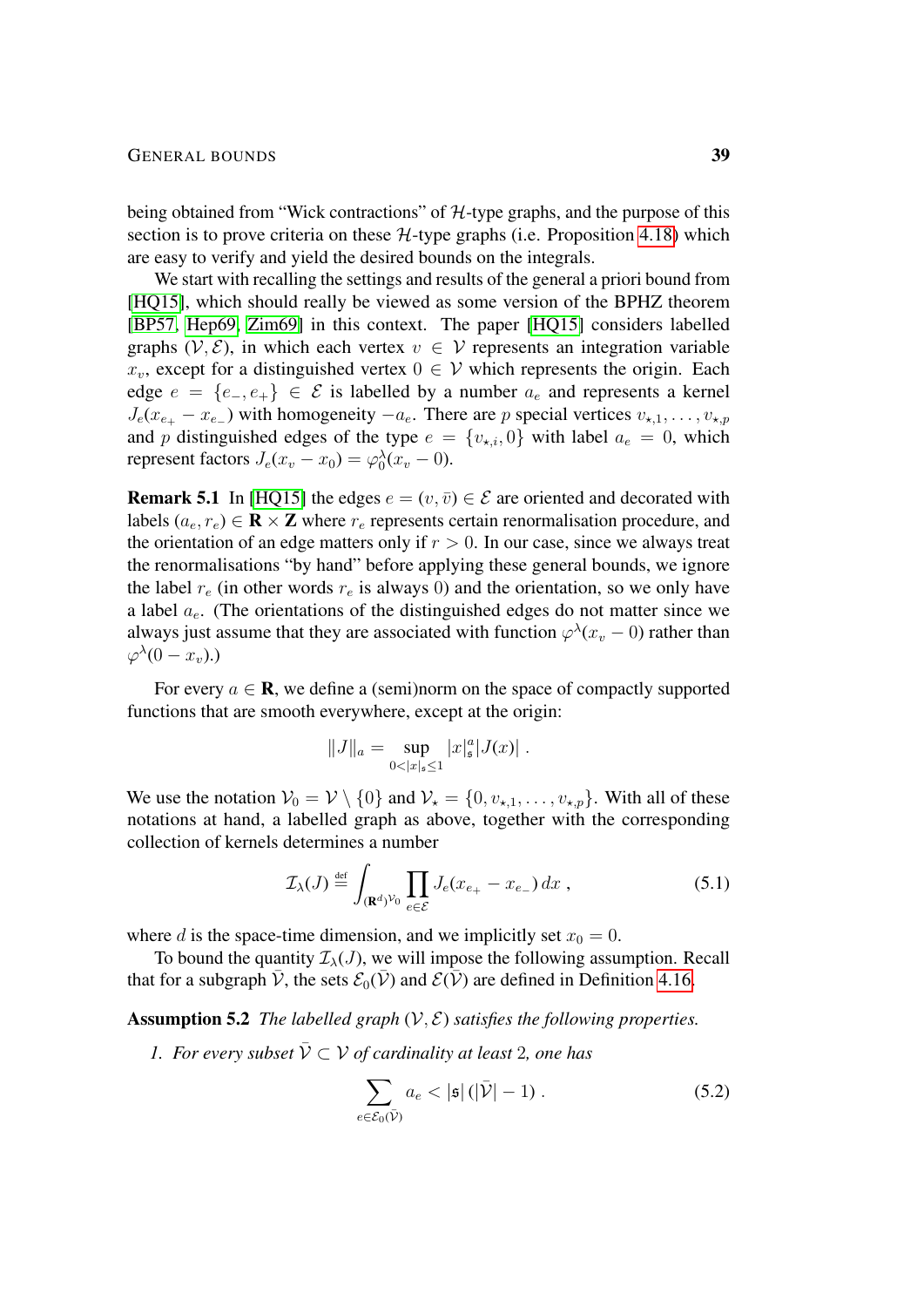2. For every non-empty subset  $\bar{\mathcal{V}} \subset \mathcal{V} \setminus \mathcal{V}_{\star}$ , one has the bounds

<span id="page-39-2"></span><span id="page-39-1"></span>
$$
\sum_{e \in \mathcal{E}(\bar{\mathcal{V}})} a_e > |\mathfrak{s}| |\bar{\mathcal{V}}|.
$$
 (5.3)

Note that in [\[HQ15\]](#page-54-8) there are four assumptions, but they reduce to the two given here since we assume that the labels  $r_e$  appearing in [\[HQ15\]](#page-54-8) are always 0. We then have the following result taken from [\[HQ15\]](#page-54-8):

Theorem 5.3 *Provided that Assumption [5.2](#page-38-0) holds, there exists a constant* C *depending only on the number of vertices in* V *such that*

$$
|\mathcal{I}_{\lambda}(J)| \leq C\lambda^{\alpha} \prod_{e \in \mathcal{E}} ||J_e||_{a_e}, \qquad \lambda \in (0,1],
$$

*where*  $\alpha = |\mathfrak{s}| |\mathcal{V} \setminus \mathcal{V}_\star| - \sum_{e \in \mathcal{E}} a_e$ .

The rest of this section is devoted to verify that Assumption [5.2](#page-38-0) indeed holds for the labelled graphs which represent our integrals, but after some necessary modifications which we explain now.

First of all, we are actually concerned with labelled graphs  $(V, E')$  which are of the same type as the labelled graphs  $(V, \mathcal{E})$  defined above, except that there may exist more than one edge in  $\mathcal{E}'$  between two vertices. More formally,  $\mathcal{E}'$  is a multiset (i.e. it allows multiple instances of elements) of unordered pairs of vertices. (Such a graph  $(V, E')$  is sometimes called a multigraph in the graph theory literature.) Indeed, for instance if we Wick contract two copies of the graph H defined in [\(4.15\)](#page-27-3) (resp. in [\(4.21\)](#page-30-3)) by identifying all the four (resp. six) external vertices as one equivalence class, then we obtain (multi)graphs on the left hand sides of the arrows below, which clearly contain multi-edges:

<span id="page-39-0"></span>

However, this issue can be easily resolved because given a labelled (multi)graph  $(V, E')$ , one can naturally define a labelled graph  $(V, E)$  by identifying all the multiedges in  $\mathcal{E}'$  between every pair of two vertices; the label  $a_e$  for  $e = \{v, \bar{v}\} \in \mathcal{E}$  is simply defined as the sum of the labels  $a_{e'}$  of all the edges  $e' \in \mathcal{E}'$  between v and  $\bar{v}$ , see the right hand sides of the arrows in [\(5.4\)](#page-39-0). In the sequel the prime in the notation  $\mathcal{E}'$  always indicates that the set  $\mathcal{E}'$  allows multi-edges. For an edge  $e \in \mathcal{E}'$ , we will sometimes still write  $e = \{v, \overline{v}\}\$  or  $v, \overline{v} \in e$ , which simply means that e is an edge between the two vertices v and  $\bar{v}$ .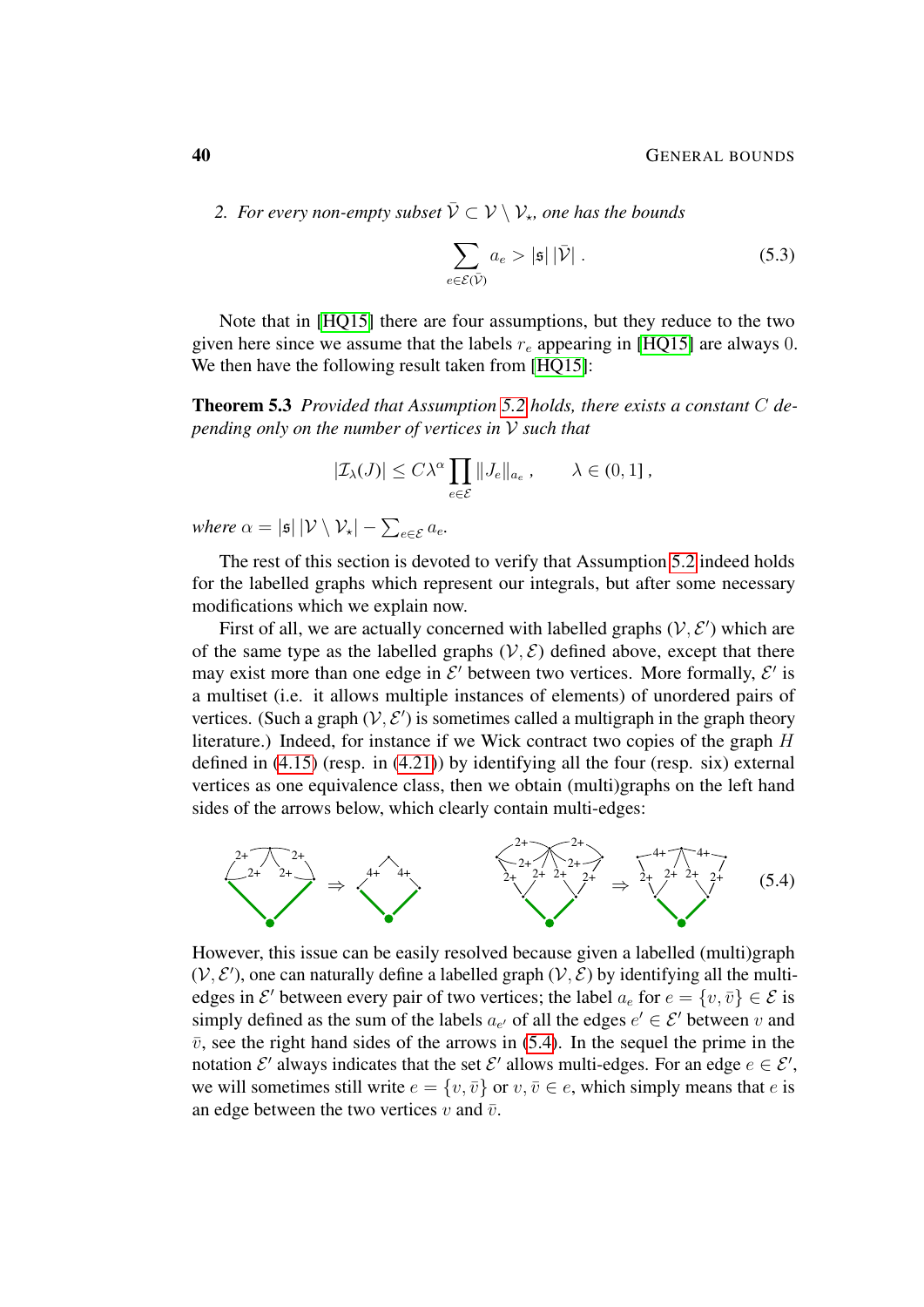Another necessary modification is due to the following fact. One can verify that Assumption [5.2](#page-38-0) fails to hold in the situations illustrated in the above two graphs. In fact, both examples contain subgraphs  $\bar{\mathcal{V}}$  with  $|\bar{\mathcal{V}}| = 2$  and  $\sum_{e \in \mathcal{E}_0(\bar{\mathcal{V}})} a_e = 4$ , and the right example also contains subgraphs  $\bar{\mathcal{V}}$  with  $|\bar{\mathcal{V}}| = 3$  and  $\sum_{e \in \mathcal{E}_0(\bar{\mathcal{V}})} a_e = 8$ . In both cases, [\(5.2\)](#page-38-1) is violated, and one might worry that the corresponding integrals diverge. However this will not cause any problem, since we will see that these graphs arise in situations where one is allowed to modify the labels of  $\mathcal{E}'$  (and  $\mathcal{E}$ accordingly) in such a way that Assumption [5.2](#page-38-0) holds for the modified graph. In fact, by observing the expressions [\(4.12\)](#page-24-0), it is clear that in the left example above, which arises in [\(4.15\)](#page-27-3), one has an additional factor  $\varepsilon^{(|B|/2-1)|\mathfrak{s}|} = \varepsilon^3$ . Similarly, in the right example, which arises in [\(4.21\)](#page-30-3), the factor is  $\varepsilon^6$ . In general for each contracted vertex v, we have a factor  $\varepsilon^{3(\text{deg}(v)/2-1)}$  arising from Lemma [4.7.](#page-22-1) These factors associated with the ex-vertices together with the fact that their neighboring ex-edges correspond to mollified functions (see Remark [4.15\)](#page-26-1) can be exploited to improve the homogeneities of the edges attached to  $v$  and thus cure these "fake" divergences". Here and in the sequel,  $deg(v)$  is always understood as the degree of v as a vertex in  $(V, E')$  (rather than  $(V, E)$ ); in other words deg(v) counts the multiple edges rather than regarding them as one edge.

Our main idea to verify that the Assumption [5.2](#page-38-0) indeed holds for the objects we want to bound is based on the observation that the graphs  $(V, E')$  are actually built by contracting simple "atomic" graphs called  $H$ -type graphs (see Definition [4.12](#page-25-0)) and Definition [4.13\)](#page-25-1), and we have precise knowledge on the structures of these H-type graphs. We will then describe the rules to "allocate" the factors  $\varepsilon$  to the neighboring edges to cure the "fake" divergences, see Definition [5.5](#page-40-0) below. Finally we will identify multi-edges and obtain graphs  $(V, \mathcal{E})$  which will be shown to satisfy Assumption [5.2.](#page-38-0)

We start with the following remark about some obvious properties of our graphs  $(V, \mathcal{E}^{\prime}).$ 

<span id="page-40-1"></span>**Remark 5.4** We will frequently use the following facts. Let  $(V, E')$  be a graph constructed by Wick contracting  $p$  copies of H as in Definition [4.13.](#page-25-1) If  $v$  is an in-vertex, then  $deg(v)$  is equal to the degree of the corresponding internal vertex in H. If v is an ex-vertex, then deg(v) is equal to the cardinality of v, viewed as an equivalence class in  $H^p$ . By construction there does not exist any edge connecting two in-vertices belonging to two different copies of H. Also, there does not exist any edge connecting two ex-vertices of  $V$ .

<span id="page-40-0"></span>**Definition 5.5** An  $\varepsilon$ -allocation rule is a way to assign, for every graph  $(V, E')$ constructed according to the procedure in Definition [4.13](#page-25-1) and every  $v \in V_{ex}$ , a non-negative real number  $b_e^{(v)} \ge 0$  to every  $e \in \{e \in \mathcal{E}' : v \in e\}$ . An  $\varepsilon$ -allocation rule is called *admissible* if the following holds for every such graph  $(V, E')$ .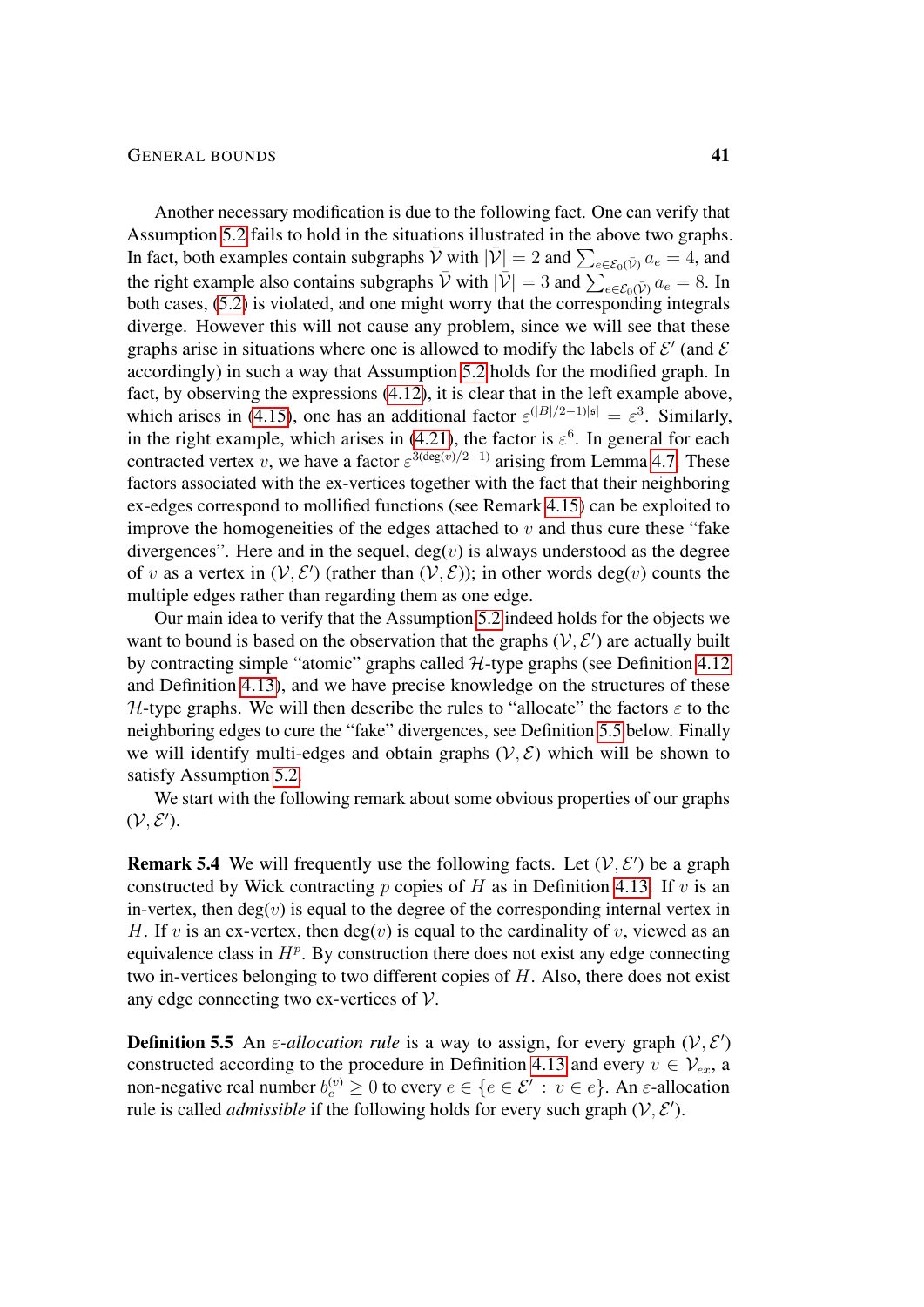• For every  $v \in V_{ex}$ , one has

<span id="page-41-0"></span>
$$
\sum_{e \ni v} b_e^{(v)} = (\deg(v)/2 - 1) | \mathfrak{s} | \ . \tag{5.5}
$$

• For every  $v \in \mathcal{V}_{ex}$  and every  $A \subset \{e : v \in e\}$ , one has

<span id="page-41-4"></span><span id="page-41-2"></span>
$$
\sum_{e \in A} b_e^{(v)} \ge (|A|/2 - 1) |\mathfrak{s}| \ . \tag{5.6}
$$

• For any  $v_1, v_2 \in \mathcal{V}_{ex}$ ,  $v_1 \neq v_2$ , define a new graph  $(\hat{\mathcal{V}}, \hat{\mathcal{E}}')$  by identifying  $v_1$  and  $v_2$  as one vertex w and apply the  $\varepsilon$ -allocation rule to  $\hat{V}$  to obtain numbers  $\hat{b}_e^{(w)}$ . Then, the following monotonicity condition holds

$$
\hat{b}_e^{(w)} \ge b_e^{(v_1)} \quad (\forall e \ni v_1) \quad \text{and} \quad \hat{b}_e^{(w)} \ge b_e^{(v_2)} \quad (\forall e \ni v_2). \tag{5.7}
$$

(With the obvious identification of  $\mathcal{E}'$  with  $\hat{\mathcal{E}}'$ .)

Note that by Remark [5.4](#page-40-1) one necessarily has  $\{e : v_1 \in e\} \cap \{e : v_2 \in e\} = \emptyset$ . We set a convention that  $b_e^{(v)} = 0$  if  $v \notin e$ .

**Remark 5.6** In general the  $\varepsilon$ -allocation rule could be allowed to depend on the underlying H-type graph H, as long as it is the same rule for all graphs  $(V, E')$ built from a given H. However, in this article, we just fix one  $\varepsilon$ -allocation rule for all the graphs.

The following result will be used.

Lemma 5.7 *Suppose that we are given an admissible* ε*-allocation rule. Then for any* graph V constructed as in Definition [4.13,](#page-25-1) for any  $v_1, v_2 \in V_{ex}$ ,  $v_1 \neq v_2$  and *any*  $Q_1 \subset \{e : v_1 \in e\}$ ,  $Q_2 \subset \{e : v_2 \in e\}$ , if we define a new graph  $\hat{V}$  by *identifying*  $v_1$  *and*  $v_2$  *as one vertex* w *as in Definition* [5.5](#page-40-0) *(so that*  $Q_1 \cup Q_2 \subset \{e :$  $w \in e$ *}*), then

<span id="page-41-5"></span><span id="page-41-3"></span><span id="page-41-1"></span>
$$
\sum_{e \in Q_1} \hat{b}_e^{(w)} + \sum_{e \in Q_2} \hat{b}_e^{(w)} \le \sum_{e \in Q_1} b_e^{(v_1)} + \sum_{e \in Q_2} b_e^{(v_2)} + |\mathfrak{s}| \,, \tag{5.8}
$$

where  $b_e^{(v_1)}$  and  $b_e^{(v_2)}$  are numbers for  $\mathcal V$  and  $\hat b_e^{(w)}$  are numbers for  $\hat{\mathcal V}$  when the ε*-allocation rule is applied.*

*Proof.* Suppose that  $Q_1 = \{e_1, \ldots, e_{q_1}\}\$  and  $Q_2 = \{f_1, \ldots, f_{q_2}\}\$ . Using [\(5.5\)](#page-41-0), and the convention that  $b_e^{(v)} = 0$  if  $v \notin e$ , the left hand side of [\(5.8\)](#page-41-1) is equal to

$$
\left(D_w - \sum_{e \notin Q_1 \cup Q_2} \hat{b}_e^{(w)}\right) - \left(D_{v_1} - \sum_{e \notin Q_1} b_e^{(v_1)}\right) - \left(D_{v_2} - \sum_{e \notin Q_2} b_e^{(v_2)}\right) \tag{5.9}
$$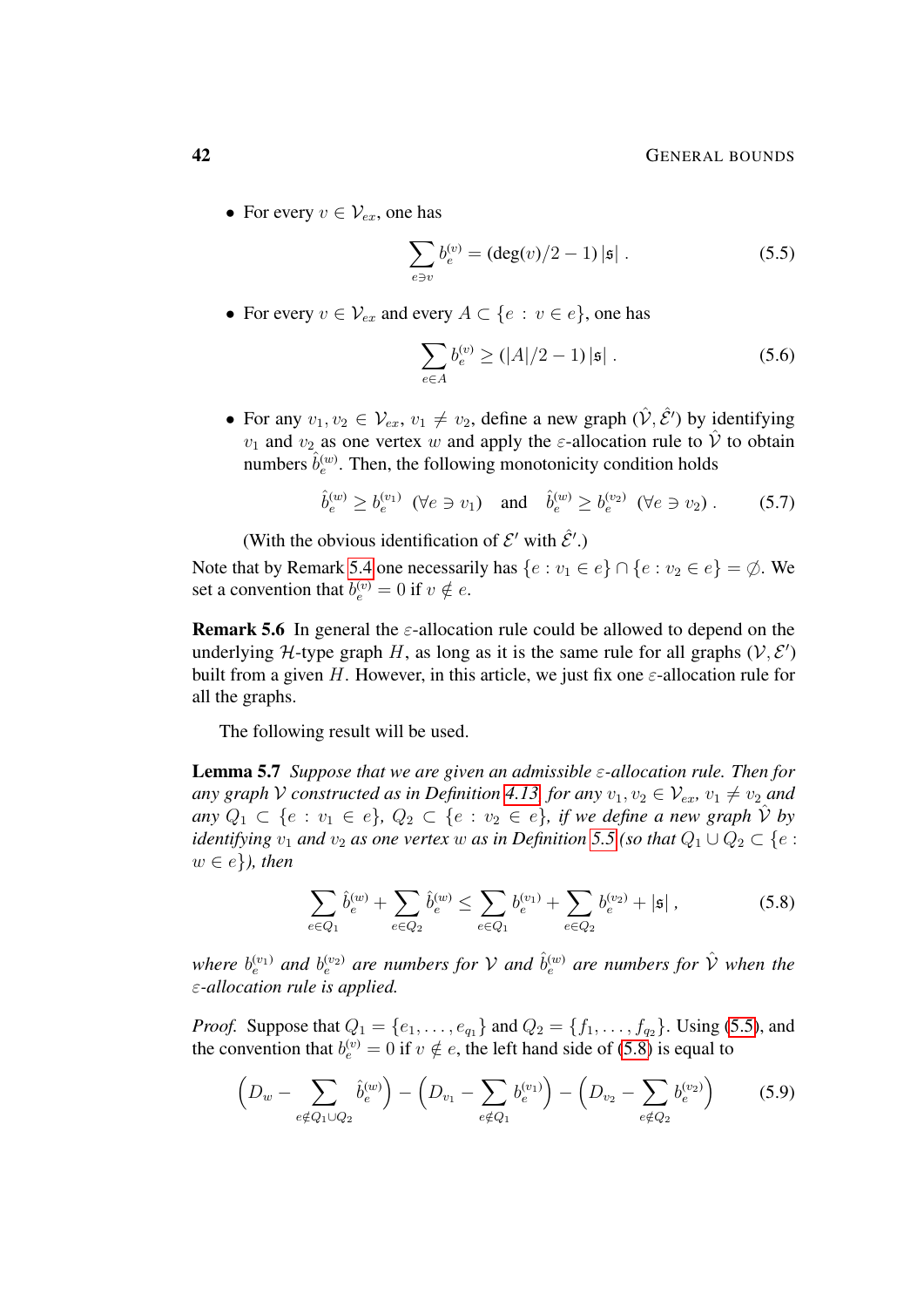where  $D_u \stackrel{\text{def}}{=} (\text{deg}(u)/2 - 1) |\mathfrak{s}|$  for any vertex  $u \in \{w, v_1, v_2\}$  and deg is with respect to V for  $u \in \{v_1, v_2\}$  and with respect to  $\hat{V}$  for  $u = w$ . Since the set  ${e : w \in e} \setminus (Q_1 \cup Q_2)$  is equal to the disjoint union of the set  ${e : v_1 \in e} \setminus Q_1$ and the set  $\{e : v_2 \in e\} \setminus Q_2$ , applying [\(5.7\)](#page-41-2) yields

$$
\sum_{e \notin Q_1} b_e^{(v_1)} + \sum_{e \notin Q_2} b_e^{(v_2)} - \sum_{e \notin Q_1 \cup Q_2} \hat{b}_e^{(w)} \leq 0.
$$

Therefore [\(5.9\)](#page-41-3) is bounded by  $D_w - D_{v_1} - D_{v_2} = |\mathfrak{s}|.$ 

With restrictions [\(5.5\)](#page-41-0) and [\(5.7\)](#page-41-2) there is not much freedom for an admissible  $\varepsilon$ -allocation rule. If deg $(v) = 2$ , then one must have  $b_e^{(v)} = 0$  by [\(5.5\)](#page-41-0). For the graphs arising in our analysis of the KPZ equation, we define an  $\varepsilon$ -allocation rule as follows.

- If deg(v) > 3, or deg(v) = 3 and there are 3 distinct vertices connected to v, then  $b_e^{(v)} = (\deg(v)/2 - 1) |\mathfrak{s}| / \deg(v)$  for every e adjacent to v (i.e. the "even allocation" rule).
- If deg(v) = 3 and there are only 2 distinct vertices connected to v then, calling  $e_1, \bar{e}_1$  the two edges connecting v to the same vertex and  $e_2$  the remaining edge, we set  $b_{e_1}^{(v)} = b_{\bar{e}_1}^{(v)} = |\mathfrak{s}|/4$  and  $b_{e_2}^{(v)} = 0$  (i.e. the "divergence priority" rule).

For the KPZ equation, it turns out that if  $deg(v) = 3$ , then it is never the case that all three edges connect  $v$  to the same vertex.

#### <span id="page-42-0"></span>Lemma 5.8 *The above* ε*-allocation rule is admissible.*

*Proof.* The equality in [\(5.5\)](#page-41-0) always holds by definition. Regarding [\(5.7\)](#page-41-2), let  $V = \deg(v)$ ,  $\overline{V} = \deg(\overline{v})$ , and  $W = \deg(w) = V + \overline{V}$  (no edge between v and  $\overline{v}$ by Remark [5.4\)](#page-40-1). Since  $W \geq 4$  the "even allocation" rule is necessarily applied to w. If both v and  $\bar{v}$  are such that the "even allocation" rules are applied, it is easy to check that monotonicity condition [\(5.7\)](#page-41-2) reduces to

$$
(V/2-1)|\mathfrak{s}|/V \le (W/2-1)|\mathfrak{s}|/W,
$$

which holds since  $V \leq W$  and  $x \mapsto \frac{x-2}{x}$  is increasing on  $\mathbf{R}_{+}$ .

Now suppose that the "even allocation" rule is applied to  $\bar{v}$  while the "divergence priority" rule is applied to v (one then necessarily has  $V = 3$  and  $W = \bar{V} + 3$ ). Then

$$
\frac{(\bar{V}/2-1)|\mathfrak{s}|}{\bar{V}}\vee\frac{|\mathfrak{s}|}{4}\leq \frac{((\bar{V}+3)/2-1)|\mathfrak{s}|}{\bar{V}+3}\:,
$$

namely, the condition [\(5.7\)](#page-41-2) holds. Here  $|\mathfrak{s}|/4$  is the largest possible value of  $b_e^{(v)}$ . Finally if the "divergence priority" rules are applied to both v and  $\bar{v}$ , so that one necessarily has  $V = \overline{V} = 3$ , then one can verify [\(5.7\)](#page-41-2) in an analogous way.  $\Box$ 

 $\Box$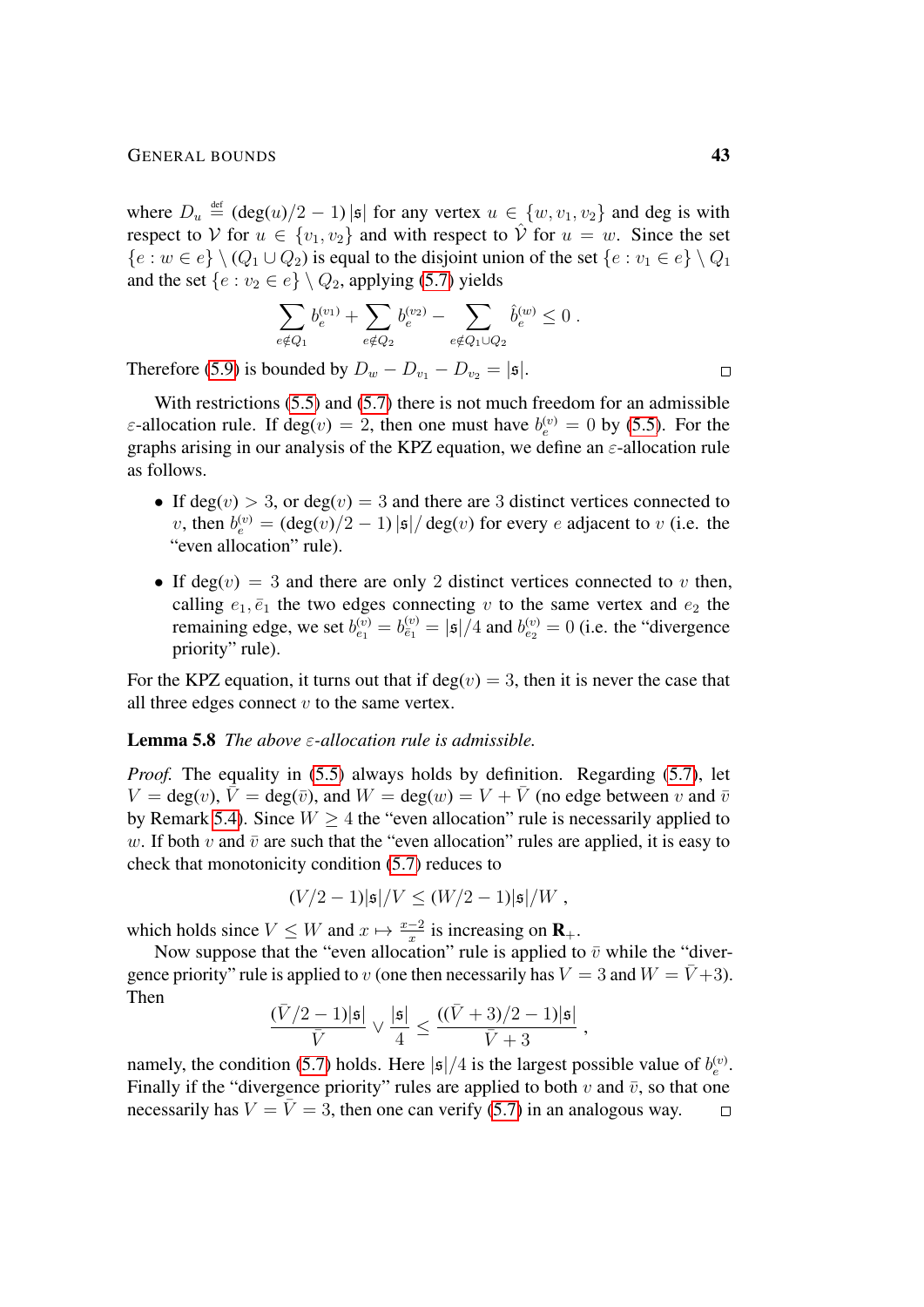**Remark 5.9** The above divergence priority rule is such that when  $V$  contains a subgraph <  $\sum$  > - - where each dashed line represents a function  $|x|_{\varepsilon}^{1-|s|}$  (think of it as  $|K'_{\varepsilon}|$ ) and a factor  $\varepsilon^{|s|/2}$  is associated with the middle vertex, the function  $\epsilon^{|s|/2}|x|^{{2(1-|s|)}} \le |x|^{{2-3|s|/2}}$  is integrable as long as  $|s| < 4$ , which turns out to be the subcriticality condition for the KPZ equation. For the dynamical  $\Phi^4$  equation, consider the subgraph  $\epsilon \to -\cdot \cdot$  with a factor  $\varepsilon^{|\mathfrak{s}|}$ . One should again associate all the powers of  $\varepsilon$  to the triple-edge, so that the function  $\varepsilon^{|s|} |x|_{\varepsilon}^{3(2-|s|)} \leq |x|_{\varepsilon}^{6-2|s|}$  is integrable as long as  $|s| < 6$ , which is again the subcriticality condition. (In fact for the situation  $\leftarrow \rightarrow \rightarrow \rightarrow$  one also has to associate more powers of  $\varepsilon$  to the triple-edge than that to the double-edge when we are very close to the criticality in a certain sense.) See Remark [6.6](#page-52-2) for discussion on the dynamical  $\Phi^4$  equation in three space dimensions.

As mentioned earlier, the  $\varepsilon$ -allocation procedure is aimed to improve the homogeneities associated to the edges and thus cure the "fake" divergences arising from the contractions. Given a graph  $(V, E')$  constructed from Wick contracting p copies of an H-type graph H, together with an admissible  $\varepsilon$ -allocation rule, we define for every  $e \in \mathcal{E}'$ 

<span id="page-43-1"></span>
$$
a_e \stackrel{\text{def}}{=} m_e - b_e^{(v)} \tag{5.10}
$$

if there exists ex-vertex  $v$  (which is necessarily unique by Remark [5.4\)](#page-40-1) such that  $v \in e$ , and  $a_e \stackrel{\text{def}}{=} m_e$  otherwise. In this way, given an  $\varepsilon$ -allocation rule and a Wick contraction of H, we obtain a labelled graph  $(\mathcal{V}, \mathcal{E}', \{a_e\}_{e \in \mathcal{E}'})$ .

Propositions [5.11](#page-44-1) and [5.13](#page-46-1) below are the main results in this section which state that certain conditions on H ensure that  $(\mathcal{V}, \mathcal{E}', \{a_e\})$  satisfies the conditions required for applying the results of [\[HQ15,](#page-54-8) Sec. 9].

Before being able to state Proposition [5.11,](#page-44-1) we need to introduce one more notation. Let H be an H-type graph. Given an  $\varepsilon$ -allocation rule and a subgraph  $\overline{H} \subset H$ , we define numbers  $b_e(\overline{H})$  for edges e of H as follows. Consider a graph V obtained from Wick contracting p copies  $H^{(1)}, \ldots, H^{(p)}$  of H for some  $p \geq 2$ , such that, considering  $\bar{H}$  as a subgraph of  $H^{(1)}$ , *all* the elements in  $\bar{H} \cap H_{ex}^{(1)}$  are identified in V as one single vertex v. Applying the  $\varepsilon$ -allocation rule to v, we obtain numbers  $b_e^{(v)}$ . We then define

<span id="page-43-0"></span>
$$
b_e(\bar{H}) \stackrel{\text{def}}{=} \inf_{\mathcal{V}} b_e^{(v)} \,, \tag{5.11}
$$

where the infimum is over all choices of  $V$  as above.

Given this definition, we furthermore define numbers  $c_e(H)$  by

$$
c_e(\bar{H}) = \begin{cases} b_e(\bar{H}) & \text{if } 0 \notin \bar{H} \text{ and } e \text{ touches an ex-vertex,} \\ |{\mathfrak{s}}|/2 & \text{if } 0 \in \bar{H} \text{ and } e \text{ touches an ex-vertex,} \\ 0 & \text{otherwise.} \end{cases}
$$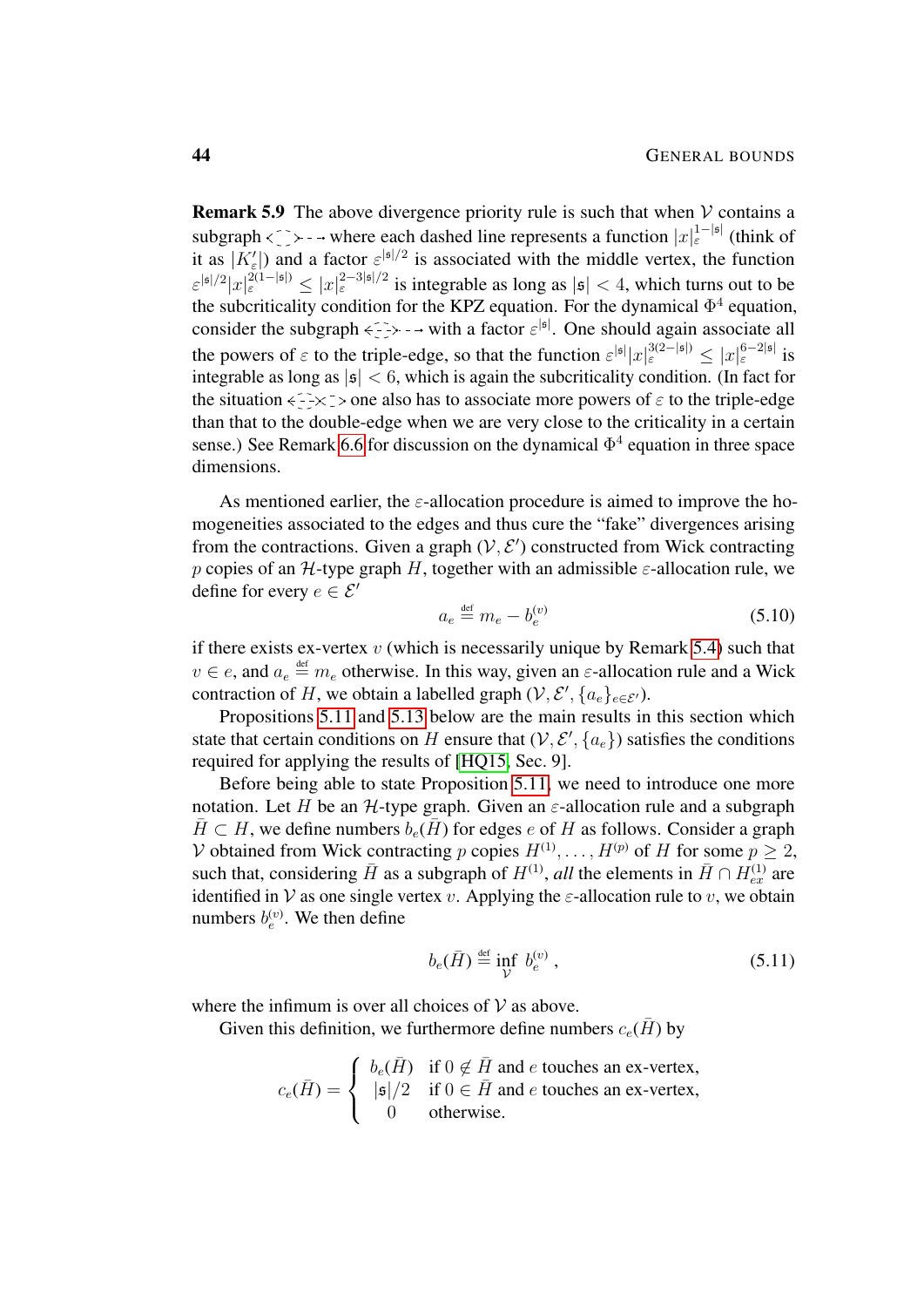This definition in engineered in such a way that, as a consequence of [\(5.6\)](#page-41-4) and of [\(5.11\)](#page-43-0), if V is obtained by Wick contracting p copies  $H^{(1)}, \ldots, H^{(p)}$  of H for some integer  $p \ge 2$ , and  $\bar{H}^{(i)}$  is the preimage of some  $\bar{\mathcal{V}} \subset \mathcal{V}$  with  $|\bar{\mathcal{V}}_{ex}| \le 1$  under the map  $H^{(i)} \to V$ , then one has the bound

<span id="page-44-3"></span>
$$
\sum_{i} \sum_{e \in \mathcal{E}_0(\bar{H}^{(i)})} c_e(\bar{H}^{(i)}) \leq |\mathfrak{s}| \mathbf{1}_{0 \in \bar{\mathcal{V}}} \mathbf{1}_{\bar{\mathcal{V}}_{ex} \neq \emptyset} + \sum_{e \in \mathcal{E}_0(\bar{\mathcal{V}})} b_e^{(v)}.
$$
 (5.12)

Here, we wrote  $\bar{\mathcal{V}}_{ex}$  as a shorthand for  $\bar{\mathcal{V}} \cap \mathcal{V}_{ex}$ . (We will similarly also use the notation  $\bar{\mathcal{V}}_{in} = \bar{\mathcal{V}} \cap \mathcal{V}_{in}$ .)

<span id="page-44-0"></span>**Remark 5.10** The number  $c_e(\bar{H})$  defined in Definition [4.17](#page-27-1) is a special case (and thus consistent with) the general definition of  $c_e(\overline{H})$  here with the  $\varepsilon$ -allocation rule specified above Lemma [5.8.](#page-42-0) Indeed, with  $|\mathfrak{s}| = 3$ , let  $n = |\bar{H} \cap H_{ex}|$ . One then has  $deg(v) \ge n + 1$  by the definition of a Wick contraction. For  $n > 2$ , by [\(5.5\)](#page-41-0) and the even allocation rule, one then has  $b_e(\bar{H}) = \inf_{k \geq 1} 3(\frac{n+k}{2} - 1)/(n+k)$ , which is equal to the right hand side of [\(4.17\)](#page-27-4). In the cases  $n \in \{1, 2\}$ , it can be also easily seen that Definition [4.17](#page-27-1) follows from [\(5.11\)](#page-43-0).

We then have the following criterion.

<span id="page-44-1"></span>Proposition 5.11 *Given an* H*-type graph* H*, fix an admissible* ε*-allocation rule. Suppose that for every subset*  $\bar{H} \subset H$  *with*  $|\bar{H}| \geq 2$  *and*  $|\bar{H}_{in}| \geq 1$  *one has* 

$$
\sum_{e \in \mathcal{E}_0(\bar{H})} (m_e - c_e(\bar{H})) < |\mathfrak{s}| \left( |\bar{H}_{in}| - \mathbf{1}_{\bar{H} \subset H_{in}} \right). \tag{5.13}
$$

*Then, for every*  $p > 1$  *and every graph*  $V$  *obtained from Wick contracting*  $p$  *copies of the graph* H*, the condition*

<span id="page-44-5"></span><span id="page-44-4"></span><span id="page-44-2"></span>
$$
\sum_{e \in \mathcal{E}_0(\bar{\mathcal{V}})} a_e < |\mathfrak{s}| \left( |\bar{\mathcal{V}}| - 1 \right) \tag{5.14}
$$

*holds for every subset*  $\overline{V} \subset V$  *of cardinality at least* 2*, where*  $a_e$  *is defined in* [\(5.10\)](#page-43-1)*.* 

*Proof.* We first remark that in the case  $|\bar{H}| = 1$ , [\(5.13\)](#page-44-2) always reads  $0 < 0$ , so that it still holds, but without the inequality being strict. We first treat the case when  $V$ has at most one ex-vertex. As a consequence of [\(5.12\)](#page-44-3), and with the same notations as above for  $\bar{H}^{(i)}$ , we have

$$
\sum_{e \in \mathcal{E}_0(\bar{\mathcal{V}})} a_e \leq |\mathfrak{s}| \mathbf{1}_{0 \in \bar{\mathcal{V}}} \mathbf{1}_{\bar{\mathcal{V}} \cap \mathcal{V}_{ex} \neq \emptyset} + \sum_{i \colon \bar{H}_{in}^{(i)} \neq \emptyset} \sum_{e \in \mathcal{E}_0(\bar{H}^{(i)})} (m_e - c_e(\bar{H}^{(i)})) \quad (5.15)
$$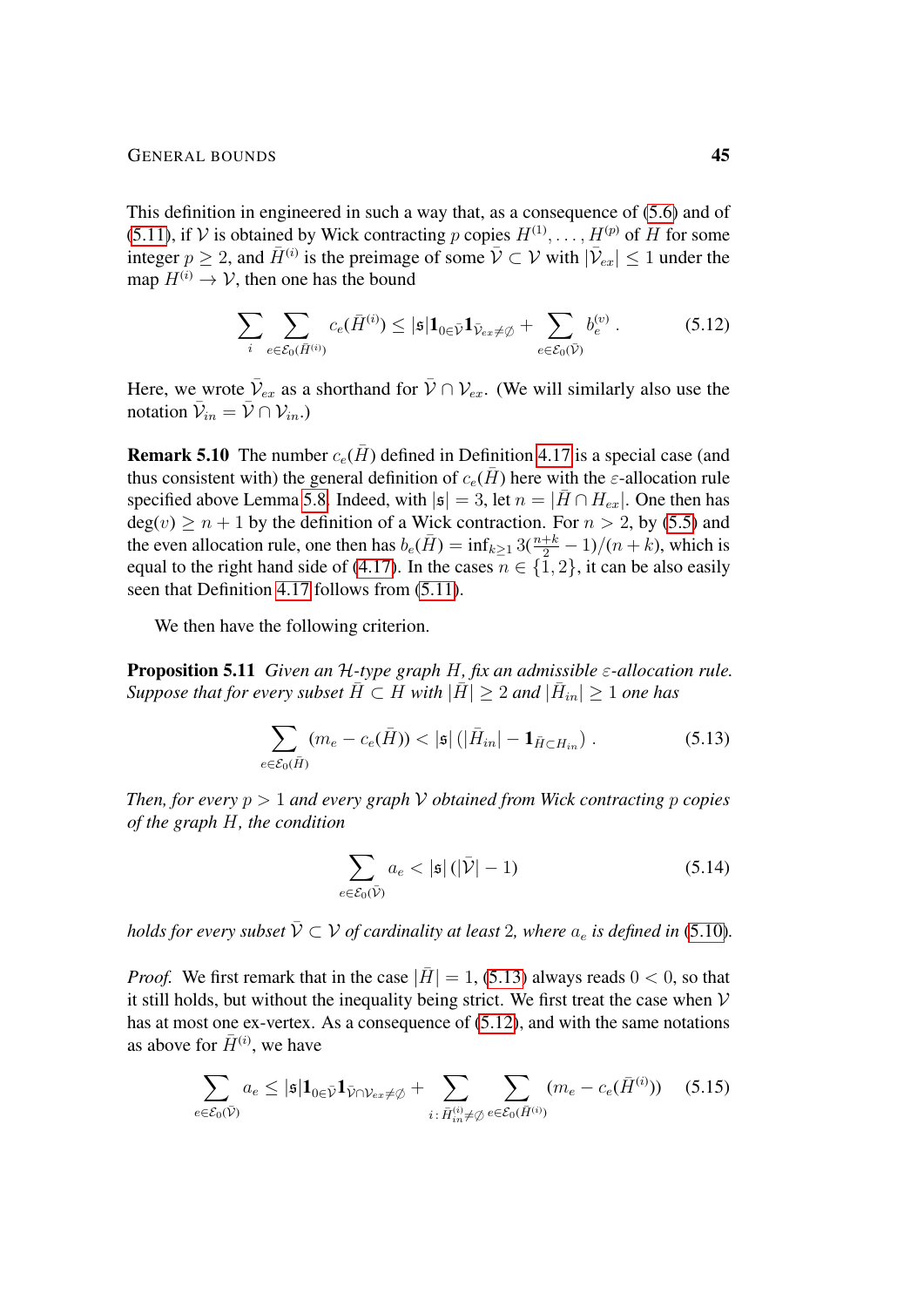$$
\leq |\mathfrak{s}| \left( \mathbf{1}_{0 \in \bar{\mathcal{V}}} \mathbf{1}_{\bar{\mathcal{V}} \cap \mathcal{V}_{ex} \neq \varnothing} + \sum_{i \, : \, \bar{H}^{(i)}_{in} \neq \varnothing} (|\bar{H}^{(i)}_{in}| - \mathbf{1}_{\bar{H}^{(i)} \subset H_{in}}) \right).
$$

On the other hand, we have the identity

$$
|\bar{\mathcal{V}}| - 1 = \mathbf{1}_{0 \in \bar{\mathcal{V}}} + |\bar{\mathcal{V}}_{ex}| - 1 + \sum_i |\bar{H}_{in}^{(i)}|.
$$

We claim that  $(5.14)$  follows, but with an inequality that is not necessarily strict. Indeed, using the brutal bound  $1_{\bar{H}^{(i)} \subset H_{in}} \ge 0$  in [\(5.15\)](#page-44-5), it could only fail if  $0 \notin \bar{V}$ and  $\bar{\mathcal{V}}_{ex} = \emptyset$ . In this case however one has necessarily  $\bar{H}^{(i)} \subset H_{in}$  for every i, so that the inequality is restored by the fact that at least one of the  $\bar{H}^{(i)}$  must be non-empty. To see that the inequality is indeed strict, we note that the second inequality in [\(5.15\)](#page-44-5) is actually strict, unless  $|\bar{H}^{(i)}| = 1$  for every non-empty  $\bar{H}^{(i)}$ . In this case however, since  $|\bar{\mathcal{V}}| > 1$  by assumption, it must be the case that  $\bar{H}^{(i)} \subset H_{in}$ for every i and therefore that at least two of the  $\bar{H}^{(i)}$  are non-empty, which again restores the strict inequality.

We now turn to the case where  $\bar{V}$  contains at least two ex-vertices, call them  $v_1$ and  $v_2$ . The idea is then to compare this to the graph  $\hat{V}$  obtained by contracting  $v_1$  and  $v_2$ , with  $\hat{\overline{V}} \subset \hat{V}$  the corresponding subgraph. We also write  $\hat{a}_e$  for the edge-weights of  $\hat{\bar{\mathcal{V}}}$ . It then follows from Lemma [5.7](#page-41-5) that

$$
\sum_{e \in \mathcal{E}_0(\bar{\mathcal{V}})} a_e \leq \sum_{e \in \mathcal{E}_0(\hat{\bar{\mathcal{V}}})} \hat{a}_e + |\mathfrak{s}|.
$$

Since furthermore  $|\hat{\vec{V}}| = |\vec{V}| - 1$ , the required bound for  $\vec{V}$  follows from the corresponding bound for  $\hat{\bar{\mathcal{V}}}$ . Successively contracting external vertices, we can therefore reduce ourselves to the case where  $\overline{V}$  contains only one ex-vertex. If the resulting graph still has at least two vertices, the claim follows. If not, then we have  $\bar{\mathcal{V}} \subset \mathcal{V}_{ex}$ , so that  $\mathcal{E}_0(\bar{\mathcal{V}})$  is empty and the bound [\(5.14\)](#page-44-4) is trivially satisfied.

<span id="page-45-0"></span>**Remark 5.12** If H is such that deg(0) = 1 (which is often the case in practice), then [\(5.13\)](#page-44-2) only needs to be verified for graphs  $\overline{H}$  with  $0 \notin \overline{H}$ . Indeed, let  $\overline{H}$ be such that  $0 \in \overline{H}$ , set  $\overline{H}_0 = \overline{H} \setminus \{0\}$ , and assume that  $\overline{H}_0$  satisfies [\(5.13\)](#page-44-2). If  $\bar{H}_{ex} = \emptyset$ , then condition [\(5.13\)](#page-44-2) for  $\vec{H}$  coincides with that for  $\bar{H}_0$ , so we only consider the case  $\bar{H}_{ex} \neq \emptyset$ .

Since  $b_e(\bar{H})$  is defined by [\(5.11\)](#page-43-0) as an infimum over all choices of V, it is in particular bounded by the case where V is such that all vertices of  $\bar{H}_{ex}$  are identified to one single vertex v which contains only one additional edge not belonging to  $\bar{H}$ . It thus follows from [\(5.5\)](#page-41-0) that

$$
\sum_{e} c_e(\bar{H}_0) = \sum_{e} b_e(\bar{H}_0) \le \left(\frac{|\bar{H}_{ex}|+1}{2}-1\right)|\mathfrak{s}| \le \frac{|\bar{H}_{ex}||\mathfrak{s}|}{2} = \sum_{e} c_e(\bar{H}) ,
$$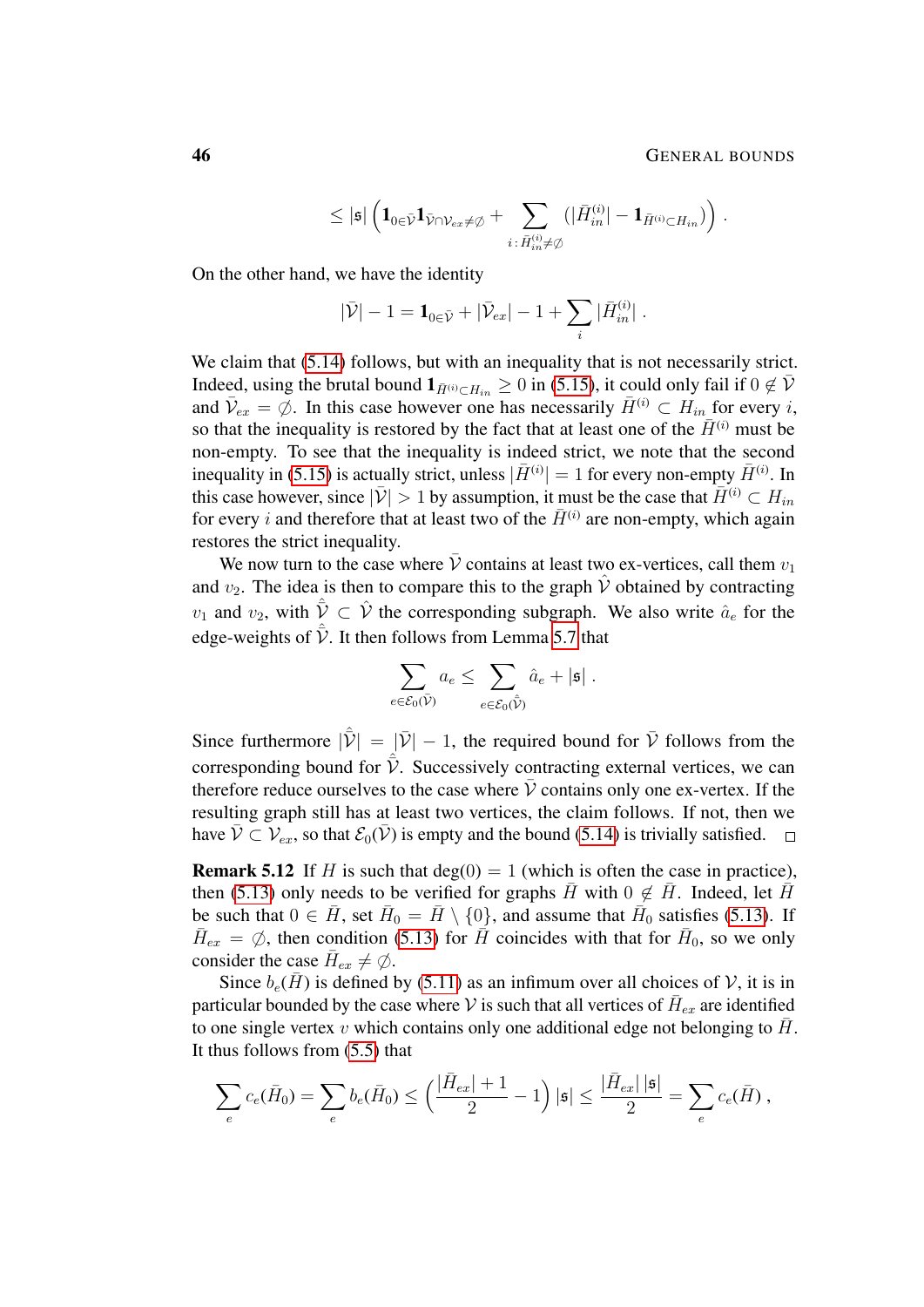so that condition [\(5.13\)](#page-44-2) indeed holds for  $\bar{H}$  whenever it holds for  $\bar{H}_0$ .

<span id="page-46-1"></span>Proposition 5.13 *Given an* H*-type graph* H*, assume that for every subgraph*  $H \subset H \setminus H_*$  *one has* 

$$
\sum_{e \in \mathcal{E}(\bar{H})} m_e > \left( |\bar{H}_{in}| + \frac{1}{2} |\bar{H}_{ex}| \right) |\mathfrak{s}| \ . \tag{5.16}
$$

*Then, for every graph* V *obtained by Wick contracting several copies of* H*, and for*  $\vec{P}$  every subgraph  $\bar{\mathcal{V}} \subset \mathcal{V} \setminus \mathcal{V}_{*}$ , one has

<span id="page-46-4"></span><span id="page-46-2"></span>
$$
\sum_{e \in \mathcal{E}(\bar{\mathcal{V}})} a_e > |\mathfrak{s}| |\bar{\mathcal{V}}| \,, \tag{5.17}
$$

*where*  $a_e$  *is defined in* [\(5.10\)](#page-43-1).

*Proof.* Given  $\bar{\mathcal{V}} \subset \mathcal{V} \setminus \mathcal{V}_{\star}$ , let  $m = |\bar{\mathcal{V}}_{in}|$  and  $q = |\bar{\mathcal{V}}_{ex}|$ , so that  $|\bar{\mathcal{V}}| = m + q$ . Denote by  $H^{(i)}$  the *i*th copy of H in V as before, and denote by  $m_i$  the number of in-vertices of  $\bar{V}$  belonging to  $H^{(i)}$ , so that  $m = \sum_i m_i$ . We also denote by  $n_i$ the number of external vertices in  $H^{(i)}$  whose images under the quotient map are ex-vertices of  $\overline{V}$ . With this notation, [\(5.16\)](#page-46-2) reads

$$
\sum_{e \in \mathcal{E}(\bar{\mathcal{V}}) \cap \mathcal{E}(H^{(i)})} m_e > (m_i + n_i/2) |\mathfrak{s}|,
$$

and the intersection here is well-defined because by construction  $\mathcal{E}(\mathcal{V}) = \cup_i \mathcal{E}(H^{(i)})$ . Summing over  $i$ , one has

$$
\sum_{e \in \mathcal{E}(\bar{\mathcal{V}})} m_e > (m + n/2) |\mathfrak{s}| \tag{5.18}
$$

where  $n \stackrel{\text{def}}{=} \sum_i n_i$ . Let now  $d_1, \ldots, d_q$  be the degrees of the q ex-vertices in  $\bar{\mathcal{V}}$ . By the procedure used to construct  $V$  from  $H$  and the fact that the degree of every external vertex of H is 1, one has  $\sum_{j=1}^{q} d_i = n$ , so that [\(5.18\)](#page-46-3) is equivalent to

$$
\sum_{e \in \mathcal{E}(\bar{\mathcal{V}})} m_e - \sum_{j=1}^q (d_j/2 - 1) |\mathfrak{s}| > (m+q) |\mathfrak{s}|.
$$

By [\(5.5\)](#page-41-0), this is precisely the desired bound [\(5.17\)](#page-46-4).

<span id="page-46-0"></span>**Corollary 5.14** *Given an* H-type graph H with labels  $\{m_e\}_{e \in \mathcal{E}(H)}$  and  $p \ge 2$ , let  $(V, E')$  be a graph obtained by Wick contracting p copies of H. If the conditions of

<span id="page-46-3"></span> $\Box$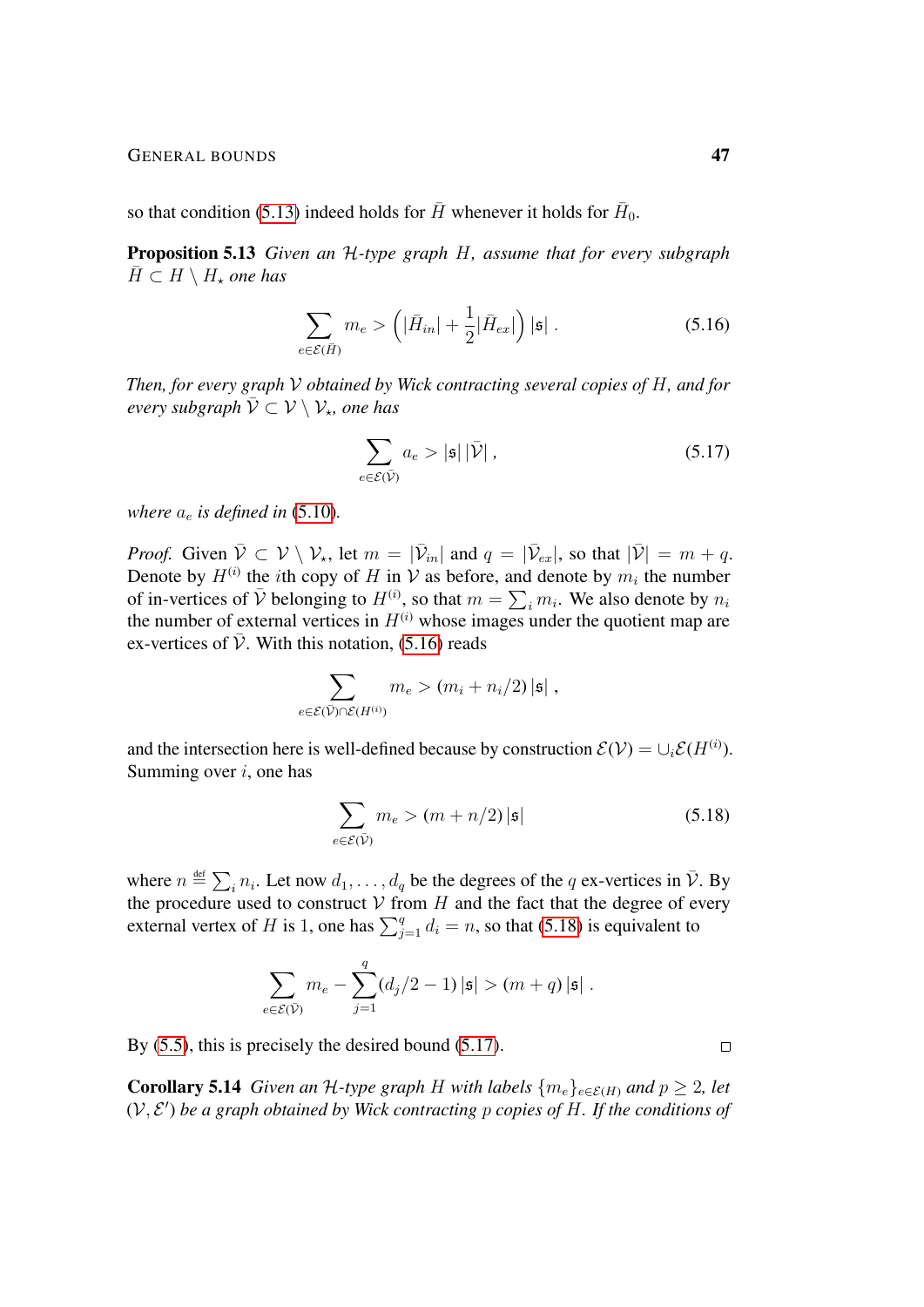*Proposition [5.11](#page-44-1) and Proposition [5.13](#page-46-1) are satisfied for* H*, then the quantity defined in* [\(4.14\)](#page-26-0) *is bounded as*

$$
\Lambda^p_{\varphi_0^{\lambda}}(\mathcal{V}) \lesssim \lambda^{\bar{\alpha} p} ,
$$

*where*

$$
\bar{\alpha} = |\mathfrak{s}| \left( |H_{ex}|/2 + |H_{in} \setminus H_{\star}| \right) - \sum_{e \in \mathcal{E}(H)} m_e.
$$

*Proof.* As described in Definition [4.13,](#page-25-1) the graph  $(V, E')$  naturally inherits labels  ${m_e}_{e \in \mathcal{E}'}$  from H, and by definition [\(5.10\)](#page-43-1) of  $a_e$ , one has labelled graph  $(V, \mathcal{E}', \{a_e\})$ . Let  $(V, \mathcal{E})$  be the graph obtained from  $(V, \mathcal{E}')$  by simply identifying each multi-edge as one single edge whose label is the sum of the labels  $a_e$  of the multi-edge as described above. With slight abuse of notation we still denote by  $a_e$  the labels of  $(V, \mathcal{E})$ . Then we are precisely in the setting of Theorem [5.3,](#page-39-1) where each function  $J_e(x)$  is simply  $|x|^{-a_e}$  which has finite norm  $||J_e||_{a_e}$ , except  $J_e(x) = \varphi_0^{\lambda}(x)$  for the distinguished edges e. Since the way we define  $a_e$  in [\(5.10\)](#page-43-1) simply encodes the bound  $\varepsilon^{b_e^{(v)}} |x_v - x_{\bar{v}}|_{\varepsilon}^{-m_e} \lesssim |x_v - x_{\bar{v}}|^{-a_e}$  for each  $e = \{v, \bar{v}\},$ and we precisely use up all the factors  $\varepsilon^{(\deg(v)/2-1)|s|}$  in [\(4.14\)](#page-26-0) due to the condition [\(5.5\)](#page-41-0), one has

$$
\Lambda^p_{\varphi_0^{\lambda}}(\mathcal{V}) \lesssim |\mathcal{I}_{\lambda}(J)| \; .
$$

So it is enough to show that Assumption [5.2](#page-38-0) is satisfied for  $(V, \mathcal{E})$ . In fact, the conclusions of Proposition [5.11](#page-44-1) and Proposition [5.13](#page-46-1) are obviously the same as the conditions [\(5.2\)](#page-38-1) and [\(5.3\)](#page-39-2) of Assumption [5.2](#page-38-0) respectively (note that the sum of labels  $a_e$  on the left side of each of these conditions is the same after we identify the multi-edges). So Assumption [5.2](#page-38-0) is satisfied.

Finally the power  $\bar{\alpha}$  is obtained from Definition [4.13](#page-25-1) of the procedure of constructing the graph V, the condition [\(5.5\)](#page-41-0) of the admissible  $\varepsilon$ -allocation rule, the relation [\(5.10\)](#page-43-1) between  $a_e$  and  $m_e$ , and the power  $\alpha$  defined in Theorem [5.3.](#page-39-1)

 $\Box$ 

## <span id="page-47-0"></span>6 Identification of the limit

It was shown in [\[HQ15\]](#page-54-8) (but see also [\[Hai13\]](#page-54-3) and [\[FH14\]](#page-54-6) for very similar results) that if we replace  $\zeta_{\varepsilon}$  by  $\xi_{\varepsilon}$  with  $\xi_{\varepsilon} = \varrho_{\varepsilon} * \xi$  where  $\xi$  is the Gaussian space-time white noise, the renormalised models built from  $\xi_{\varepsilon}$  converge to a limit  $\hat{Z} = (\hat{\Pi}, \hat{\Gamma})$ , which we call the KPZ model<sup>[1](#page-47-1)</sup>. The goal of this section is to show that our renormalised models  $(\hat{\Pi}^{(\varepsilon)}, \hat{\Gamma}^{(\varepsilon)})$  built from  $\zeta_{\varepsilon}$  defined above converge to the same limit. We

<span id="page-47-1"></span><sup>&</sup>lt;sup>1</sup>This is a slight misnomer, since the constant parts of  $\hat{\Pi}_z \vee \Omega$  and  $\hat{\Pi}_z \vee \Omega$  depend on the choice of cutoff function K. However, the model does not depend on  $\rho$  and, when comparing it to the model built from  $\zeta_{\varepsilon}$ , we will always implicitly assume that we make the same choice for K.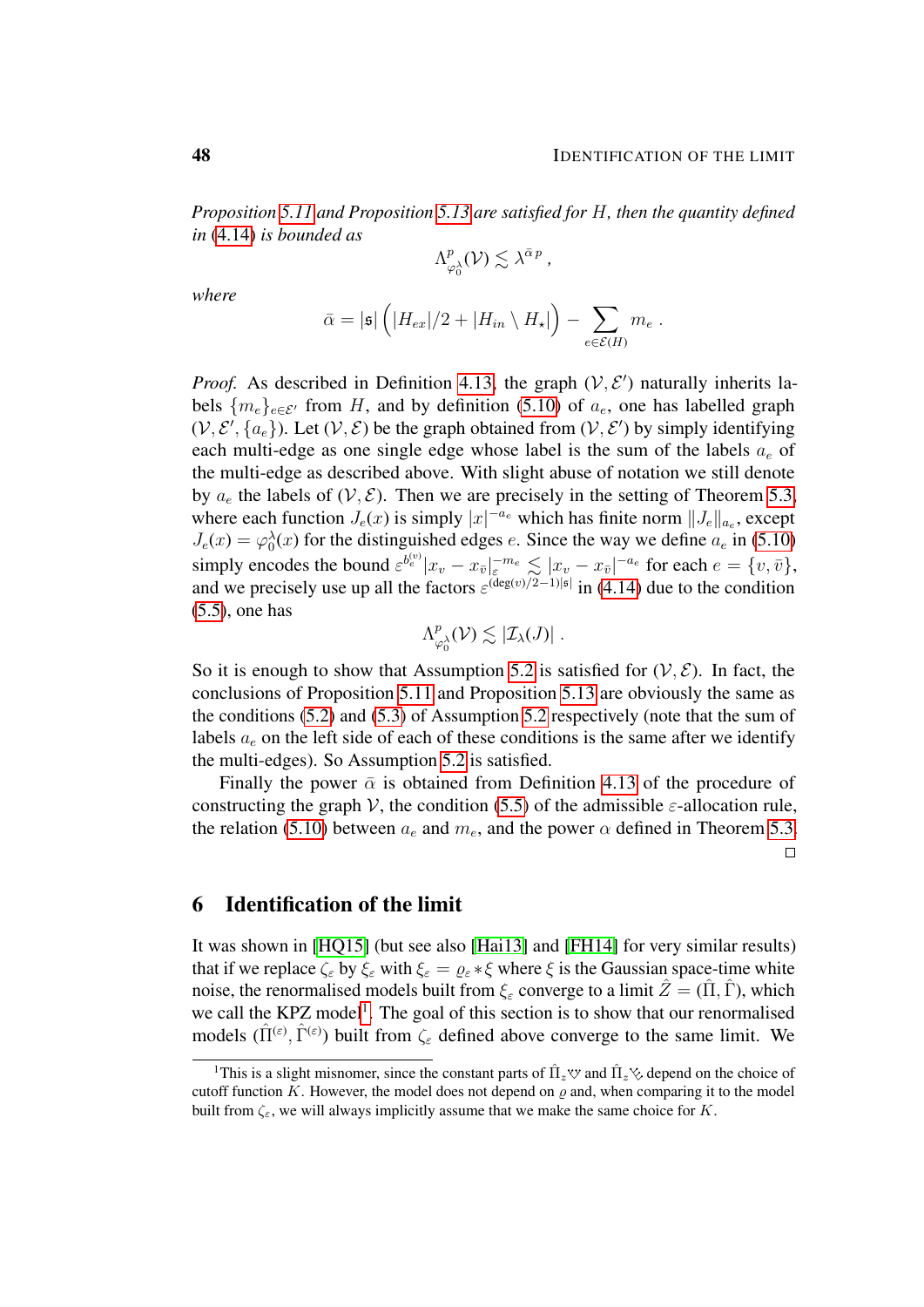prove this by applying a "diagonal argument" along the lines of the one used in [\[MW14\]](#page-54-9) in a similar context. First of all, we have a central limit theorem for the random field  $\zeta_{\varepsilon}$ .

<span id="page-48-0"></span>**Proposition 6.1** *Under Assumption* [2.1,](#page-6-2) *for every*  $\alpha < -\frac{3}{2}$  $\frac{3}{2}$ ,  $\zeta$ <sub> $\varepsilon$ </sub> converges in law to space-time white noise  $\xi$  in  $C^{\alpha}(\mathbf{R} \times S^1)$ .

The proof of this proposition relies on the following result.

<span id="page-48-1"></span>**Lemma 6.2** Let  $\zeta$  be a random variable in  $C^{\alpha}(\mathbf{R} \times \mathbf{T}^d)$  for some  $\alpha < 0$  which is *stationary and such that, for any finite collection of test functions*  $\eta_1, \ldots, \eta_N$  *with*  $\sup$ p $\eta_i$  *not intersecting the hyperplane*  $\{x=vt\}$  (viewed as a subset of  $\mathbf{R}\times\mathbf{T}^d$  in the natural way) for a constant vector  $v \in \mathbf{R}^d$ , the joint law of  $\{\zeta(\eta_i)\}$  is Gaussian with covariance  $\langle \eta_i, \eta_j \rangle$ . Then  $\zeta$  is space-time white noise.

*Proof.* Choose an orthonormal basis  $\{e_n\}$  of  $L^2(\mathbf{R} \times \mathbf{T}^d)$  such that each  $e_n$  is sufficiently smooth ( $\mathcal{C}^{|\alpha|}$  will do) and supported away from  $\{x = vt\}$ . Then, as a consequence of the assumption,  $\zeta(e_n)$  is an i.i.d. sequence of normal random variables. As a consequence, we can set  $\xi = \sum_n \zeta(e_n) e_n$ , which converges almost surely in the sense of distributions to a space-time white noise  $\xi$ . It remains to show that  $\xi = \zeta$  almost surely, as random variables in  $\mathcal{C}^{\alpha}$ , which follows if we can show that  $\xi(\varphi) = \zeta(\varphi)$  almost surely, for any smooth test function  $\varphi$  with support in some ball of radius 1/5 (say).

If  $\varphi$  is supported away from  $\{x = vt\}$ , this is immediate. Otherwise, write  $\varphi = \lim_{n \to \infty} \varphi_n$ , where each  $\varphi_n$  is compactly supported away from  $\{x = vt\}$  and the convergence is sufficiently fast so that  $\xi(\varphi_n) \to \xi(\varphi)$  almost surely. (It is easy to see that such an approximation always exists.) Let now  $(T\varphi)(t, x) = \varphi(t, x - 1/2)$ and note that one also has  $\zeta(T\varphi_n) \to \zeta(T\varphi)$  almost surely since the supports of  $T\varphi_n$  avoid  $\{x = vt\}$  and  $\zeta$  coincides with  $\xi$  for such test functions. By stationarity, the collection of random variables  $\{\zeta(T\varphi), \zeta(T\varphi_n) : n \geq 0\}$  is equal in law to the collection  $\{\zeta(\varphi), \zeta(\varphi_n) : n \geq 0\}$ , so that  $\zeta(\varphi_n) \to \zeta(\varphi)$  almost surely. Since we already know that  $\zeta(\varphi_n) = \xi(\varphi_n)$  almost surely, we conclude that  $\zeta(\varphi) = \xi(\varphi)$  as required.  $\Box$ 

**Remark 6.3** The assumption that  $\zeta$  is stationary is crucial here, otherwise the conclusion doesn't hold in general. (Just add to  $\zeta$  a Dirac measure located at the origin.)

*Proof of Proposition* [6.1.](#page-48-0) Setting  $\zeta_{\varepsilon}^{(0)}(t,x) = \varepsilon^{-3/2} \zeta(t/\varepsilon^2, (x-v_x t)/\varepsilon)$ , it is shown in Lemma [6.4](#page-49-0) below that, when testing  $\zeta_{\varepsilon}^{(0)}$  against a finite number of test functions  $\eta_1, \ldots, \eta_N$ , the law of the resulting  $\mathbf{R}^n$ -valued random variable converges to a Gaussian distribution with covariance  $C_{ij} = \langle \eta_i, \eta_j \rangle$ .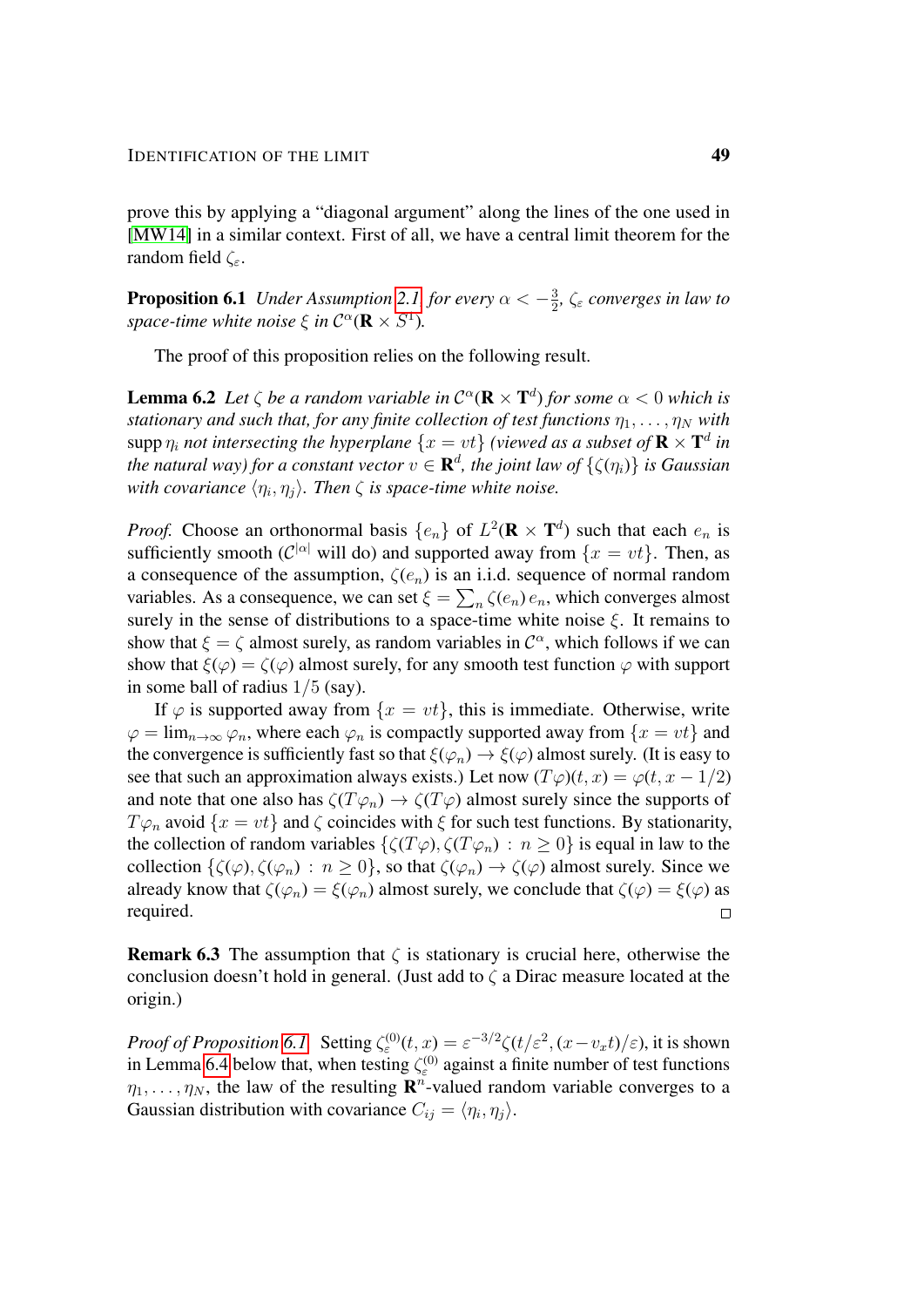$\Box$ 

Following the same argument as in Lemma [6.4,](#page-49-0) one shows that the sequence  $\zeta$ is tight, so that it has some accumulation point  $\xi$ . Since each of the  $\zeta$  is stationary,  $\xi$  is also stationary. By Lemma [6.2,](#page-48-1) it therefore suffices to verify that it has the correct finite-dimensional distributions when tested against test functions avoiding the hyperplane  $x = v_x t$ . By stationarity, we can replace this by the hyperplane  $x = v_x t \pm \frac{1}{2}$  $\frac{1}{2}$  (which is one single plane if we view the spatial variable as taking values on the circle).

For any  $\delta > 0$ , define the space-time domain

$$
D_{\delta} = \{(t, x) : |t| \leq T, \quad |x - v_x t| \leq (1 - \delta)/2 \},
$$

and consider a finite collection of test functions as above, but with supports contained in  $D_{\delta}$ . Choosing the coupling mentioned in the assumption, we then have the bound

$$
\mathbf{E} |(\zeta_{\varepsilon} - \zeta_{\varepsilon}^{(0)})(\eta_i)|^2 \lesssim \sup_{(t,x) \in \text{supp } \eta_i} \mathbf{E} |\zeta_{\varepsilon}(t,x) - \zeta_{\varepsilon}^{(0)}(t,x)|^2
$$
  

$$
\lesssim \varepsilon^{-3} \sup_{|t| \leq T\varepsilon^{-2}} \sup_{|x| \leq (1-\delta)/(2\varepsilon)} \mathbf{E} |\zeta(t,x) - \zeta^{(\varepsilon)}(t,x)|^2,
$$

which converges to 0 as  $\varepsilon \to 0$  by assumption.

The only missing piece in the proof of Proposition [6.1](#page-48-0) is the following simple lemma. Note that Assumptions [1.1](#page-2-0) and [1.2](#page-3-1) can be also easily formulated on  $\mathbf{R} \times \mathbf{R}^{d}$ .

<span id="page-49-0"></span>**Lemma 6.4** Let  $\zeta$  be a random field on  $\mathbf{R} \times \mathbf{R}^d$  equipped with scaling  $\mathfrak{s} =$ (2, 1, . . . , 1) *satisfying Assumptions [1.1](#page-2-0) and [1.2.](#page-3-1) Let*

$$
\zeta^{(0)}_{\varepsilon}(z) \stackrel{\text{\tiny def}}{=} \varepsilon^{-(d+2)/2} \zeta\left(\frac{t}{\varepsilon^2}, \frac{x - v^{(\varepsilon)}t}{\varepsilon}\right)
$$

where  $v^{(\varepsilon)}$  converges to a constant vector  $v \in \mathbf{R}^d$  and  $z = (t, x) \in \mathbf{R} \times \mathbf{R}^d$ . The *sequence of random fields* ζ (0) ε *converges in distribution to Gaussian white noise* ξ with scaling  $\mathfrak{s}$  as  $\varepsilon \to 0$  in the space  $\mathcal{C}^\gamma$  for every  $\gamma < -\frac{d+2}{2}$  $\frac{+2}{2}$ .

*Proof.* We first show that  $\mathbf{E} \|\zeta_{\varepsilon}^{(0)}\|_{\mathcal{C}}^p$  $_{\mathcal{C}^{-|s|/2}}^{p}$  (where  $|s| = d + 2$ ) is bounded uniformly in  $\varepsilon > 0$  for all  $p > 1$ . For this it suffices to show that  $\lambda^{|s|p/2} \mathbf{E} |\zeta_0^{(0)}(\varphi_0^{\lambda})|^p \lesssim 1$ uniformly in  $\varepsilon$ ,  $\lambda > 0$  for all  $p > 1$ , which follows in exactly the same way as the proof of the case  $\tau = \Xi$  in Theorem [4.1.](#page-18-1)

To identify the limit, it follows from the multidimensional version of Carleman's theorem [\[CW36,](#page-53-11) [Akh65\]](#page-52-3) that it is enough to show that for any given finite number of compactly supported smooth functions  $\varphi_1, \ldots, \varphi_n$ , one has convergence of joint moments  $\mathbf{E}(\zeta^{(0)}(\varphi_1)\cdots\zeta^{(0)}(\varphi_n)) \to \mathbf{E}(\xi(\varphi_1)\cdots\xi(\varphi_n))$  as  $\varepsilon \to 0$ . This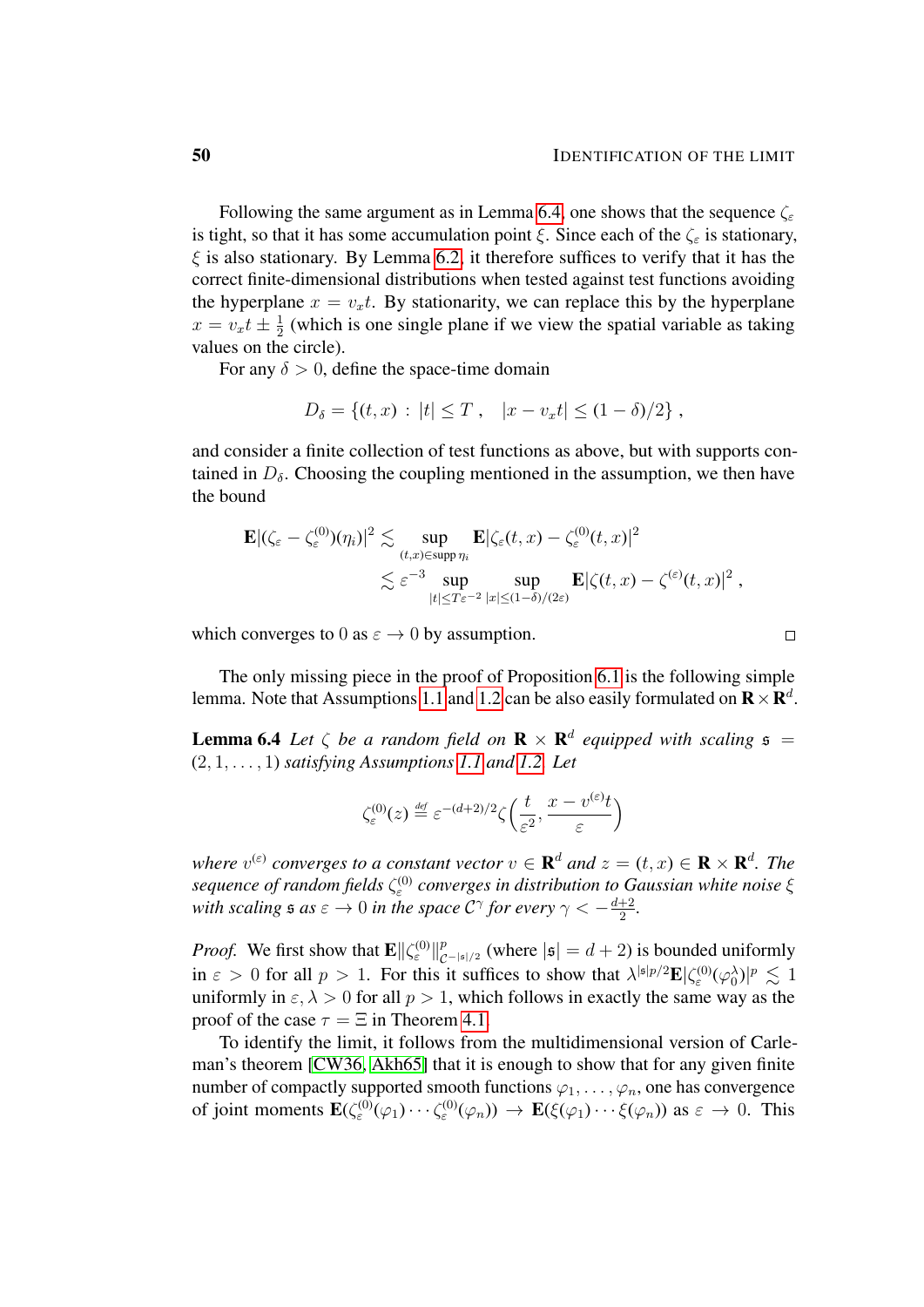implies convergence  $\zeta_{\varepsilon}^{(0)} \to \xi$  in distribution, and the first part of the proof gives convergence in the desired topology. The calculation for the joint moment of  $\zeta_{\varepsilon}^{(0)}(\varphi_i)$  is the same as above, except that  $\varphi_0^{\lambda}$  is replaced by  $\varphi_i$ . For  $B \in \pi$ ,  $|B| > 2$ , the integral is bounded by a positive power of  $\varepsilon$  and thus converges to zero. The non-vanishing terms are the partitions  $\pi$  such that  $|B| = 2$  for every  $B \in \pi$ . Since  $\kappa_2$  is normalised in Assumption [1.1](#page-2-0) such that the second cumulant of  $\zeta_{\varepsilon}^{(0)}$  converges to the Dirac distribution, the joint moment converges to that of the Gaussian white noise by standard Wick theorem.

<span id="page-50-0"></span>**Theorem 6.5** Let  $\hat{Z}_{\varepsilon} = (\hat{\Pi}^{(\varepsilon)}, \hat{\Gamma}^{(\varepsilon)})$  be the renormalised model built from  $\zeta_{\varepsilon}$  defined *in the previous sections (with the choice of renormalisation constants given by* [\(3.9\)](#page-17-0)*).* Let  $\hat{Z} = (\hat{\Pi}, \hat{\Gamma})$  be the KPZ random model. Then, as  $\varepsilon \to 0$ , one has  $\hat{Z}_{\varepsilon} \to \hat{Z}$  in distribution in the space  ${\mathscr M}$  of admissible models for  ${\mathscr T}$ .

*Proof.* For any fixed bounded domain  $D \subset \mathbb{R}^2$ , recall that we have an associated "norm"  $\|\cdot\|_D$  and pseudometric  $\|\cdot\|_D$  on the space M of admissible models, defined as in [\[Hai14,](#page-54-4) Eqs. 2.16–2.17]. Since the topology on  $\mathcal M$  is generated by these pseudometrics, it is sufficient to show that

<span id="page-50-1"></span>
$$
\lim_{\varepsilon \to 0} \mathbf{E} \|\hat{Z}_{\varepsilon}, \hat{Z} \|_{D} = 0 , \qquad (6.1)
$$

for every bounded domain  $D$ . Since  $D$  does not matter much in the sequel, we henceforth omit it from our notations.

In order to prove [\(6.1\)](#page-50-1), we proceed by going through the "intermediate" model  $\hat{Z}_{\varepsilon,\bar{\varepsilon}}$  previously defined in Section [4.](#page-18-0) Recall that this is built in the same way as  $\hat{Z}_{\varepsilon}$ , except that the field  $\zeta_{\varepsilon}$  used to build the model is replaced by  $\zeta_{\varepsilon,\bar{\varepsilon}} \stackrel{\text{def}}{=} \zeta_{\varepsilon} * \varrho_{\bar{\varepsilon}}$ , where  $\varrho$ is a compactly supported smooth function on  $\mathbb{R}^2$  integrating to 1 that is even in the space variable, and with  $\varrho_{\bar{\varepsilon}} = \bar{\varepsilon}^{-3} \varrho(\bar{\varepsilon}^{-2}t, \bar{\varepsilon}^{-1}x)$ . We furthermore define a model  $\hat{Z}_{0,\bar{\varepsilon}}$  obtained again in the same way, but this time replacing  $\zeta_{\varepsilon}$  by  $\zeta_{0,\bar{\varepsilon}} \stackrel{\text{def}}{=} \xi * \varrho_{\bar{\varepsilon}},$ where  $\xi$  is a realisation of space-time white noise.

With these notations at hand, we then have

$$
\mathbf{E}|\!|\!|\hat{Z}_{\varepsilon},\hat{Z}|\!|\!|\leq \mathbf{E}|\!|\!|\hat{Z}_{\varepsilon},\hat{Z}_{\varepsilon,\bar{\varepsilon}}|\!|\!|+\mathbf{E}|\!|\!|\hat{Z}_{\varepsilon,\bar{\varepsilon}},\hat{Z}_{0,\bar{\varepsilon}}|\!|\!|+\mathbf{E}|\!|\!|\hat{Z}_{0,\bar{\varepsilon}},\hat{Z}|\!|\!|\!|~,
$$

which is valid for any fixed  $\bar{\varepsilon} > 0$  and for any coupling between  $\xi$  and  $\zeta_{\varepsilon}$ , so that

$$
\lim_{\varepsilon \to 0} \mathbf{E} |\!|\!|\hat{Z}_{\varepsilon},\hat{Z}|\!|\!|\leq \lim_{\bar{\varepsilon} \to 0} \lim_{\varepsilon \to 0} (\mathbf{E} |\!|\!|\hat{Z}_{\varepsilon},\hat{Z}_{\varepsilon,\bar{\varepsilon}}|\!|\!| + \mathbf{E} |\!|\!|\hat{Z}_{\varepsilon,\bar{\varepsilon}},\hat{Z}_{0,\bar{\varepsilon}}|\!|\!| + \mathbf{E} |\!|\!|\hat{Z}_{0,\bar{\varepsilon}},\hat{Z}|\!|\!|).
$$
 (6.2)

Note the order of limits: we *first* take  $\varepsilon \to 0$  and *then* only take  $\bar{\varepsilon} \to 0$ .

The convergence of  $\hat{Z}_{0,\bar{\varepsilon}}$  to the KPZ model in the sense that

<span id="page-50-2"></span>
$$
\lim_{\bar{\varepsilon}\to 0} \mathbf{E} |\!|\!| \hat{Z}_{0,\bar{\varepsilon}}, \hat{Z} |\!|\!|^{p}=0,
$$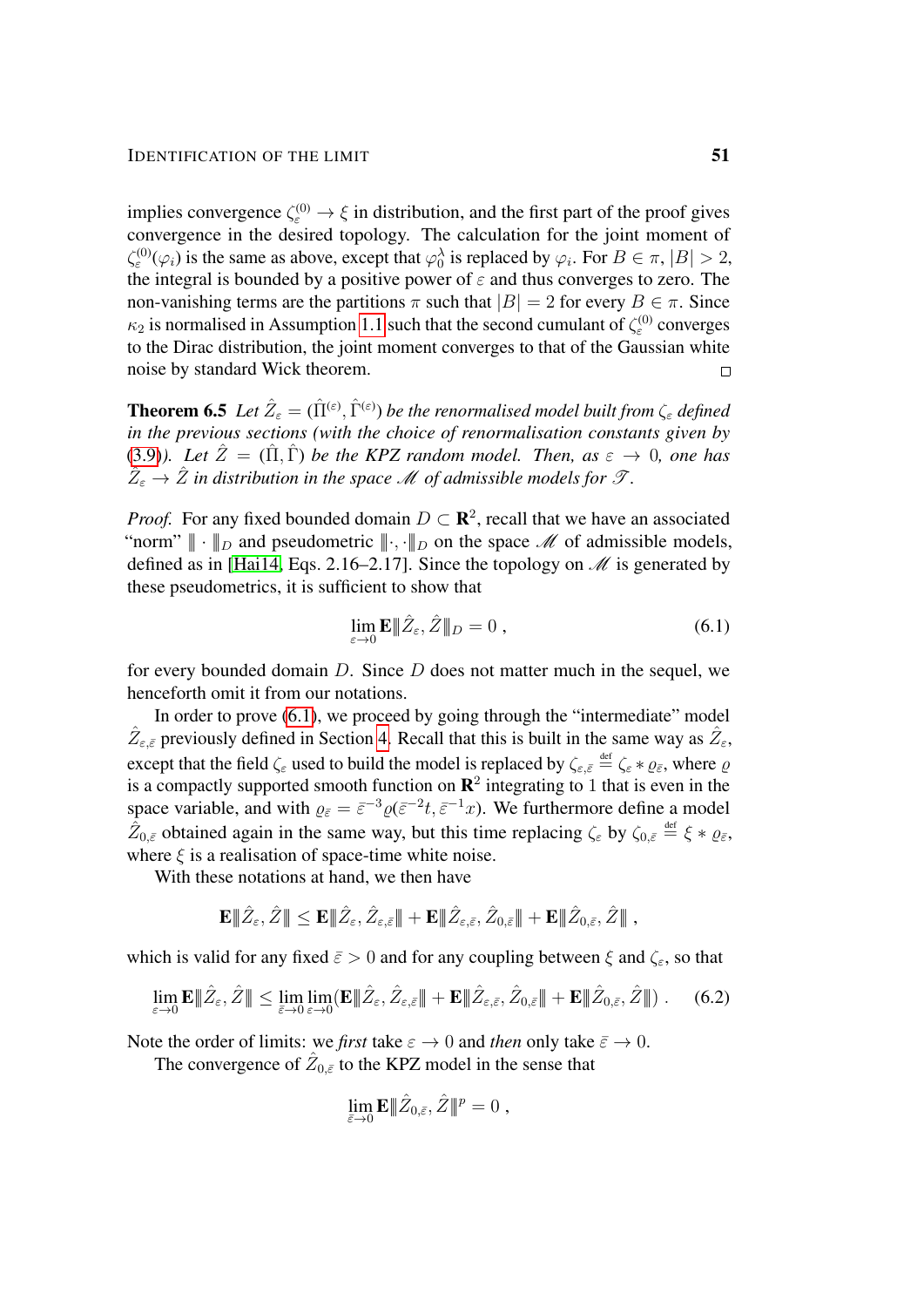for every p was already shown in [\[HQ15,](#page-54-8) Thm 6.1] (see also [\[Hai13,](#page-54-3) [FH14\]](#page-54-6) in a slightly different setting). Regarding the first term, it suffices to note that, by [\[Hai14,](#page-54-4) Thm 10.7] and the second bound in Theorem [4.1,](#page-18-1) we obtain the bound

$$
\mathbf{E}\|\hat{Z}_{\varepsilon},\hat{Z}_{\varepsilon,\bar{\varepsilon}}\|\lesssim \bar{\varepsilon}^{\kappa} ,
$$

uniformly over  $\varepsilon$  sufficiently small, so that this term also vanishes.

It therefore remains to bound the second term. This term involves both  $\zeta_{\varepsilon}$  and  $\xi$ , so we need to specify a coupling between them. For this, we recall that, given any sequence  $X_n$  of random variables on a complete separable metric space  $\mathcal{X}_n$ , weak convergence to a limit  $X$  and uniform boundedness of some moment of order strictly greater than p of  $d(0, X_n)$  implies convergence in the p-Wasserstein metric, which in turn implies that, for every n, there exists a coupling between  $X_n$  and X such that

$$
\lim_{n\to\infty} \mathbf{E} d(X_n,X)^p = 0 ,
$$

see for example [\[Vil09\]](#page-55-4). Taking for  $\mathcal X$  the space  $\mathcal C^{-2}$  (say) on any bounded domain K with the metric given by its norm, it follows from Proposition [6.1](#page-48-0) and Theorem [4.1](#page-18-1) (with  $\tau = \Xi$ ) that we can find couplings between  $\zeta_{\varepsilon}$  and  $\xi$  such that

$$
\lim_{\varepsilon\to 0}{\bf E}\|\xi-\zeta_\varepsilon\|^p_{-2;\mathfrak{K}}=0\;.
$$

At this point we use the fact that, for any fixed  $\bar{\varepsilon} > 0$ , convolution with  $\varrho_{\bar{\varepsilon}}$  maps  $C^{-2}$  into  $C^1$  (actually  $C^\infty$ ), so that

<span id="page-51-0"></span>
$$
\lim_{\varepsilon \to 0} \mathbf{E} \|\zeta_{0,\bar{\varepsilon}} - \zeta_{\varepsilon,\bar{\varepsilon}}\|_{1,\mathfrak{K}}^p = 0.
$$
\n(6.3)

Consider now the space  $Y$  of all stationary random processes  $\eta$  on some given probability space with the following additional properties:

- The process  $\eta$  is almost surely periodic in space with period 1.
- One has  $\mathbf{E} \|\eta\|_{1;\mathfrak{K}}^p < \infty$  for every  $p \geq 1$ .

We endow the space  $Y$  with the seminorm

$$
\|\eta\|_{\mathcal{Y}}^p = \mathbf{E}\|\eta\|_{1;\mathfrak{K}}^p,
$$

and we denote by  $\hat{\Psi}$  the map  $\zeta_{\varepsilon} \mapsto \hat{Z}_{\varepsilon}$ , viewed as a map from  $\mathcal Y$  into the space of M-valued random variables. Here, the requirement that the argument be a stationary stochastic process is needed for the renormalisation constants to be well-defined by the formulae in Section [3.2.](#page-14-0)

It is then immediate from the definitions that, for some sufficiently large p,  $\hat{\Psi}$ satisfies

$$
\mathbf{E} \|\hat{\Psi}(\zeta), \hat{\Psi}(\eta)\| \lesssim \|\zeta - \eta\|_{\mathcal{Y}} (1 + \|\zeta\|_{\mathcal{Y}} + \|\zeta\|_{\mathcal{Y}})^p,
$$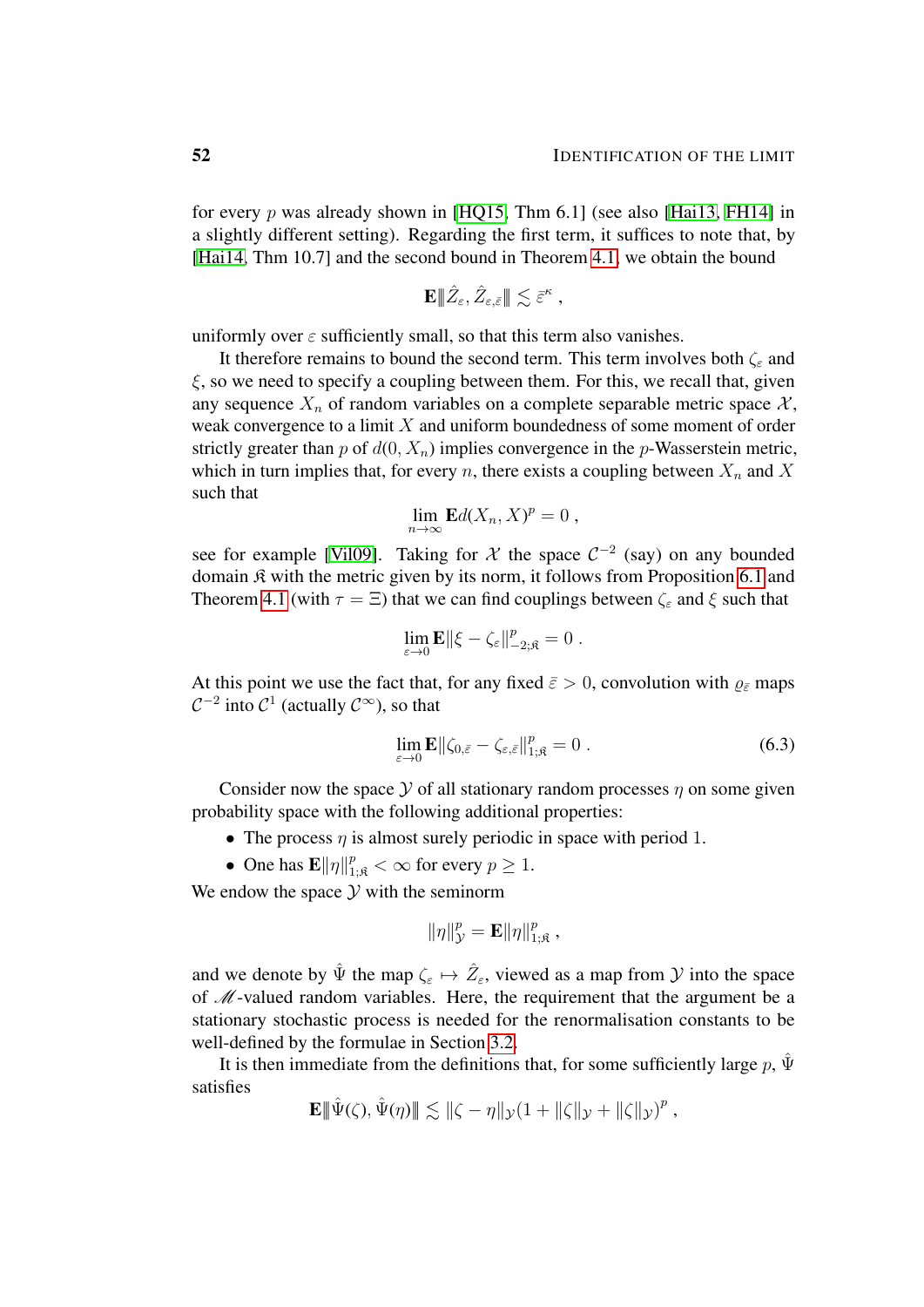Combining this with [\(6.3\)](#page-51-0) and the fact that  $\hat{Z}_{\varepsilon,\bar{\varepsilon}} = \hat{\Psi}(\zeta_{\varepsilon,\bar{\varepsilon}})$ , it immediately follows that

$$
\lim_{\varepsilon\to 0}{\mathbf E}\|\hat{Z}_{\varepsilon,\bar{\varepsilon}},\hat{Z}_{0,\bar{\varepsilon}}\|=0\;,
$$

for every fixed (sufficiently small)  $\bar{\varepsilon} > 0$ , so that the second term in [\(6.2\)](#page-50-2) also vanishes, thus concluding the proof.  $\Box$ 

<span id="page-52-2"></span>**Remark 6.6** Our proof also extends to the dynamical  $\Phi_3^4$  model driven by a general noise  $\zeta$  under the same assumptions as here (except that the spatial variable takes values in  $\mathbf{T}^3$  instead of  $S^1$ ). Besides the constant  $C_1^{(\varepsilon)} \approx \varepsilon^{-1}$  and the logarithmically divergent constant  $C_2^{(\varepsilon)}$  $2^{(ε)}$  as in the Gaussian case, we then have the following new renormalisation constants appearing:



where  $c_1, c_2$  are some finite constants. The renormalised equation is then given by

$$
\partial_t \Phi_{\varepsilon} = \Delta \Phi_{\varepsilon} - \lambda \Phi_{\varepsilon}^3 + \left(3\lambda C_1^{(\varepsilon)} - 9\lambda^2 C_2^{(\varepsilon)} - 6\lambda^2 c_1 - 9\lambda^2 c_2\right) \Phi_{\varepsilon} - \left(\lambda \bar{C}_{0,1}^{(\varepsilon)} + 3\lambda^2 \bar{C}_{0,2}^{(\varepsilon)}\right) + \zeta_{\varepsilon}.
$$

Using the method developed in this article, one can show that  $\Phi_{\varepsilon}$  converges to a limit which coincides with the solution to the dynamical  $\Phi_3^4$  equation driven by Gaussian space-time white noise as constructed in [\[Hai14,](#page-54-4) [CC13,](#page-53-12) [Kup14\]](#page-54-14).

## References

- <span id="page-52-0"></span>[ACO11] G. AMIR, I. CORWIN, and J. QUASTEL. Probability distribution of the free energy of the continuum directed random polymer in  $1 + 1$  dimensions. *Comm. Pure Appl. Math.* 64, no. 4, (2011), 466–537. [doi:10.1002/cpa.20347](http://dx.doi.org/10.1002/cpa.20347).
- <span id="page-52-3"></span>[Akh65] N. I. AKHIEZER. *The classical moment problem and some related questions in analysis*. Translated by N. Kemmer. Hafner Publishing Co., New York, 1965.
- <span id="page-52-1"></span>[AKQ10] T. ALBERTS, K. KHANIN, and J. QUASTEL. Intermediate Disorder Regime for Directed Polymers in Dimension 1+1. *Physical Review Letters* 105, no. 9, (2010), 090603. [arXiv:1003.1885](http://arxiv.org/abs/1003.1885). [doi:10.1103/PhysRevLett.105.](http://dx.doi.org/10.1103/PhysRevLett.105.090603) [090603](http://dx.doi.org/10.1103/PhysRevLett.105.090603).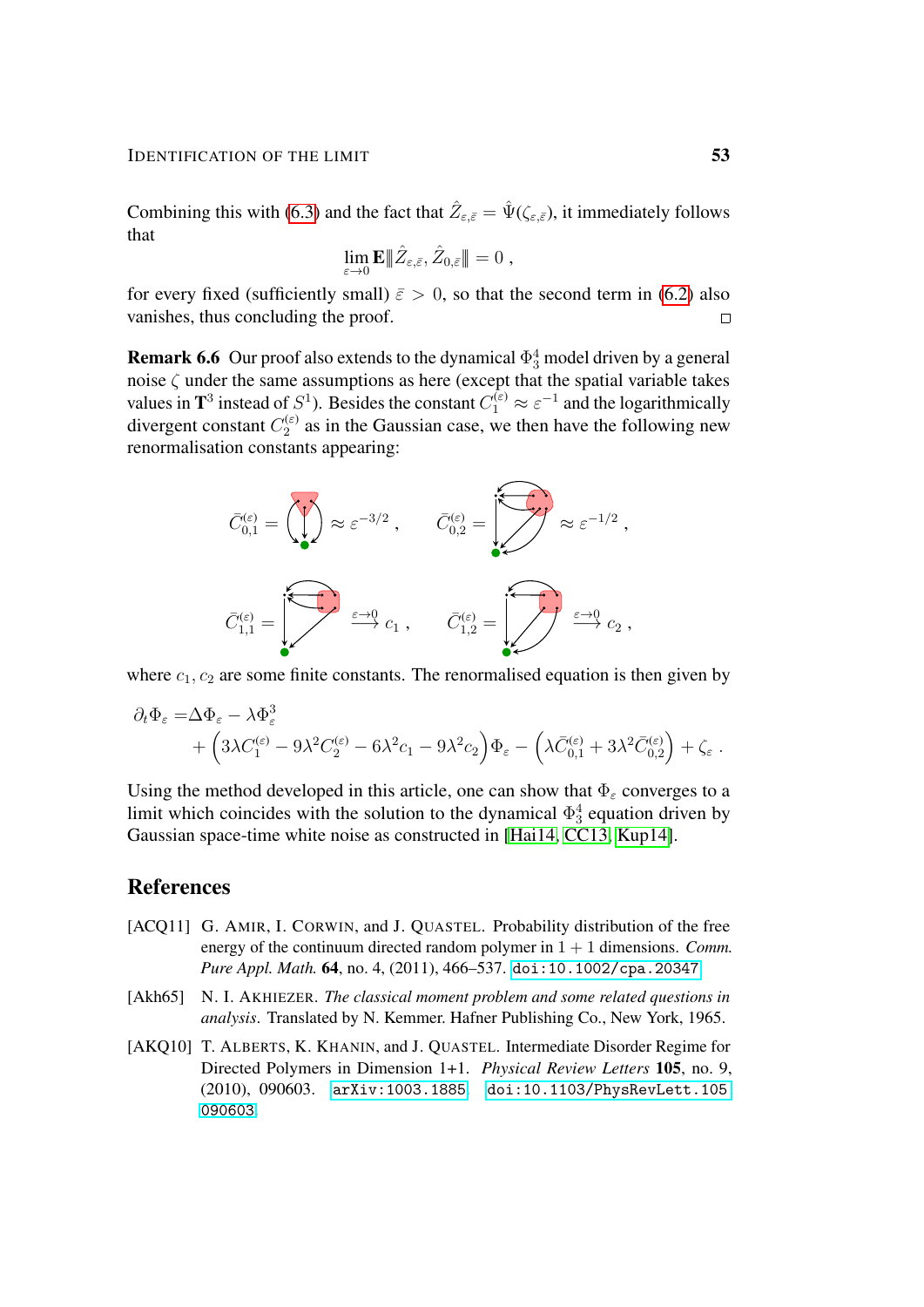- <span id="page-53-8"></span>[AT87] F. AVRAM and M. S. TAQQU. Noncentral limit theorems and Appell polynomials. *Ann. Probab.* 15, no. 2, (1987), 767–775. [doi:10.1214/aop/](http://dx.doi.org/10.1214/aop/1176992170) [1176992170](http://dx.doi.org/10.1214/aop/1176992170).
- <span id="page-53-9"></span> $[AT06]$  F. AVRAM and M. S. TAQQU. On a Szegö type limit theorem and the asymptotic theory of random sums, integrals and quadratic forms. In *Dependence in probability and statistics*, vol. 187 of *Lecture Notes in Statist.*, 259–286. Springer, New York, 2006. [doi:10.1007/0-387-36062-X\\_12](http://dx.doi.org/10.1007/0-387-36062-X_12).
- <span id="page-53-2"></span>[BC14] A. BORODIN and I. CORWIN. Macdonald processes. *Probab. Theory Related Fields* 158, no. 1-2, (2014), 225–400. [doi:10.1007/s00440-013-0482-3](http://dx.doi.org/10.1007/s00440-013-0482-3).
- <span id="page-53-0"></span>[BDJ99] J. BAIK, P. DEIFT, and K. JOHANSSON. On the distribution of the length of the longest increasing subsequence of random permutations. *J. Amer. Math. Soc.* 12, no. 4, (1999), 1119–1178. [doi:10.1090/S0894-0347-99-00307-0](http://dx.doi.org/10.1090/S0894-0347-99-00307-0).
- <span id="page-53-4"></span>[BG97] L. BERTINI and G. GIACOMIN. Stochastic Burgers and KPZ equations from particle systems. *Comm. Math. Phys.* 183, no. 3, (1997), 571–607. [doi:](http://dx.doi.org/10.1007/s002200050044) [10.1007/s002200050044](http://dx.doi.org/10.1007/s002200050044).
- <span id="page-53-10"></span>[BP57] N. N. BOGOLIUBOW and O. S. PARASIUK. Über die Multiplikation der Kausalfunktionen in der Quantentheorie der Felder. *Acta Math.* 97, (1957), 227–266. [doi:10.1007/BF02392399](http://dx.doi.org/10.1007/BF02392399).
- <span id="page-53-1"></span>[BQS11] M. BALÁZS, J. QUASTEL, and T. SEPPÄLÄINEN. Fluctuation exponent of the KPZ/stochastic Burgers equation. *J. Amer. Math. Soc.* 24, no. 3, (2011), 683–708. [doi:10.1090/S0894-0347-2011-00692-9](http://dx.doi.org/10.1090/S0894-0347-2011-00692-9).
- <span id="page-53-12"></span>[CC13] R. CATELLIER and K. CHOUK. Paracontrolled distributions and the 3dimensional stochastic quantization equation. *ArXiv e-prints* (2013). [arXiv:](http://arxiv.org/abs/1310.6869) [1310.6869](http://arxiv.org/abs/1310.6869).
- <span id="page-53-6"></span>[CT15] I. CORWIN and L.-C. TSAI. KPZ equation limit of higher-spin exclusion processes. *ArXiv e-prints* (2015). [arXiv:1505.04158](http://arxiv.org/abs/1505.04158).
- <span id="page-53-11"></span>[CW36] H. CRAMER´ and H. WOLD. Some Theorems on Distribution Functions. *J. London Math. Soc.* S1-11, no. 4, (1936), 290. [doi:10.1112/jlms/s1-11.4.](http://dx.doi.org/10.1112/jlms/s1-11.4.290) [290](http://dx.doi.org/10.1112/jlms/s1-11.4.290).
- <span id="page-53-7"></span>[DPZ14] G. DA PRATO and J. ZABCZYK. *Stochastic equations in infinite dimensions*, vol. 152 of *Encyclopedia of Mathematics and its Applications*. Cambridge University Press, Cambridge, second ed., 2014. [doi:10.1017/CBO9781107295513](http://dx.doi.org/10.1017/CBO9781107295513).
- <span id="page-53-5"></span>[DT13] A. DEMBO and L.-C. TSAI. Weakly Asymmetric Non-Simple Exclusion Process and the Kardar-Parisi-Zhang Equation. *ArXiv e-prints* (2013). [arXiv:](http://arxiv.org/abs/1302.5760) [1302.5760](http://arxiv.org/abs/1302.5760).
- <span id="page-53-3"></span>[EW82] S. F. EDWARDS and D. R. WILKINSON. The surface statistics of a granular aggregate. *Proc. Roy. Soc. London Ser. A* 381, no. 1780, (1982), 17–31. [doi:](http://dx.doi.org/10.1098/rspa.1982.0056) [10.1098/rspa.1982.0056](http://dx.doi.org/10.1098/rspa.1982.0056).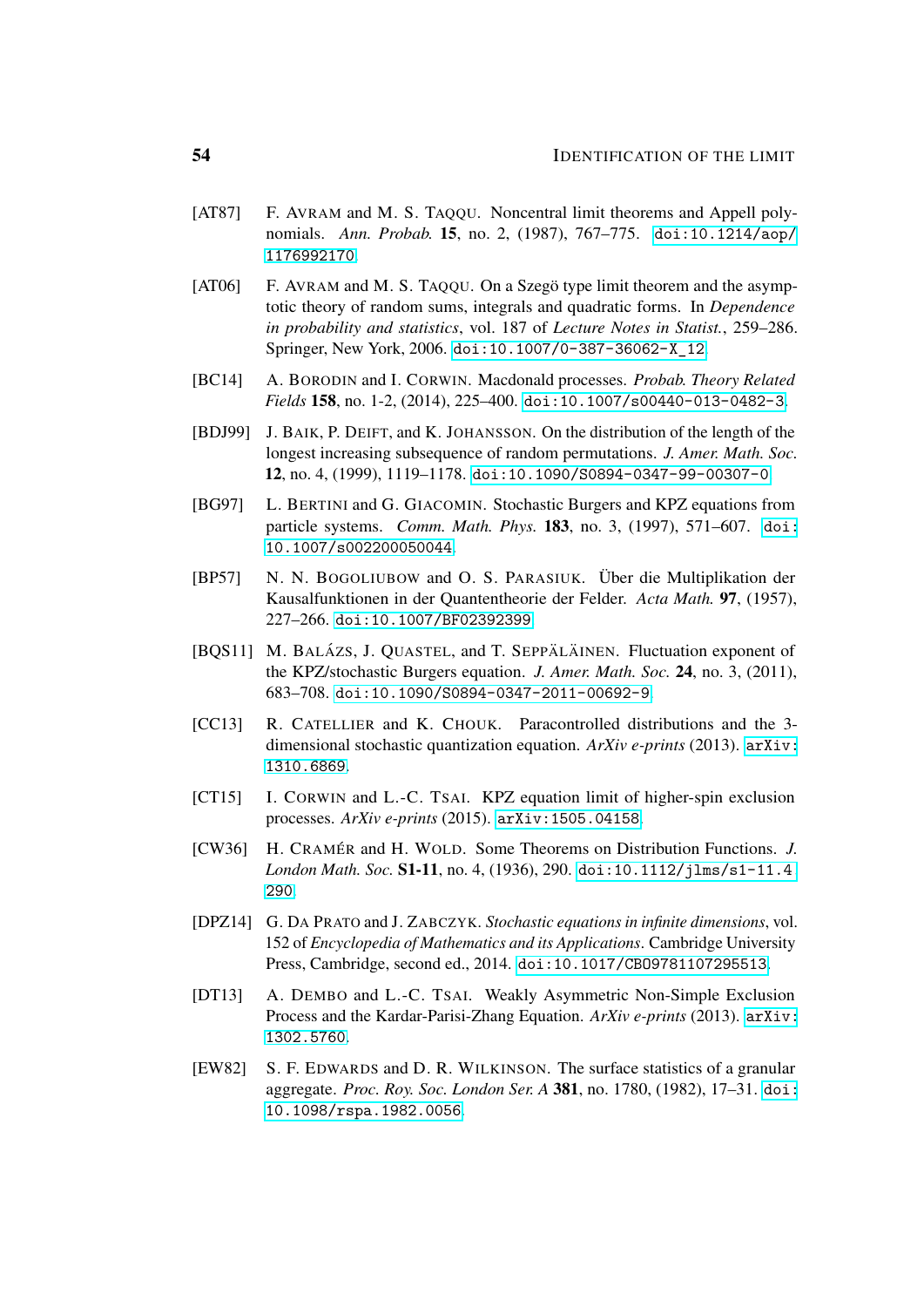- <span id="page-54-6"></span>[FH14] P. K. FRIZ and M. HAIRER. *A course on rough paths*. Universitext. Springer, Cham, 2014. With an introduction to regularity structures. [doi:10.1007/](http://dx.doi.org/10.1007/978-3-319-08332-2) [978-3-319-08332-2](http://dx.doi.org/10.1007/978-3-319-08332-2).
- <span id="page-54-10"></span>[FV06] P. FRIZ and N. VICTOIR. A note on the notion of geometric rough paths. *Probab. Theory Related Fields* 136, no. 3, (2006), 395–416. [doi:10.1007/](http://dx.doi.org/10.1007/s00440-005-0487-7) [s00440-005-0487-7](http://dx.doi.org/10.1007/s00440-005-0487-7).
- <span id="page-54-11"></span>[GJ87] J. GLIMM and A. JAFFE. *Quantum physics: A functional integral point of view*. Springer-Verlag, New York, second ed., 1987. [doi:10.1007/](http://dx.doi.org/10.1007/978-1-4612-4728-9) [978-1-4612-4728-9](http://dx.doi.org/10.1007/978-1-4612-4728-9).
- <span id="page-54-2"></span>[GJ14] P. GONCALVES and M. JARA. Nonlinear fluctuations of weakly asymmetric interacting particle systems. *Arch. Ration. Mech. Anal.* 212, no. 2, (2014), 597–644. [doi:10.1007/s00205-013-0693-x](http://dx.doi.org/10.1007/s00205-013-0693-x).
- <span id="page-54-12"></span>[GS86] L. GIRAITIS and D. SURGAILIS. Multivariate Appell polynomials and the central limit theorem. In *Dependence in probability and statistics (Oberwolfach,* 1985), vol. 11 of *Progr. Probab. Statist.*, 21–71. Birkhäuser Boston, Boston, MA, 1986.
- <span id="page-54-3"></span>[Hai13] M. HAIRER. Solving the KPZ equation. *Ann. of Math. (2)* 178, no. 2, (2013), 559–664. [doi:10.4007/annals.2013.178.2.4](http://dx.doi.org/10.4007/annals.2013.178.2.4).
- <span id="page-54-4"></span>[Hai14] M. HAIRER. A theory of regularity structures. *Invent. Math.* 198, no. 2, (2014), 269–504. [arXiv:1303.5113](http://arxiv.org/abs/1303.5113). [doi:10.1007/s00222-014-0505-4](http://dx.doi.org/10.1007/s00222-014-0505-4).
- <span id="page-54-5"></span>[Hai15] M. HAIRER. Introduction to regularity structures. *Braz. J. Probab. Stat.* 29, no. 2, (2015), 175–210. [arXiv:1401.3014](http://arxiv.org/abs/1401.3014). [doi:10.1214/14-BJPS241](http://dx.doi.org/10.1214/14-BJPS241).
- <span id="page-54-13"></span>[Hep69] K. HEPP. On the equivalence of additive and analytic renormalization. *Comm. Math. Phys.* 14, (1969), 67–69. [doi:10.1007/BF01645456](http://dx.doi.org/10.1007/BF01645456).
- <span id="page-54-7"></span>[HP14] M. HAIRER and É. PARDOUX. A Wong-Zakai theorem for stochastic PDEs. *ArXiv e-prints* (2014). [arXiv:1409.3138](http://arxiv.org/abs/1409.3138).
- <span id="page-54-8"></span>[HQ15] M. HAIRER and J. QUASTEL. A class of growth models rescaling to KPZ, 2015. Preprint.
- <span id="page-54-0"></span>[KPZ86] M. KARDAR, G. PARISI, and Y.-C. ZHANG. Dynamic scaling of growing interfaces. *Phys. Rev. Lett.* 56, no. 9, (1986), 889–892. [doi:10.1103/](http://dx.doi.org/10.1103/PhysRevLett.56.889) [PhysRevLett.56.889](http://dx.doi.org/10.1103/PhysRevLett.56.889).
- <span id="page-54-14"></span>[Kup14] A. KUPIAINEN. Renormalization group and stochastic PDEs. *ArXiv e-prints* (2014). [arXiv:1410.3094](http://arxiv.org/abs/1410.3094).
- <span id="page-54-9"></span>[MW14] J.-C. MOURRAT and H. WEBER. Convergence of the two-dimensional dynamic Ising-Kac model to  $\varphi_2^4$ . *ArXiv e-prints* (2014).  $arXiv:1410.1179$ .
- <span id="page-54-1"></span>[OY02] N. O'CONNELL and M. YOR. A representation for non-colliding random walks. *Electron. Comm. Probab.* 7, (2002), 1–12 (electronic). [doi:10.1214/](http://dx.doi.org/10.1214/ECP.v7-1042) [ECP.v7-1042](http://dx.doi.org/10.1214/ECP.v7-1042).